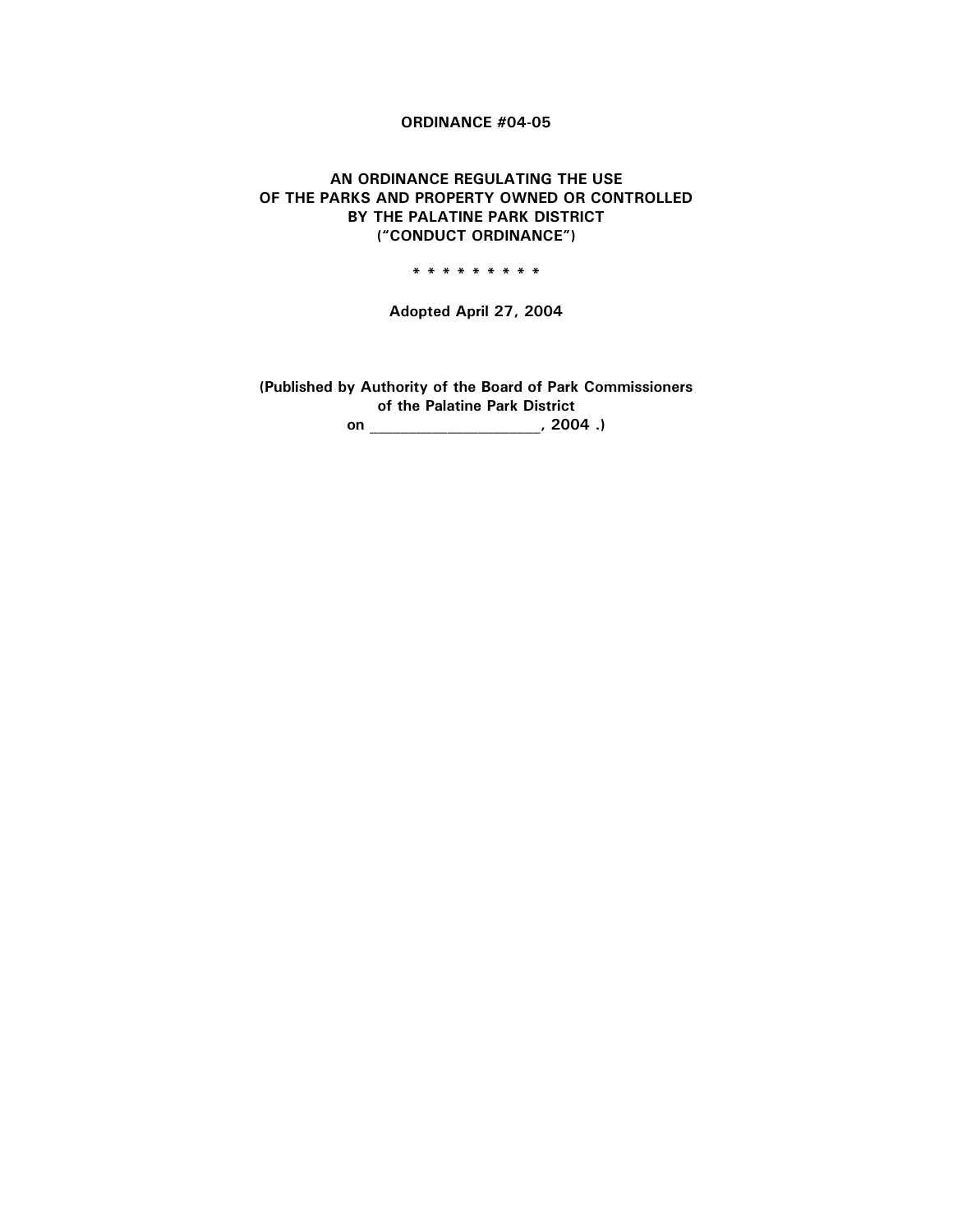# **TABLE OF CONTENTS**

| <b>SECTION</b>     | <b>DESCRIPTION</b>                                                | <b>PAGE</b>      |
|--------------------|-------------------------------------------------------------------|------------------|
| <b>CHAPTER I</b>   | DEFINITIONS, CONSTRUCTION, AND SCOPE                              |                  |
| 1.01               | <b>Short Title</b>                                                | 1                |
| 1.02               | <b>Definitions</b>                                                | 1                |
| 1.03               | <b>Construction and Scope</b>                                     | 3                |
| <b>CHAPTER II</b>  | <b>SPECIFIC RESTRICTIONS ON CONDUCT AND BEHAVIOR</b>              |                  |
| 2.01               | Aircraft/Model Aircraft/Drones                                    | 3                |
| 2.02               | Alcoholic Liquor                                                  | 4                |
| 2.03               | Animals and Pets                                                  | $\overline{4}$   |
| 2.04               | Assault or Bodily Injury                                          | $\overline{7}$   |
| 2.05               | Boating                                                           | $\overline{7}$   |
| 2.06               | Camping                                                           | 7                |
| 2.07               | Charitable, Religious, Political, or Non-Profit Activities        | $\overline{7}$   |
| 2.08               | Commercial Sale, Exhibition, or Distribution of Goods or Services | 8                |
| 2.09               | Cooperation with Authorities                                      | 8                |
| 2.10               | <b>Disorderly Conduct</b>                                         | $\boldsymbol{9}$ |
| 2.11               | Display of Permit or Pass                                         | 9                |
| 2.12               | Dumping, Pollution, Sanitation, and Litter                        | 9                |
| 2.13               | Erection of Structures/Wires                                      | 10               |
| 2.14               | Fairs and Special Events: Sale and Distribution of                |                  |
|                    | Merchandise; Soliciting Contributions                             | 10               |
| 2.15               | <b>Fires</b>                                                      | 11               |
| 2.16               | Fishing                                                           | 11               |
| 2.17               | Gambling and Games of Chance                                      | 11               |
| 2.18               | Hunting or Trapping                                               | 11               |
| 2.19               | Interference with Other Users                                     | 12               |
| 2.20               | Loitering in District Buildings                                   | 12               |
| 2.21               | Mob Action                                                        | 12               |
| 2.22               | Parades, Public Assemblies, or Meetings                           | 12               |
| 2.23               | Posting Printed or Written Material in Designated Area            | 13               |
| 2.24               | Posting Printed or Written Material on Public Places or Objects   | 13               |
| 2.25               | <b>Protection of Animals</b>                                      | 13               |
| 2.26               | Protection of Property                                            | 13               |
| 2.27               | Public Indecency                                                  | 14               |
| 2.28               | <b>Reporting Accidents</b>                                        | 14               |
| 2.29               | <b>Restricted Areas</b>                                           | 14               |
| 2.30               | Restrictions Applicable to Specific Recreational Activities       | 14               |
| 2.31               | <b>Rest Rooms and Washrooms</b>                                   | 15               |
| 2.32               | Rollerskates, Skateboards, and Other Similar Objects              | 16               |
| 2.33               | Selling or Distributing Printed or Written Material               | 16               |
| 2.34               | Sledding, Ice Skating, and Snowmobiling                           | 16               |
| 2.35<br>2.36       | Sleeping on District Property                                     | 16<br>16         |
| 2.37               | Smoking<br>Solicitation of Funds                                  | 17               |
|                    |                                                                   |                  |
| 2.38<br>2.39       | Swimming<br>Weapons, Fireworks, Explosive, Rockets                | 17<br>17         |
| <b>CHAPTER III</b> | BICYCLES, MOTORIZED VEHICLES, PARKING, AND TRAFFIC CONTROL        |                  |
| 3.01               | <b>All-Terrain Vehicles</b>                                       | 19               |
| 3.02               | <b>Bicycles</b>                                                   | 19               |
| 3.03               | Change of Oil/Cleaning                                            | 20               |
| 3.04               | <b>Commercial Vehicles</b>                                        | 20               |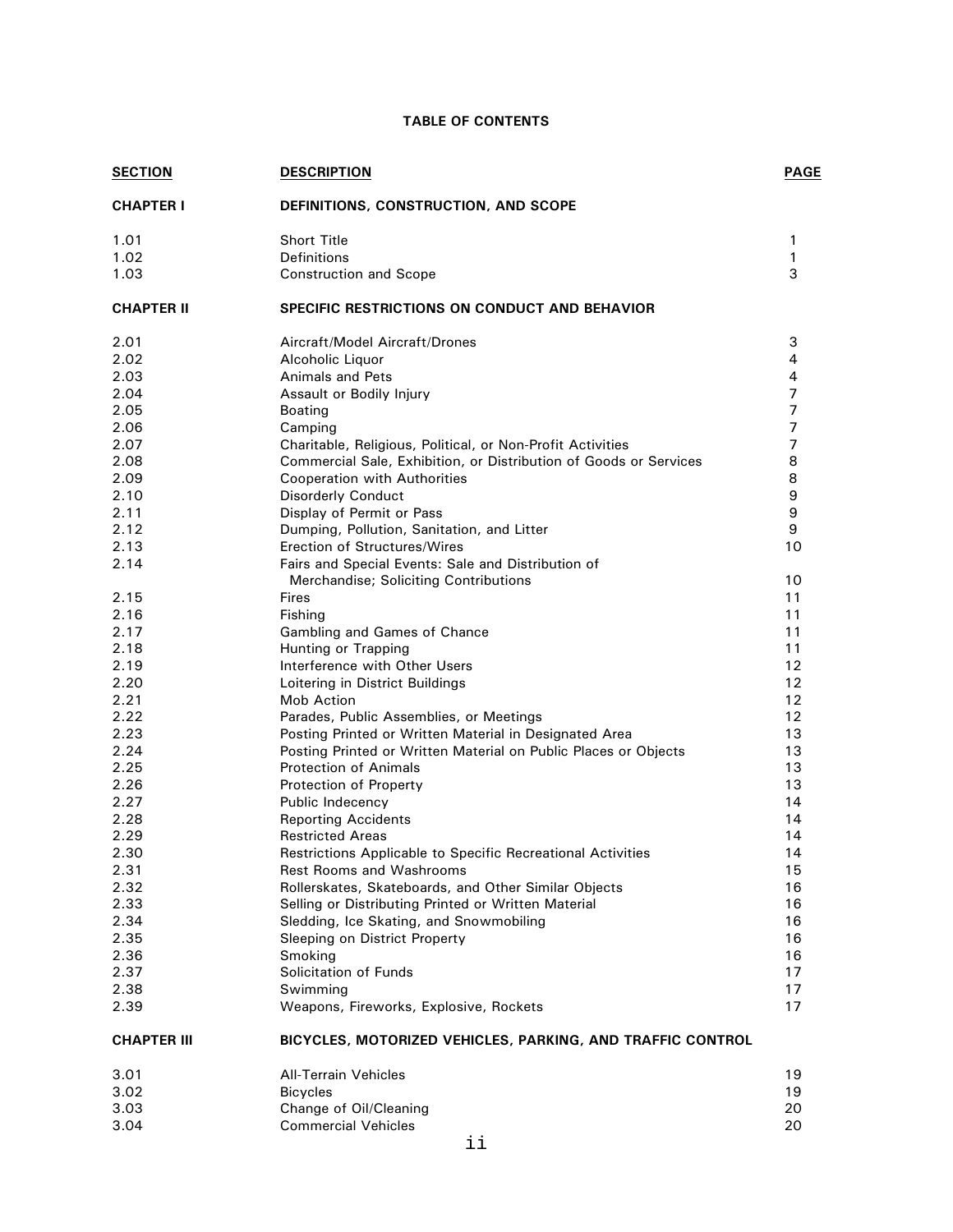| 3.05<br>3.06<br>3.07<br>3.08<br>3.09<br>3.10<br>3.11<br>3.12<br>3.13<br>3.14<br>3.15<br>3.16<br>3.17<br>3.18<br>3.19<br>3.20<br>3.21<br>3.22 | <b>Driving Areas</b><br>Duty of Operator in Accidents<br><b>Emergency Vehicles</b><br><b>Enforcement of Traffic Regulations</b><br>Fleeing or Attempting to Elude the District Police Force<br>Gas and Smoke<br>Incorporation of State Statutes<br><b>Intoxicated Operators</b><br>Minibikes Trailbikes and motorized skateboards<br><b>Negligent Driving</b><br>Parking<br><b>Riding Outside Vehicles</b><br>Right of Way<br><b>Siren Devices</b><br>Speeding<br><b>Traffic Signs and Signals</b><br><b>Unattended Motor Vehicles</b><br>Unauthorized Use of Parking Places Reserved for Handicapped Persons | 20<br>20<br>20<br>21<br>21<br>21<br>21<br>21<br>21<br>21<br>22<br>23<br>23<br>23<br>23<br>23<br>23<br>24 |
|----------------------------------------------------------------------------------------------------------------------------------------------|---------------------------------------------------------------------------------------------------------------------------------------------------------------------------------------------------------------------------------------------------------------------------------------------------------------------------------------------------------------------------------------------------------------------------------------------------------------------------------------------------------------------------------------------------------------------------------------------------------------|----------------------------------------------------------------------------------------------------------|
| <b>CHAPTER IV</b>                                                                                                                            | PARK HOURS, CLOSING, AND GENERAL OPERATION POLICIES                                                                                                                                                                                                                                                                                                                                                                                                                                                                                                                                                           |                                                                                                          |
| 4.01<br>4.02<br>4.03<br>4.04<br>4.05<br>4.06<br>4.07                                                                                         | Hours<br><b>Special Closings</b><br>Use of Closed Property Prohibited<br>Schedules, Fees, Rules, and Regulations<br>Admission/Identification<br>Lost, Found, and Abandoned Property<br><b>Building Use</b>                                                                                                                                                                                                                                                                                                                                                                                                    | 24<br>24<br>24<br>24<br>25<br>25<br>25                                                                   |
|                                                                                                                                              | PERMITS AND OTHER AUTHORITY                                                                                                                                                                                                                                                                                                                                                                                                                                                                                                                                                                                   |                                                                                                          |
| <b>CHAPTER V</b>                                                                                                                             |                                                                                                                                                                                                                                                                                                                                                                                                                                                                                                                                                                                                               |                                                                                                          |
| 5.01<br>5.02<br>5.03<br>5.04                                                                                                                 | Permits<br>Insurance and Hold Harmless Agreement<br><b>Restoration Deposit</b><br><b>Other Authority</b>                                                                                                                                                                                                                                                                                                                                                                                                                                                                                                      | 25<br>27<br>27<br>28                                                                                     |
| <b>CHAPTER VI</b>                                                                                                                            | <b>ENFORCEMENT</b>                                                                                                                                                                                                                                                                                                                                                                                                                                                                                                                                                                                            |                                                                                                          |
| 6.01<br>6.02<br>6.03                                                                                                                         | <b>Police/Security Force</b><br>Rules to be Obeyed<br>Parties to Ordinance Violation                                                                                                                                                                                                                                                                                                                                                                                                                                                                                                                          | 28<br>28<br>28                                                                                           |
| <b>CHAPTER VII</b>                                                                                                                           | <b>PENALTIES</b>                                                                                                                                                                                                                                                                                                                                                                                                                                                                                                                                                                                              |                                                                                                          |
| 7.01<br>7.02<br>7.03<br>7.04                                                                                                                 | Revocation of Privileges; Suspensions; Fines<br>Restitution<br>Seizure/Removal/Impoundment of Property<br>Non-Exclusivity of Penalties                                                                                                                                                                                                                                                                                                                                                                                                                                                                        | 28<br>30<br>30<br>31                                                                                     |
| <b>CHAPTER VIII</b>                                                                                                                          | <b>REPEAL</b>                                                                                                                                                                                                                                                                                                                                                                                                                                                                                                                                                                                                 | 31                                                                                                       |
| <b>CHAPTER IX</b>                                                                                                                            | <b>SEVERABILITY</b>                                                                                                                                                                                                                                                                                                                                                                                                                                                                                                                                                                                           | 31                                                                                                       |
| <b>CHAPTER X</b>                                                                                                                             | <b>PUBLICATION AND EFFECTIVE DATE</b>                                                                                                                                                                                                                                                                                                                                                                                                                                                                                                                                                                         |                                                                                                          |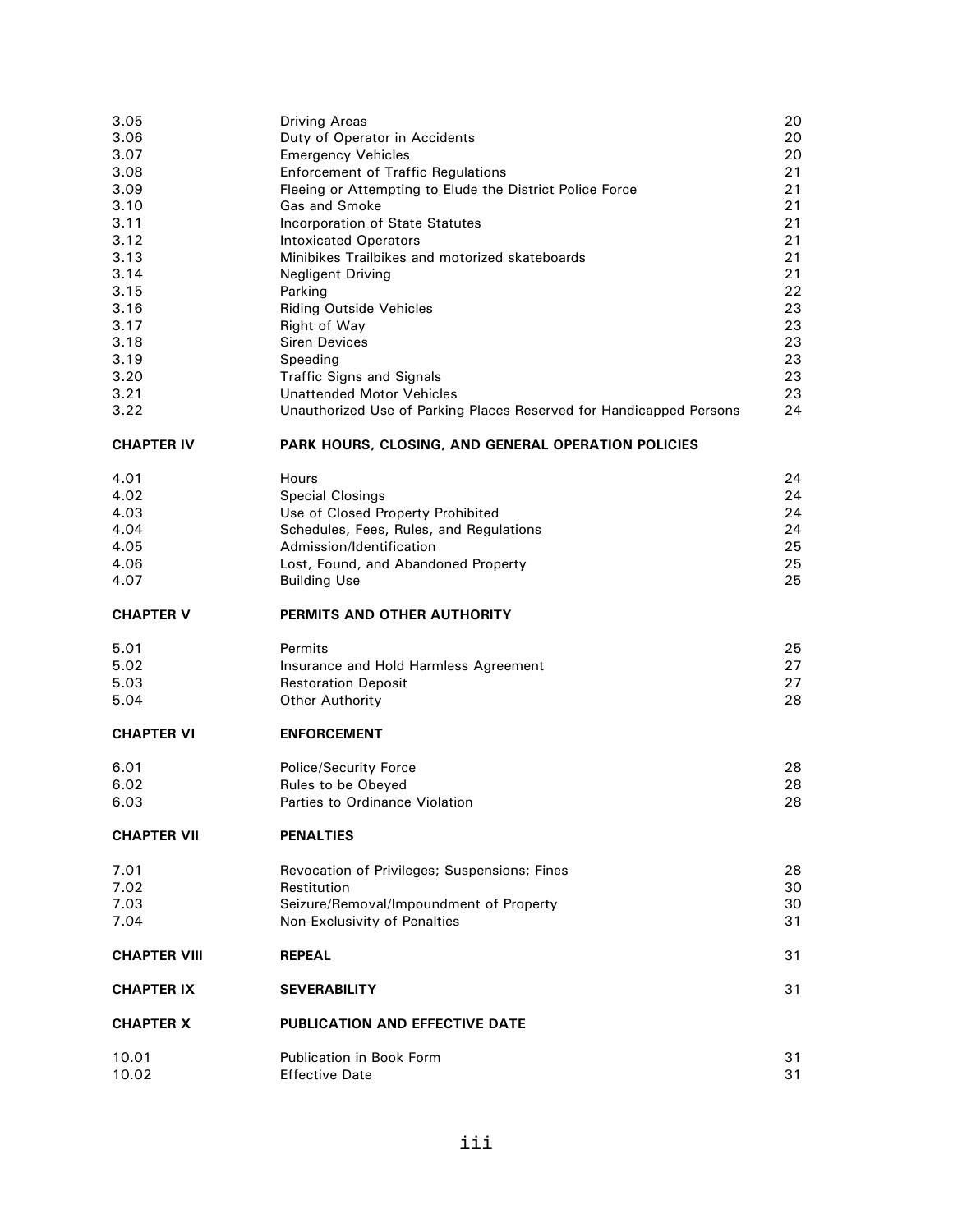## AN ORDINANCE REGULATING THE USE OF THE PARKS AND PROPERTY OWNED OR CONTROLLED BY THE **PALATINE PARK DISTRICT** ("CONDUCT ORDINANCE")

#### **CHAPTER I - DEFINITIONS, CONSTRUCTION, AND SCOPE**

Section 1.01. Short Title. This Ordinance regulating the use of the parks and property owned, operated, maintained or controlled by the Palatine Park District shall be known and may be cited as the "Conduct Ordinance of the Palatine Park District."

Section 1.02. Definitions. Unless otherwise expressly stated elsewhere in this Ordinance, for purposes of this Ordinance, the following words, terms, and phrases shall have the meanings given herein:

- A) "Aircraft" means any device that is used or intended to be used for human flight in the air or is capable of flight in the air, including without limitation powerless flight.
- B) "Alcoholic Liquor" is defined as provided in the Illinois Liquor Control Act of 1934 (235 ILCS 5/1-3.05 ) as amended hereafter.
- C) "Aquatic Life" means all fish, reptiles, amphibians, crayfish, mussels, mollusks, and crustaceans.
- D) "Board" means the Board of Park Commissioners of the Palatine Park District.
- E) "Camping" shall include the erecting of a tent or shelter of natural or synthetic material, preparing a sleeping bag, hammock, or other bedding material for use, setting up any temporary or permanent camping equipment including without limitation food preparation equipment, and parking of a motor vehicle, motor home or trailer, or mooring of a vessel, for the apparent purpose of overnight occupancy, or remaining overnight on District Property.
- F) "Carry" means to wear, bear, or have on or about the person.
- G) "Executive Director" is the Executive Director of the Palatine Park District.
- H) "District" is the Palatine Park District, Cook County, Illinois.
- $\vert$ "District Health Department" shall include the Health Department of the respective towns within the District.
- J) "District Police Force" shall include the officers of the Palatine, Schaumburg, Arlington Heights, Hoffman Estates, Rolling Meadows, Barrington/Inverness, and Harper College Police Departments, Park Commissioners of the Palatine Park District, and Palatine Park District employees commissioned by the Board.
- K) "District Property" is all of the property, real and personal, of every kind and description located within the jurisdiction of, or owned, administered, leased or licensed by, or otherwise in the possession or under the control of the District including without limitation every building, shelter, street, sidewalk, trail, path, beach, park, playground, wilderness or open space, or other public or proprietary place or facility and all District Waters located on or adjacent to or flowing over property located within the jurisdiction of, or owned, administered, leased or licensed by, or otherwise in the possession or under the control of the District.
	- 1) "Facilities" shall include all structures on District Property, including but not limited to, swimming pools, skate, dog, and disc parks, riding arenas, shelters, gazebos, boat dock, playgrounds, athletic fields, and amphitheater/bowl.
- L) "District Waters" shall include all water located on or adjacent to or flowing over land owned, leased, or generally administered or operated by the District, including without limitation all natural or manmade lakes, rivers, creeks, streams, ponds, lagoons, bays, and drainage ways.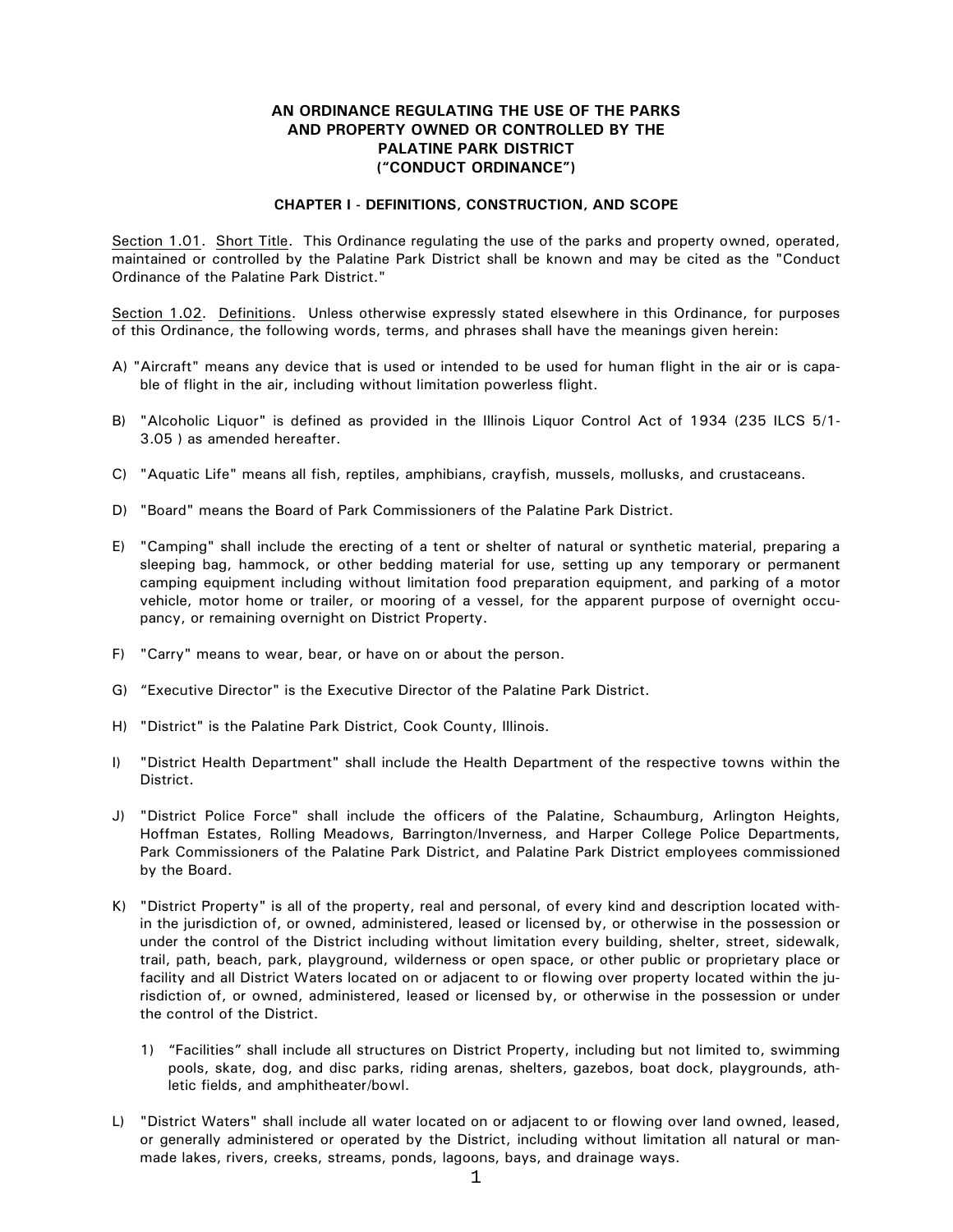- M) "Department Head" is the person immediately in charge of a given District department and its activities and to whom all employees of such department are directly responsible (e.g., Superintendent of Recreation and Superintendent of Parks).
- N) "Fish" or "Fishing" means taking or attempting to take aquatic life in or from any District Waters by any method, and all other acts such as placing, setting, drawing or using any device commonly used for the taking of aquatic life whether resulting in such taking or not.
- O) "ILCS" is the Illinois Compiled Statutes.
- P) "Obscene" is defined as set forth in 70 ILCS 5/11-20.
- Q) "Operator" means a person who operates, drives, controls, otherwise has charge of, or is in actual physical control of a mechanical mode of transportation or any other mechanical equipment.
- R) "Ordinance" means this Conduct Ordinance.
- S) "Permit" is the written authorization issued by or under the authority of the District, by a District officer or employee empowered to grant said authorization, to a Person to do or engage in a particular act or acts on District Property. Said authorization is subject to the terms and conditions specified in the Permit as well as all applicable federal, state, local, and District laws, ordinances, rules, and regulations.
- T) "Person" is every natural person and every organization, firm, partnership, association, corporation, unit of government or entity of any kind or any employee, agent or officer thereof. This definition shall not include the District and any authorized officer, employee (full or part-time, regular or shortterm), or agent of the District when acting within the scope of his authority.
- U) "Possess" or "Possession" means exercising direct physical control or dominion, with or without ownership, over any kind of property, or archeological, cultural or natural resource.
- V) "Refuse" includes without limitation trash, garbage, rubbish, waste, papers, bottles or cans, debris, litter, oil, solvents, liquid waste, or other discarded material whether solid or liquid.
- W) "Services" shall include but not be limited to labor, professional services, transportation, leasing or renting any article, object, privilege, or service, giving of instructions or lessons, admission to exhibits, use of telephone or other utilities, or any act for which payment is customarily received.
- X) "Smoking" means the lighting of cigarettes, cigars or pipes, the carrying of lighted cigarettes, cigars or pipes, or the intentional and direct inhalation of smoke from these objects.
- Y) "Take" or "Taking" means to pursue, hunt, harass, lure, harm, shoot, trap or ensnare, gig or spear, net, capture, collect, kill, destroy, wound, or attempt to do any of the above.
- Z) "Vehicle" means every device in, upon, or by which a person or property is transported or drawn on land, whether motor powered or self-propelled, except baby carriages or strollers, bicycles when properly used on walks or trails, and vehicles in the service of the District.
- AA)"Vessel" means every type or description of craft, other than a seaplane on water, used or capable of being used as a means of transportation on water, including without limitation boats, rafts, canoes, kayaks, jet skis, inflated devices, or any buoyant device permitting or capable of free flotation.
- BB)"Wildlife" shall include any waterfowl, mammal, animal, amphibian, reptile, or bird or the young or eggs thereof. Wildlife does not include any animal which is specifically permitted to be on District Property by a section of this Ordinance, but such presence shall be in strict accordance with any conditions or restrictions provided in such section.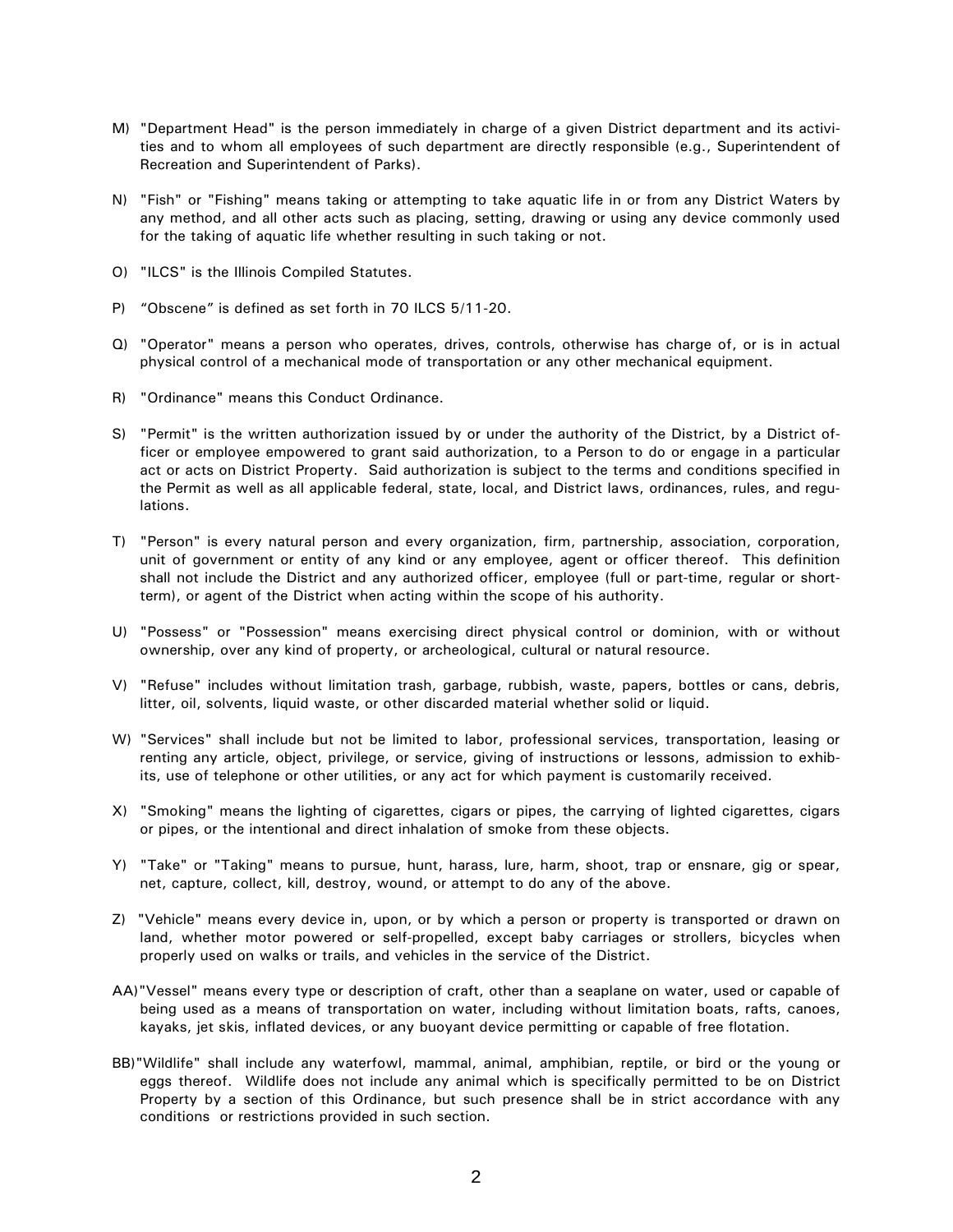#### Section 1.03. Construction and Scope.

- $(A)$ In the interpretation of this Ordinance, its provisions shall be construed as follows:
	- 1) Where the context permits, words in the masculine gender shall include the feminine and neuter genders and words in the singular number shall include the plural number; (2) The word "shall" is always mandatory and not merely directory; (3) The word "may" is always permissive and upon the discretion of the District; (4) This Ordinance is in addition to and supplemental to all applicable state, federal, local, and District laws, ordinances, rules, and regulations including without limitation the Park District Code (70 ILCS 1205/1-1 et seq.); (5) The meaning of any term, phrase, or word not otherwise defined in this Ordinance shall be construed and interpreted to mean the same as said term, phrase, or word is otherwise defined, construed or interpreted in such applicable federal, state, local, or District laws, ordinances, rules, or regulations; (6) The meaning of any term, phrase, or word not otherwise defined in this Ordinance or in such applicable federal, state, local, or District laws, ordinances, rules, or regulations shall retain its ordinary and properly understood meaning; (7) The descriptive headings of the various sections or parts of this Ordinance are for convenience only and shall not affect the meaning or construction, nor be used in the interpretation of any provision of this Ordinance; and, (8) An attempt to commit an act or engage in an activity prohibited under this Ordinance shall likewise be deemed prohibited in the same manner as the commission of such act or the engaging in such activity and subject to the same penalties.
	- 2) This Ordinance shall apply to and be enforceable within and upon all District Property, and shall regulate the use thereof by all Persons. However, no provision hereof shall make unlawful any act necessarily performed by any officer, employee or agent of the District or by any contractor acting pursuant to express authority granted to him under his contract with the District, or by any member of the District Police Force when acting within the scope of his authority or in his line of duty, or any other Person summoned by such person to assist him.

### **CHAPTER II - SPECIFIC RESTRICTIONS ON CONDUCT AND BEHAVIOR**

Section 2.01. Aircraft/Model Aircraft/Drones. amended and board approved on August 25, 2015 [NEW DEFINITION]. "Model Aircraft" means any unmanned aircraft that is capable of sustained flight in the atmosphere.

[NEW DEFINITION]. "Drone" means any unmanned aerial vehicles, unmanned aircraft systems, or any other remotely piloted or unmanned aircraft of any kind, including any and all aircraft or vehicles commonly referred to as drones.

(a) No Person shall fly, cause to be flown or permit or authorize the flying of Aircraft, Model Aircraft, or Drones of any kind at any time over District Property at an elevation lower than the minimum safety requirements established by the Federal Aviation Administration or other governmental authority, at an elevation which is lower than is reasonably safe under the circumstances, or in a manner which endangers the safety of any Person on District Property.

(b) No Person shall land, cause to be landed, or permit or authorize the landing of any Aircraft on District Property, except when necessitated by unavoidable emergency.

(c) No Person shall fly or cause to be flown or permit or authorize the flying of Model Aircraft or Drones on or over District Property unless a Permit therefor has first been obtained from the District in accordance with Chapter V of this Ordinance. Any Person authorized to operate a Model Aircraft or Drone on District Property after obtaining a Permit for the same shall comply with all regulations established by the Federal Aviation Administration or other governmental authority having jurisdiction over such use and operation of the Model Aircraft or Drone.

(d) No Person shall parachute or otherwise descend from an Aircraft into or onto District Property or cause, permit or authorize another Person to parachute or otherwise descend from an Aircraft into or onto District Property except when necessitated by unavoidable emergency.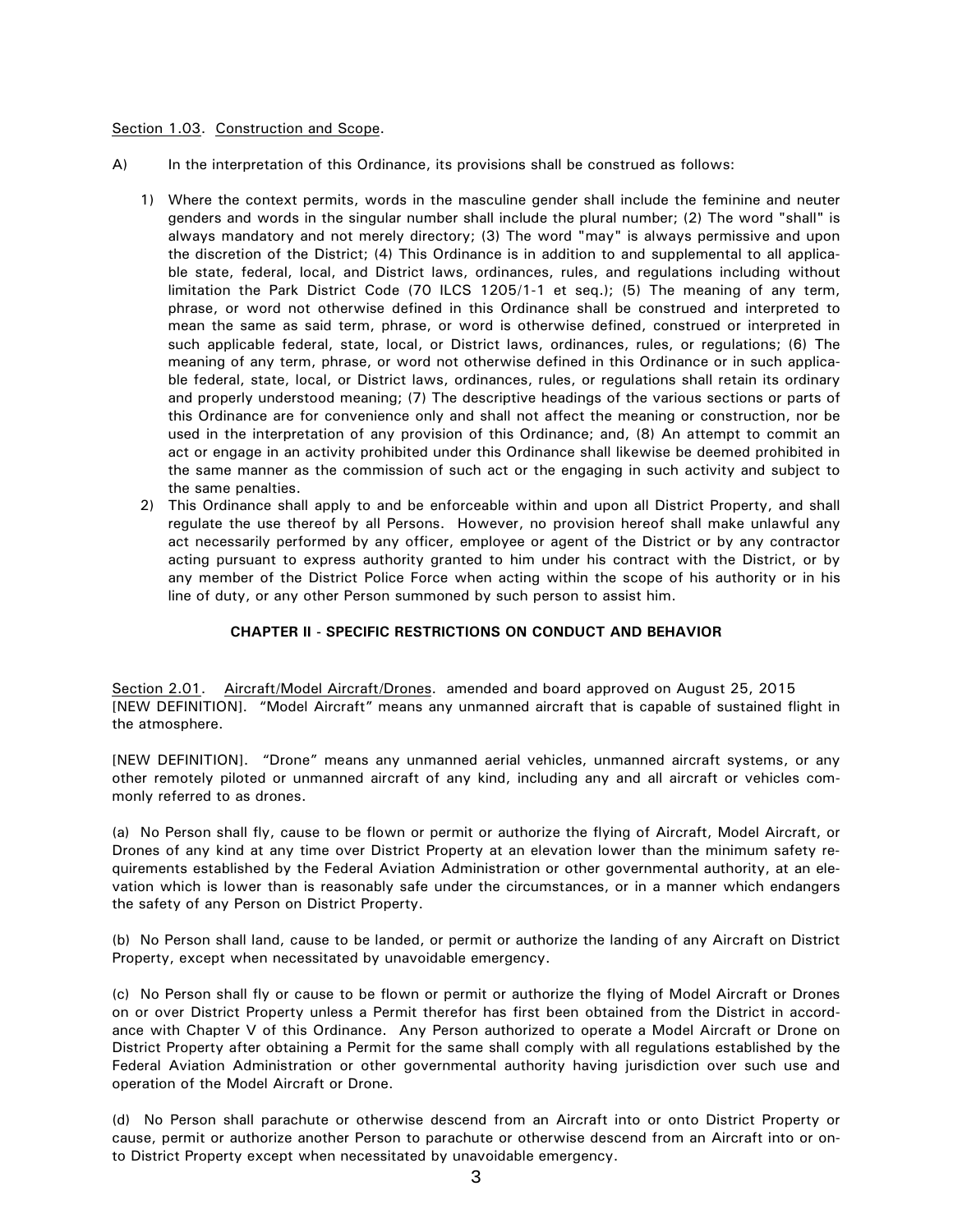### Section 2.02. Alcoholic Liquor.

No Person under the influence of Alcoholic Liquor shall enter into, be, or remain on District Property. For purposes of this Section 2.02(A), "under the influence of Alcoholic Liquor" shall mean (i) that, as a result of the consumption of Alcoholic Liquor, the Person is less able, either mentally or physically, or both, to exercise clear judgment or to control his or her movements or (ii) having a blood alcohol concentration of .08 or greater.

- B) No Person, other than the District or its agent, shall sell or deliver any Alcoholic Liquor on District Property, unless said Person has first obtained a Permit therefor from the District.
- C) No Person shall bring, possess, drink, consume, take, use, or transfer any Alcoholic Liquor on District Property without having first obtained a Permit therefor from the District unless he is in or on District Property where the possession, consumption, use, or transfer of Alcoholic Liquor is permitted.
- D) Every Person possessing, using, consuming, or transferring Alcoholic Liquor pursuant to this section shall be subject to and shall comply with all applicable federal, state, local, and District laws, ordinances, rules, and regulations regarding the possession, use, consumption, or transfer of Alcoholic Liquor.

#### Section 2.03. Animals and Pets.

- A) For the purposes of this Section, the following words shall have the meanings indicated unless their context clearly requires otherwise:
	- 1) "Animal" shall mean a four footed animal as distinguished from a bird, fish, or insect.
	- 2) "Biting" shall mean seizing with the teeth or jaws or scratching by the teeth or nails or wounding or piercing the skin and includes contact with saliva with any break or abrasion of the skin.
	- 3) "Cat" shall mean all members of the feline family.
	- 4) "Dog" shall mean all members of the canine family.
	- 5) "Other animals" shall mean any male or female domesticated or wild animal other than dogs or cats.
	- 6) "Owner" shall mean any Person having a right of property in a dog, cat, or other animal or who keeps or harbors a dog, cat, or other animal or has it in his care or acts as its custodian or who knowingly permits a dog, cat, or other animal to remain on or about any premises occupied by him
	- 7) "Vaccination" shall mean the injection subcutaneously or otherwise as approved by the Illinois Department of Agriculture of anti-rabies vaccine approved by the Illinois Department of Agriculture for the prevention of rabies.
	- 8) "Vicious" shall mean the propensity to do any act that might endanger the safety of any Person or property of another, including, but not limited to a disposition to mischief or fierceness as might lead to attack on human beings, other animals on public or private property without provocation, whether in play, anger or outbreak of untrained nature.
- B) It shall be unlawful for any Person willfully and cruelly to injure or kill any Animal by any mode or means causing it unnecessary fright or pain, and it shall further be unlawful for any person, by neglect or otherwise, to cause or allow any animal to endure pain, suffering, or injury, or to fail or neglect to aid or attempt alleviation of any pain, suffering or injury so caused to any animal.
- C) C) It shall be unlawful for any Person to lay out or expose any kind of poison or to leave exposed any poison, poisoned food or poisoned drink for Animal or fowl on District Property, or to aid or abet any Person in so doing.
- D) The members of the District Police Force, the Village of Palatine Health Department or other authorized Person may kill any dangerous Animal of any kind when it is necessary for the immediate protection of any Person or property. All such animals shall have their entire brain submitted to a recognized laboratory for rabies examination.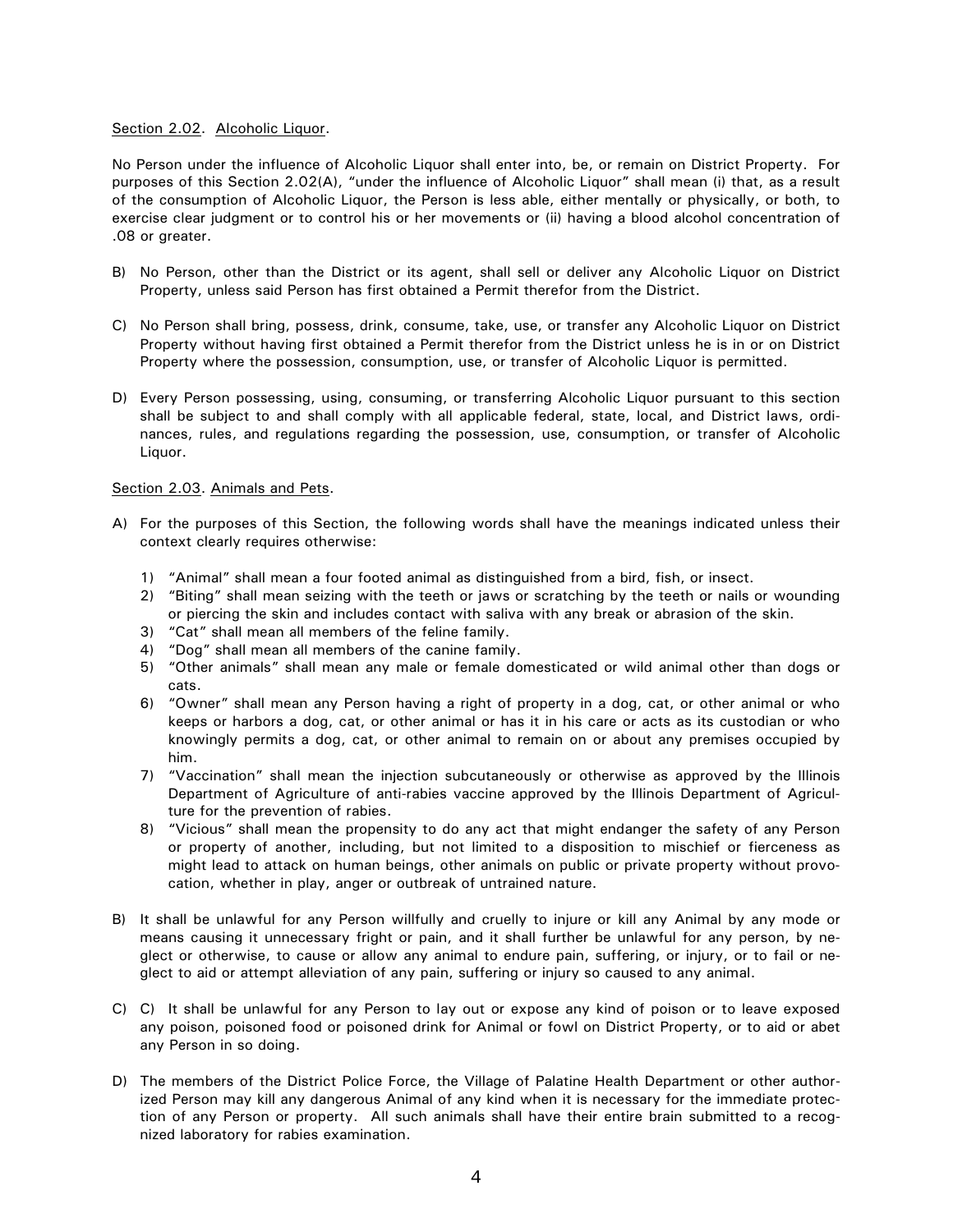- E) Except as otherwise provided in this Section 2.03, it shall be unlawful:
	- 1) To permit any Dog or other animal, whether licensed or not, to run at large on District Property, except in an area designated and posted by the District for Dogs off leashes. A dog or other animal shall be deemed to be running at large when off the premises of its Owner, and not on a leash, tether, chain, rope or the like, the overall length of which, including the hand grip, shall not exceed six (6) feet, held by its Owner or other person able to control such Dog or other animal.
	- 2) To permit any Animal, whether licensed or not, to enter any Athletic Field, Playground, or District Waters
	- 3) To permit any Animal to enter any place where food is stored, prepared, served or sold to the public, or any other public building or hall, provided, however, that this section shall not apply to any physically impaired Person using a trained service-dog, or to animal shows or exhibitions where at least twenty-four (24) hours advance notice has been given to the District Health Department.
	- 4) To permit any Dog to chase, run after or jump at vehicles using the public thoroughfares.
	- 5) To permit any Dog to habitually snap, growl, snarl, jump upon or otherwise threaten persons lawfully using any common thoroughfare, sidewalk, passageway, bypath, play area, park, or any place where people congregate or walk.
	- 6) To permit any Dog, Cat, or other animal to howl, yelp, whine, or meow or bark or make noise in such a manner as to unreasonably disturb any Person or neighborhood.
	- 7) To cruelly treat any Animal on District Property in any way.
	- 8) To harbor or be in charge of any Dog, Cat, or other animal, or cause, suffer, or allow such Dog, Cat, or other animal to soil, defile, defecate on or commit any nuisance on any common thoroughfare, sidewalk, passageway, bypath, play area, or any place where people congregate or walk, or upon any District Property whatsoever, unless:
		- a) The Person who so curbs such Dog, Cat, or other animal, shall immediately remove all feces deposited by such Dog, Cat, or other animal by any sanitary method approved by the Health Department of the Village of Palatine.
		- b) The feces removed shall be disposed of by the Person owning, harboring, keeping, or in charge of any Dog, Cat, or other animal curbed in accordance with the provisions of this ordinance in a sanitary manner approved by the Health Department of the Village of Palatine.
	- 9) To fail to report Animal bite.
- F) Whenever any Dog, Cat, or other animal bites a Person, the owner of said Dog, Cat, or other animal shall immediately notify the District Police Force and the Health Department of the Village of Palatine which shall order the Dog, Cat, or other animal to be held on the Owner's premises, if vaccinated, or shall have it confined and observed in a veterinary hospital, if not vaccinated, for a period of ten (10) days. The Dog, Cat or other animal shall be examined immediately after it has bitten anyone and again on the fifth (5) day and at the end of the ten (10) day period. If at the end of the ten (10) day period of observation a veterinarian is convinced that the Dog, Cat, or other animal is free from rabies, he shall order the Dog, Cat, or other animal released from quarantine. The Owner of said Dog, Cat, or other animal shall be responsible for all fees and charges incurred to meet the requirements of this section.
- G) Any Dog, Cat or other animal doing any of the acts prohibited in Section 2.03(E) is hereby declared to be a public nuisance and such animal may be seized and impounded as provided herein.
	- 1) Any vicious Dog, Cat or other animal constituting a public nuisance as provided in this section shall be abated, destroyed or removed from the District by the Owner or by the Health Department of the Village of Palatine or other authorized animal control agency. upon receipt of certified copies of the judgment and sentence showing three (3) citations and convictions of an Owner for violations of Section 2.03.E) and no finding was entered by the court showing that the Owner will be able to provide restraints to protect the public. The Health Department or other authorized animal control agency shall notify and direct the Owner of said Dog, Cat or other animal to abate, destroy or remove the same from the District within ninety-six (96) hours from the date of notice. If such Dog, Cat or other animal is found to be within the confines of the District after ninety-six (96) hours have elapsed from the date of notice, said Dog, Cat or other animal shall be destroyed or removed, by the Health Department or other authorized animal control agency.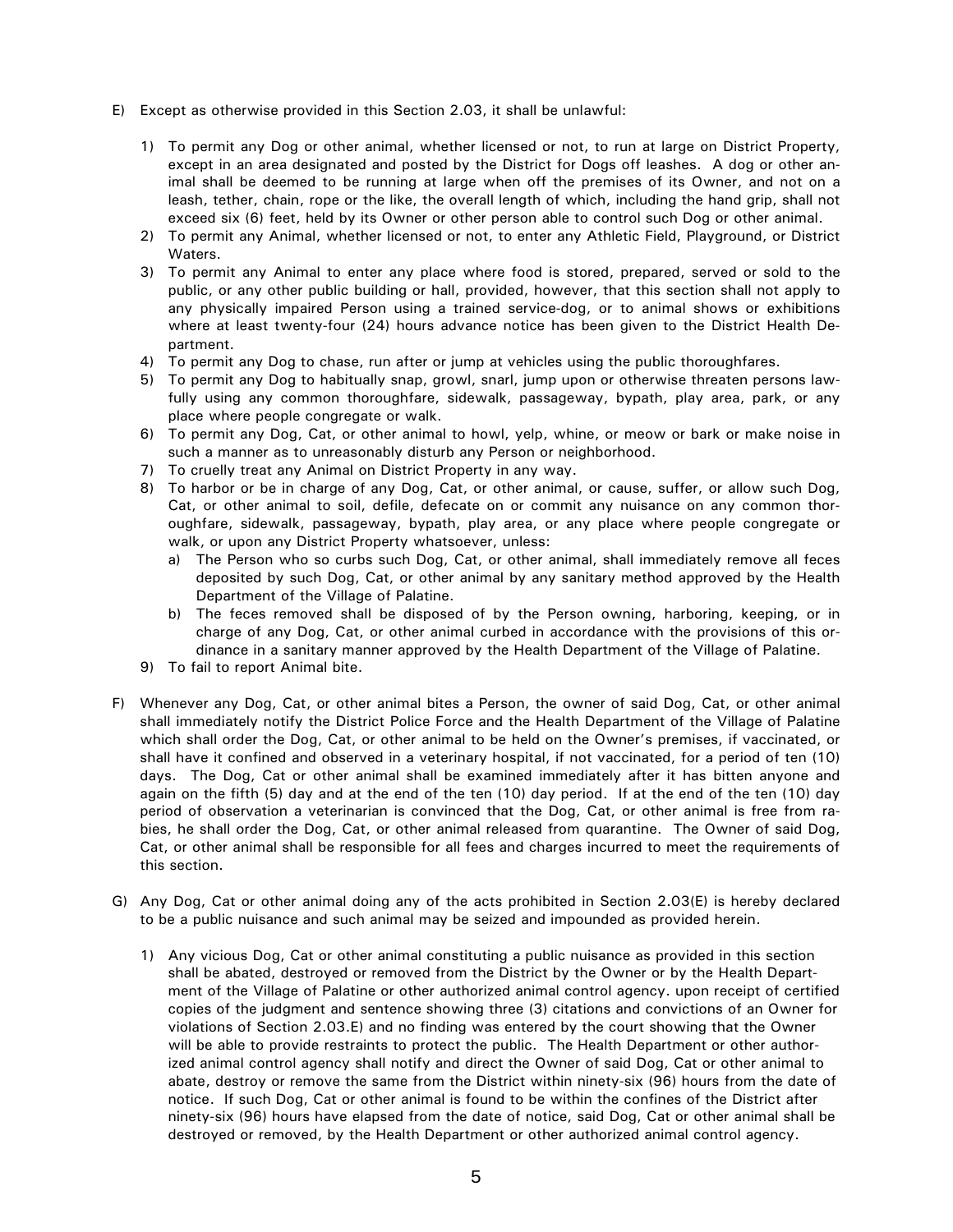- 2) The District Police Force and Health Department of the Village of Palatine are authorized to enforce the provisions of Section 2.03.G) by impounding any Animals found in violation thereof. After such Animal is impounded, the District Police Force or Health Department or other authorized animal control agency shall ascertain whether they are licensed, and if so, shall within a reasonable time notify by letter or telephone the Person to whom the license was issued that said animal has been impounded and may be redeemed. Any Animal impounded pursuant to this section shall be held for the owner up to seven (7) days. In case any Animal is not redeemed, it shall be humanely destroyed or otherwise disposed of, provided that none of said animals shall be used for experimental purposes.
- 3) In the event that any Dog or Cat seized for running at large wears a collar or harness having inscribed thereon and attached thereto the name and address of any Person, or a license tag identifying the Owner or Person keeping or harboring said Cat or Dog or any other animal, the District Police Force or Health Department of the Village of Palatine or other authorized animal control agency shall forthwith serve on the Person whose name or address is given on the collar or is determined from the Dog or Cat license records of the Village of Palatine, a citation in writing stating that the Dog, Cat or other animal has been seized and will be liable to be disposed of or destroyed if not claimed within seven (7) days after service of the citation.
- 4) A citation under subsection (h)(2) above may be served either by delivering it to the Person on whom it is to be served or by leaving it at the Person's usual or last known place of abode or at the address given on the collar of the animal impounded or by forwarding it by certified letter addressed to that Person at this usual or last known place of abode or to the address given on the collar.
- 5) Wild Animals shall be impounded for a ten (10) day period of observation whether or not they have been vaccinated against rabies. In the event that it is necessary to destroy a wild animal before it can be impounded for the required ten (10) days, the brain shall be preserved and sent to a recognized laboratory for rabies examination.
- 6) Any Dog, Cat or other animal impounded pursuant to the provisions of this section may be redee med upon payment of the redemption fee as provided herein. The redemption fee for dogs, cats and other animals shall be as set out in the Fee Schedule Supplement to the Palatine Code of Ordinances for each dog, cat or other animal is retained by the Village of Palatine.
- 7) No person shall hinder, molest or interfere with anyone authorized or empowered to perform any duty required by this section.
- 8) In carrying out the enforcement provisions of this section, no member of the Police Department or Health Department of the Village of Palatine or other authorized Person shall be held responsible for any accident or disease that may happen to any Dog, Cat or other animal.
- 9) Any Person, firm, or corporation violating any provision of this section shall be fined not less than twenty-five (\$25.00) nor more than five hundred dollars (\$500.00) for the first such offense; and shall be fined not less than fifty dollars  $(*50.00)$  for the second such offense; and shall be fined not less than seventy-five dollars (\$75.00) for the third such offense and all subsequent offenses within a one-year period. Any Person accused of a first offense of a violation of any provision of this section may settle and compromise the claim against him or her for such violation by paying to the municipality the sum of twenty-five dollars (\$25.00) within forty-eight (48) hours of the time such alleged offense was committed.

## H) Dog Park.

- 1) For purposes of this Section 2.03(H), the following words, terms, and phrases shall have the meanings given herein:
	- (a) "Dog Park" is an area enclosed by a fence and designated as a "Dog Park" by a sign posted by the District;
	- (b) "Handler" is the Person who brings a Dog to the Dog Park and who must be at least 16 years of age.
- 2) Only a Dog that has been registered by its owner with the District may utilize the Dog Park. Registration shall be valid only for a calendar year, from January 1 through December 31, and is not transferable. As a condition of registering his or her Dog with the District, the Dog's Owner shall assume the full risk of any injury, damage or loss caused by, or arising from the Dog's or its Handler's use of the Dog Park.
- 3) The Board may set such fees for registration as it deems appropriate. Registration fees shall be non-refundable.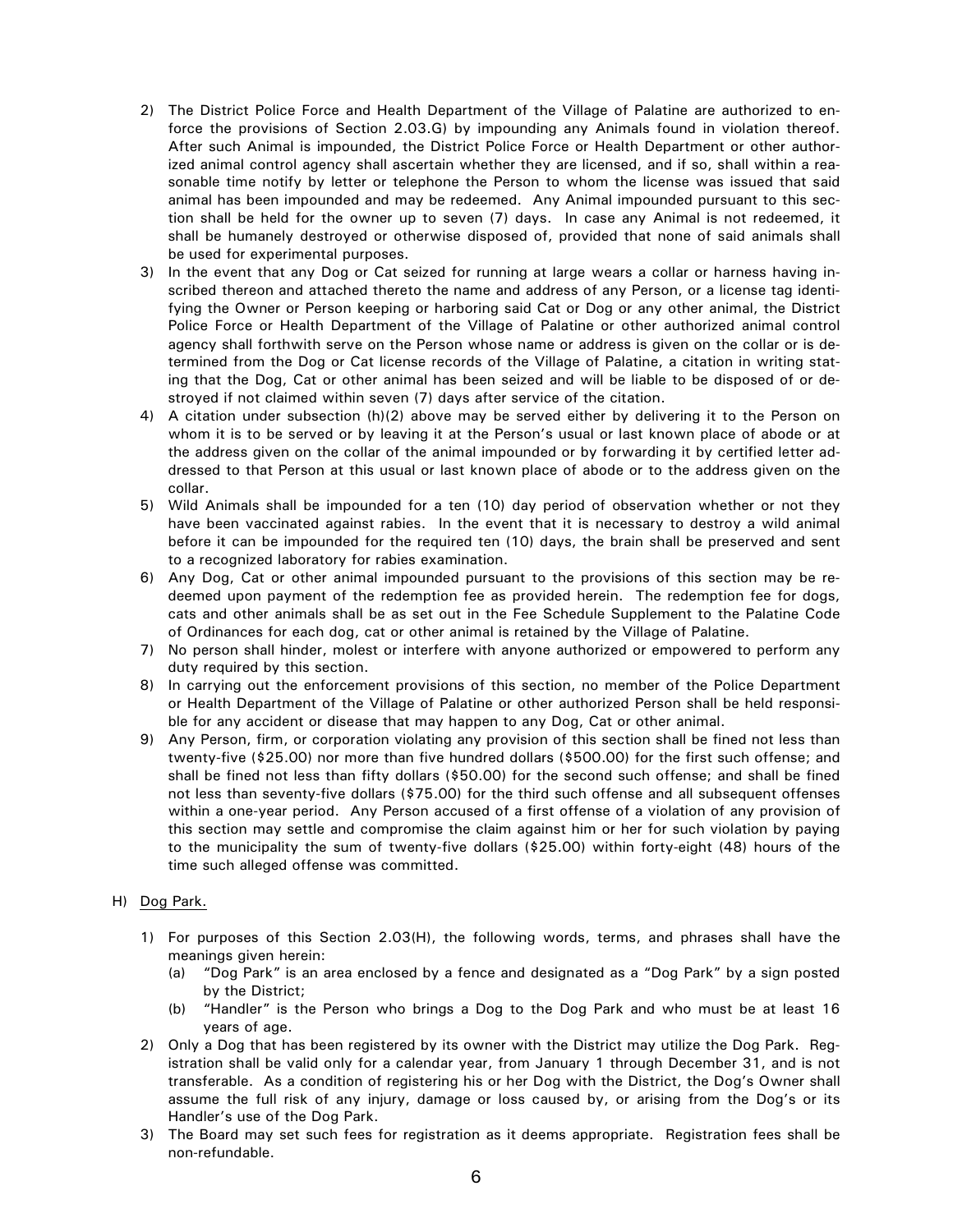- 4) In order to be eligible for registration with the District, a Dog must be vaccinated for distemper, hepatitis, kennel cough and rabies and must also have a current, valid dog license issued by the municipality in which the Dog's owner resides. Dogs must always wear or otherwise display appropriate registration and license tags while at the Dog Park.
- 5) Each Dog must be accompanied by a Handler in order to enter and remain in the Dog Park. No Handler may bring more than two Dogs to the Dog Park at any one time. The Handler shall be solely responsible for controlling the Dog(s) in his or her custody, and shall cooperate with the Handlers of other Dogs. The Handler shall remove any excrement deposited by the Dog(s) in his or her custody while at the Dog Park, and shall dispose of it in a sanitary manner in the refuse containers provided by the District. The Handler shall immediately remove from the Dog Park any Dog that is behaving in an aggressive manner.
- 6) Each Dog must be restrained by a leash, tether, chain, rope, or the like while entering and exiting the Dog Park. The Handler shall securely hold the leash at all such times.
- 7) No Dog in estrus ("in heat"), and no Dog under the age of four months, is permitted to enter or remain in the Dog Park.
- 8) No child shall enter or remain in the Dog Park unless he or she is six (6) years of age or older and is accompanied by his or her parent or quardian who is with a registered dog.
- 9) No Person shall bring any food intended for human consumption, or any meal for a Dog, into the Dog Park. Handlers may, however, provide dog treats to their own dog.
- 10) The Board may from time to time promulgate appropriate rules and regulations for the use of the Dog Park that shall not be inconsistent with any provision of this Section 2.03(H).
- 11) Violation of any provision of this Section 2.03(H), or of any rule or regulation promulgated pursuant to Section 2.03(H)(10) may result in temporary or permanent revocation by the District of a Dog's registration and privilege to use the Dog Park.

### Section 2.04. Assault or Bodily Injury.

- A) No Person shall, without lawful authority, engage in conduct on District Property that places another Person in reasonable apprehension of receiving bodily harm or physical contact of an insulting or provoking nature.
- B) No Person shall intentionally or knowingly by any means cause bodily harm or make physical contact of an insulting or provoking nature with another Person on District Property.

### Section 2.05. Boating.

- A) No Person shall launch any Vessel in District Waters, except from such places as may be designated by the District therefore, and then only in compliance with applicable federal, state, local, and District laws, ordinances, rules, and regulations.
- B) No person shall allow any Vessel or watercraft equipment or accessories to remain on District Property after the close of the boating season designated by the District.
- C) No person may launch or remove a Vessel on or from District Property unless said Vessel has successfully passed a United States Coast Guard safety inspection.
- D) Any vessel requiring a current registration with the Illinois Department of Natural Resources shall so be registered.

Section 2.06. Camping. No Person shall place, erect, or use any hammock, tent, shelter, or any other type of temporary or permanent housing or camping equipment on District Property, remain overnight on District Property or otherwise engage in Camping on District Property unless a Permit therefor has first been obtained from the District.

### Section 2.07. Charitable, Religious, Political, or Non-Profit Activities.

A) For purposes of this section, charitable, religious, political, or non-profit activities shall include, without limitation solicitation of contributions, the sale or distribution of merchandise, solicitation of votes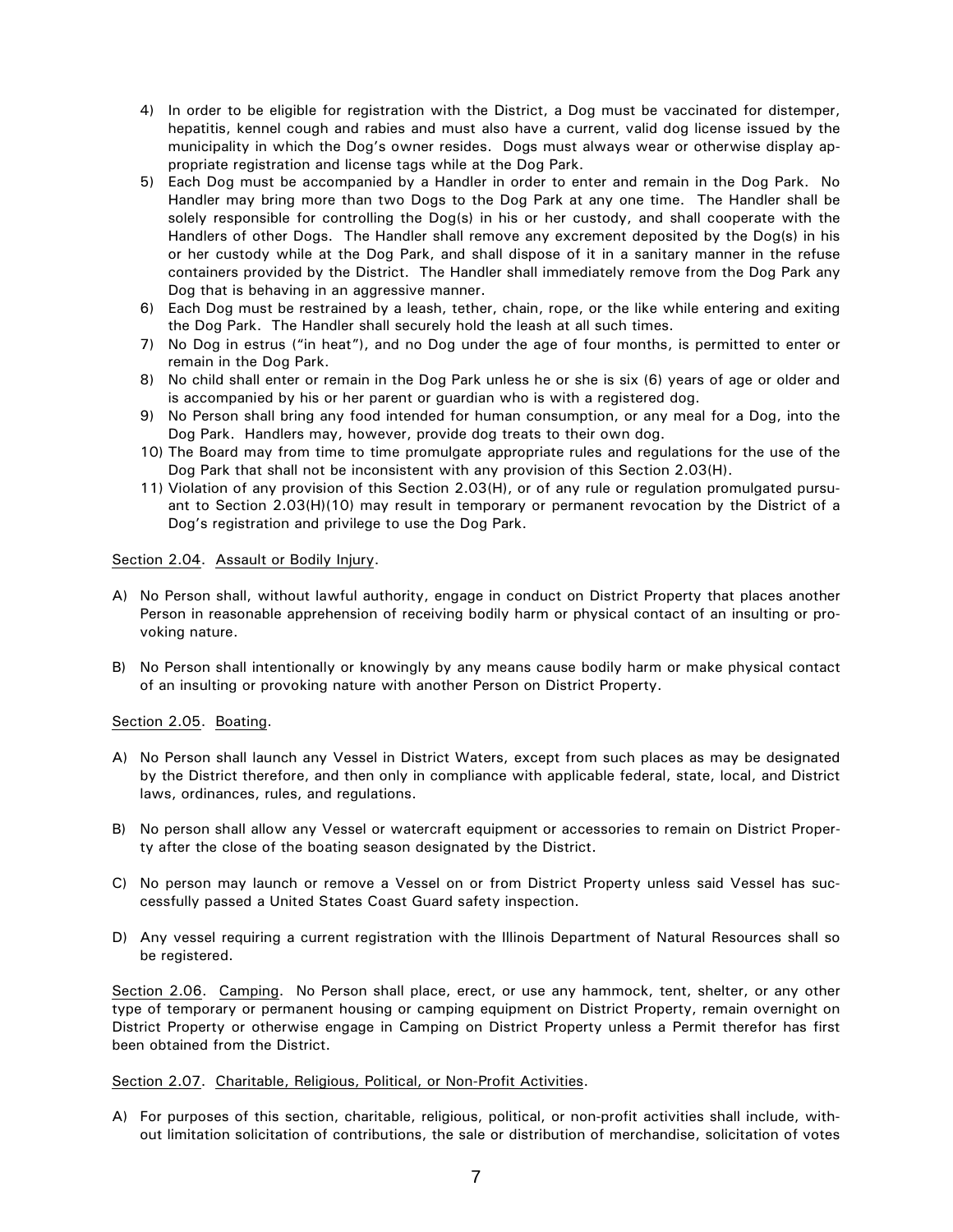or circulation of petitions for or against any candidate for election to public office or with respect to any referendum or other public question.

- B) Soliciting contributions for charitable, religious, political, or non-profit organizations is permitted on District Property provided that a Permit therefor has first been obtained from the District in accordance with Chapter V of this Ordinance.
- C) The sale or distribution of merchandise by charitable, religious, political, or non-profit organizations is permitted on District Property provided that a Permit therefor has first been obtained from the District in accordance with Chapter V of this Ordinance.
- D) Soliciting votes and circulating petitions for or against any candidate for election to public office or with respect to any referendum or other public question is permitted on District Property in areas open to the general public without a permit, subject to the limitations set forth in paragraphs (e) and (f) of this Section  $2.08$ .
- E) No Person shall engage in any activity described in subsections (a) through (d) of this Section 2.08 in any room of a District building or facility in which any program, activity, class, function or special event conducted, sponsored, licensed or otherwise permitted by the District is in progress.
- F) No Person engaged in the activities described in subsections (a) through (d) of this section 2.08 shall obstruct or impede pedestrians or Vehicles, harass park visitors with physical contact or persistent demands, misrepresent the affiliations of those engaged in such activities, misrepresent what solicited funds will be used for or whether merchandise offered for sale or distribution is available without cost or donation, or interfere, interrupt, or engage in conduct incompatible with the purpose of, any program, activity, function, and/or special event conducted, sponsored, licensed or otherwise permitted by the District

### Section 2.08. Commercial Sale, Rental, Exhibition, or Distribution of Goods or Services.

- A) No peddler, vendor or any other Person involved in an endeavor for profit shall engage in the commercial sale, rental, exhibition, or distribution of goods or services, including without limitation the giving of instruction or lessons for a fee, upon District Property unless he has received a Permit, license or contract therefor from the District.
- B) No Person engaged in the sale or distribution of goods or services under this section shall obstruct or impede pedestrians or Vehicles, harass park visitors with physical contact or persistent demands, misrepresent the affiliations of those engaged in such activities, misrepresent whether the goods or services are available without cost or donation, or interfere, interrupt, or engage in conduct incompatible with the purpose of, any program, activity, function, and/or special event conducted, sponsored, licensed or otherwise permitted by the District.

### Section 2.09. Cooperation with Authorities.

- A) No Person shall physically hinder, threaten, resist, intimidate, disobey, or otherwise intentionally interfere with any member of the District Police Force or any District employee or agent in the performance of his duties.
- B) No Person shall falsely represent that he is, or otherwise pretend to be, a District officer or employee, a member of the District Police Force, or an agent or other representative of the District.
- C) No Person shall knowingly give a false report or false information (including, without limitation, information requested in a Permit application) for the purpose of misleading the Board, a District employee or agent, or a member of the District Police Force in the conduct of his official duties.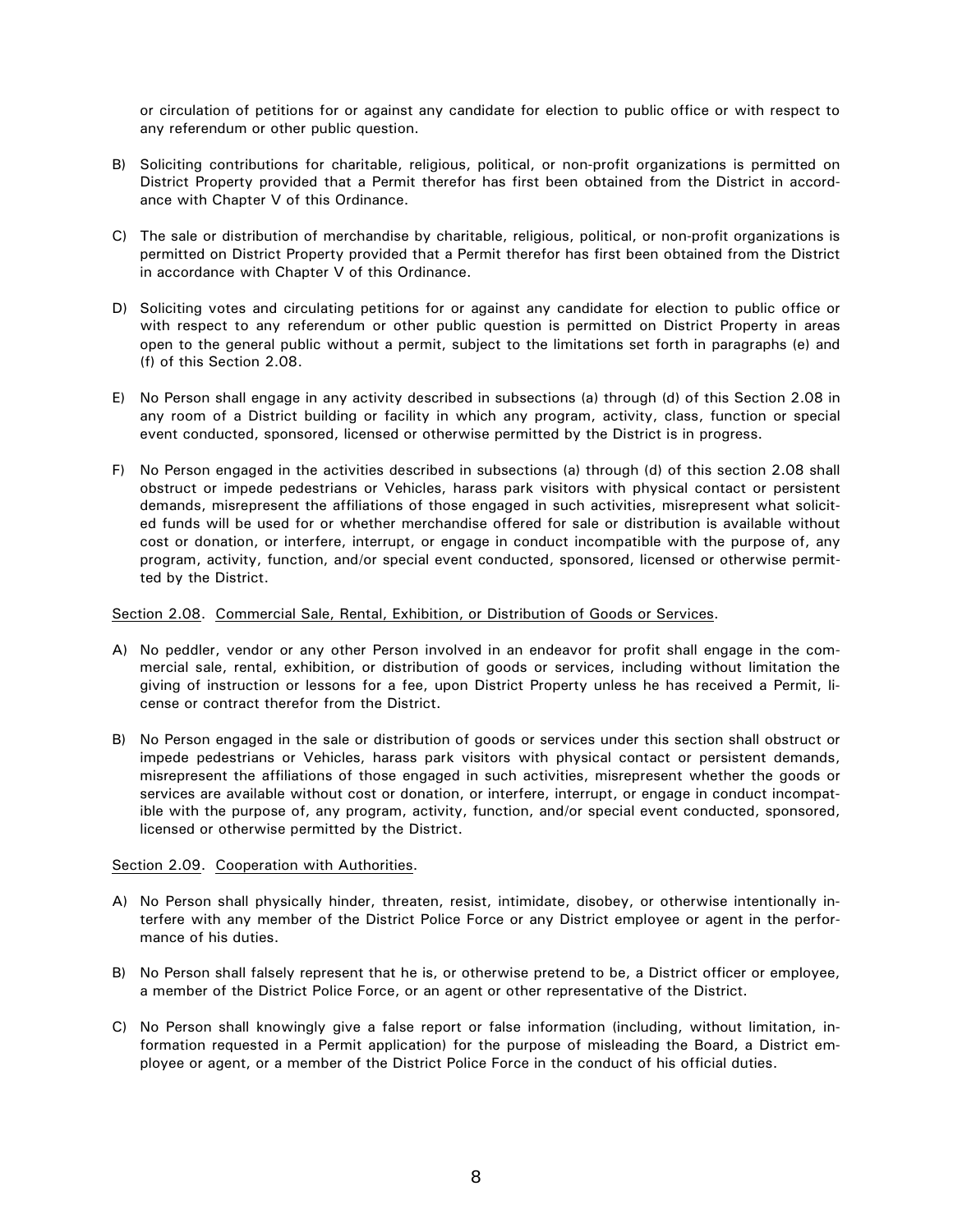Section 2.10. Disorderly Conduct. A Person commits the offense of disorderly conduct when he knowingly:

- A) Does any act in such unreasonable manner as to alarm or disturb another and to provoke a breach of the peace; or
- B) Makes or causes to be made any excessively loud or unreasonable noise which disturbs the peace. For purposes of this subsection 2.11(b), excessively loud or unreasonable noise is defined as noise inconsistent with or not reasonably attendant to appropriate and customary park and recreational activities, considering the nature and purpose of the actor's conduct, location, time of day or night, and other factors that would govern the conduct of a reasonably prudent person under the circumstances. This section shall include, without limitation, the loud or amplified playing of any type of audio equipment, noisemaker, musical instrument, or sound equipment. This section shall not apply to the playing of any musical instrument, public speaking, or the amplification thereof, in conjunction with activities conducted, sponsored, licensed or otherwise permitted by the District; or
- C) Uses obscene or abusive language or gestures, or threatens violence or injury to the person or property of others, in a manner intended and likely to incite or produce an immediate breach of the peace or violent or disorderly response; or,
- D) Congregates with other Persons on District Property with the intent to restrict vehicular or pedestrian traffic or with the intent to restrict free ingress to and egress from District Property and fails to comply with a lawful order of the District Police Force to disperse.

Section 2.11. Display of Permit or Pass. Every Person shall produce or display a Permit or pass when requested to do so by any authorized Person for the purpose of enforcing compliance with any federal, state, local, or District law, ordinance, rule, or regulation, when such Permit or pass is required to engage in an activity on District Property.

Section 2.12. Dumping, Pollution, Sanitation, and Litter.

- A) No Person shall litter, cast, throw, drop, burn, scatter, place, pile, or otherwise dump, release, leave, or deposit in any manner any kind of dirt, rubbish, placard, handbill, pamphlet, circular, book, notice, paper of any kind, ashes, garbage, waste material, snow, ice, or other substance, whether liquid or solid, or any other refuse in or upon District Property except as specifically permitted by the District. Provided, however, that paper, glass, cans, garbage and other Refuse resulting from picnics or other lawful use of District Property may and shall be deposited in receptacles provided by the District for that purpose. Where receptacles are not provided, are missing, or are full to capacity, all such garbage, Refuse, or other material shall be carried away from the area of use by the Person responsible for its creation and presence, and properly disposed of elsewhere.
- B) No Person shall spit upon District Property.
- C) No Person shall urinate or defecate on District Property other than in toilets in rest room facilities expressly provided for such purposes.
- D) No Person shall drain oil, grease, anti-freeze, gasoline or other substance from a trailer or other Vehicle on District Property.
- E) No Person shall bathe or wash himself or food, clothing, dishes, or other property at water outlets, fixtures or pools on District Property, except at those areas designated by the District for such use.
- F) No Person shall pollute or contaminate District Property or District Waters.
- G) No Person shall dispose of fish remains on District Property, or in District Waters.
- H) No Person shall dispose of human or animal waste on District Property except at designated locations or in fixtures provided for that purpose.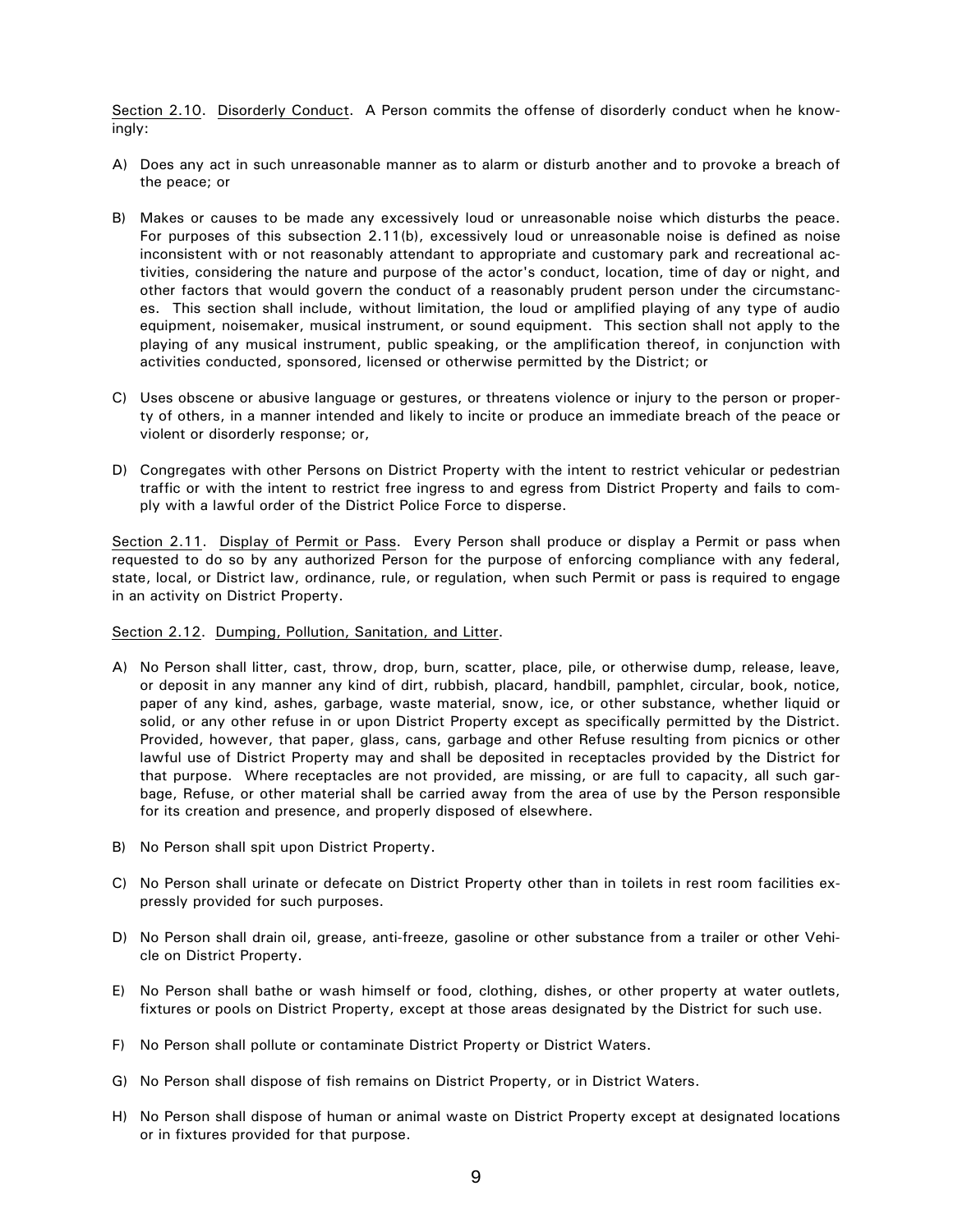I) Any Person violating this section may be assessed the cost of removing any such improperly deposited substance or material and such charge shall be in addition to and not in lieu of any other penalties provided for in this Ordinance or applicable federal, state, local, and/or District laws, ordinances, rules, and regulations.

Section 2.13. Erection of Structures/Wires and Other Appurtenances and Devices. Board Approval on February 10, 2015; Amendment to Ordinance #04-05; Erection of Structures/Wires and Other Appurtenances and Devices Encroachments Prohibited including but not limited to the following:

A) Erect, construct, install, or place any structure, building, improvement, shed, fence, wall, dog run, dog house, tree house, playhouse, play equipment, TV or radio reception device, machinery, equipment, or apparatus of any type, whether stationary or moveable and whether permanent or temporary in character, or stockpile, store or place any organic or inorganic material used for the construction of such items on, below, over or across a Park, without prior written authorization from the Park District and the Village of Palatine, and then only in accordance with the terms and conditions set forth in a license agreement, easement or other written agreement with the Park District containing terms acceptable to the Park District.

B) Perform, cause or authorize any mowing, trimming, cutting, or grooming of Park District property, or perform any similar grounds maintenance for any purpose, or in any like manner encroach onto Park District property from privately or publicly owned lands.

C) Place, stockpile or store any gravel, stone, dirt, sand, wood, lumber or any other organic or inorganic material on Park District Property without prior written authorization from the Park District, and then only in accordance with the terms and conditions contained in a license agreement, easement or other written agreement with the Park District containing terms acceptable to the Park District.

D) Place any electrical wire, conduit, or pipe, or any public service or private utility, into, upon, above, across or beneath Park District Property, without prior written authorization or permit from the Park District, and then only in accordance with the terms and conditions contained in a license agreement, easement or other written agreement with the Park District containing terms acceptable to the Park District.

E) Plant vegetation of any kind on Park District Property without written authorization of the Park District.

F) Allow, authorize, build, construct, or place the discharge point of any sump pump, pool, water feature, or foundation drainage, or any storm water management measures, including but not limited to swales, drains and contouring, that directs or is intended to direct sump pump, surface or ground water, or foundation drainage discharge, onto Park District Property. All discharge of sump pumps and foundation drainage adjacent to Park property shall be set back from the park property line, in such a manner that the water flow is discharged onto the originating property and flows in accordance with Illinois drainage law.

G) Any person, who violates any part of this Ordinance shall, after receiving written notification of violation from the Park District and in accordance with the time frame and directions outlined in such notification, comply with the Park District's directives, whether in writing or delivered orally by a person with authority to enforce this Ordinance. The Park District shall have the discretion to address the encroachment with a negotiated agreement, civil remedy at law, or any other lawful remedy available to the Park District, including the physical removal of the encroachment. Corporations may be prosecuted for any violation of this Ordinance when an officer or agent of the corporation undertakes the prohibited conduct.

Section 2.14. Fairs and Special Events: Sale and Distribution of Merchandise; Soliciting Contributions. No Person shall sell and/or distribute merchandise or printed or written materials or solicit contributions, votes or signatures during fairs or special events conducted or sponsored by the District except at a fixed location designated by the District and unless a Permit therefor has first been obtained from the District in accordance with Chapter V of this Ordinance. The District shall allocate space at the fixed location to applicants on a first-come, first-served basis until no more space remains available.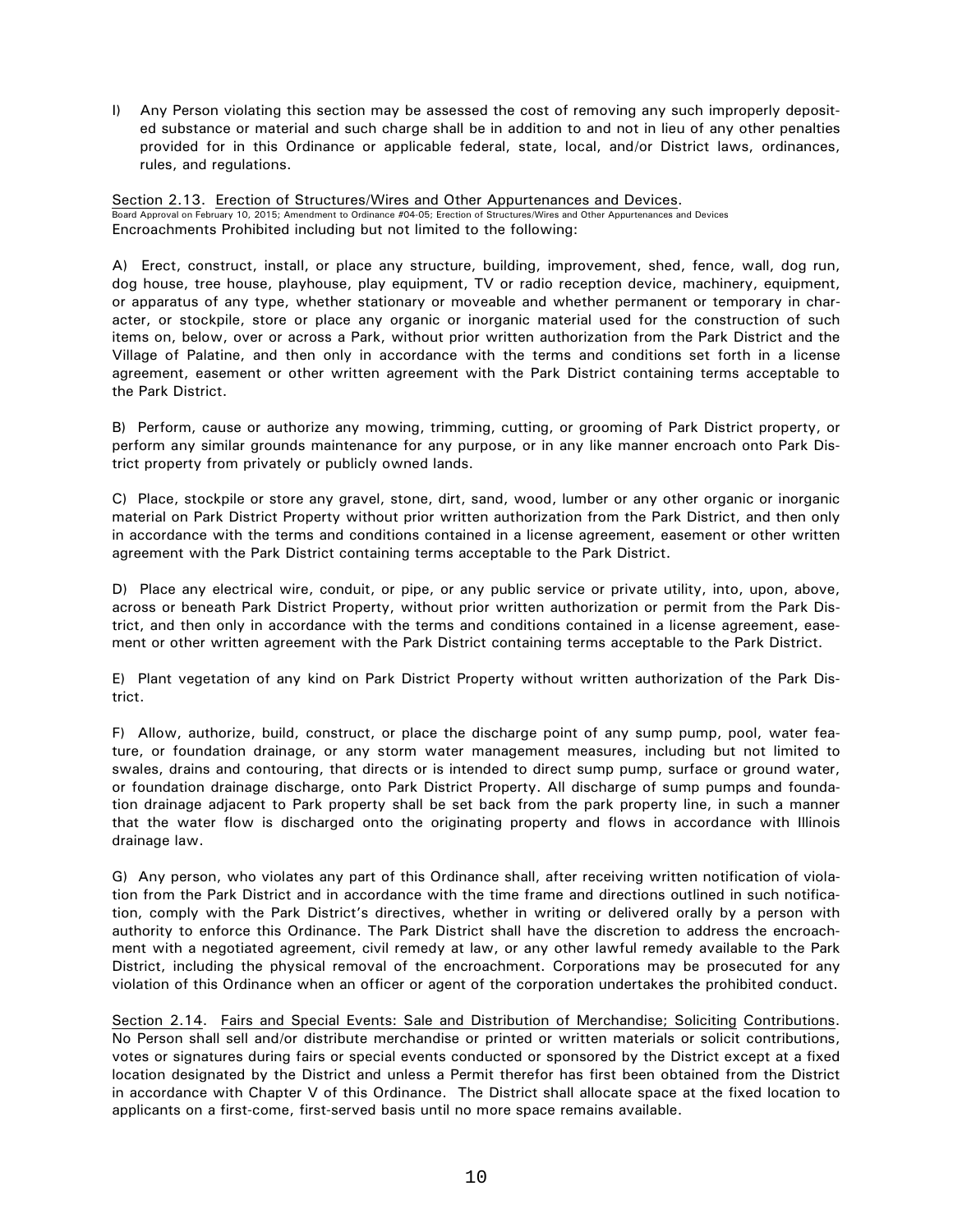Section 2.15. Fires.

- A) No Person shall light, maintain, or make use of any fire on District Property, except at such places and at such times as the District may designate for such purpose and under such rules as may be prescribed by the District.
- B) No fire shall ever be left unattended. Every fire shall be under the continuous care and direction of a competent adult from the time it is kindled until the time it is completely extinguished. All fires must be properly and completely extinguished prior to any Person leaving the site of the fire.
- C) No Person shall throw or otherwise discard lighted or smoldering material in any manner that threatens, causes damage to, or results in the burning of District Property or park resources, or creates a safety hazard.

#### Section 2.16. Fishing.

- A) No Person shall Fish or otherwise take aquatic life from District Waters except in areas designated by the District for such purposes.
- B) Every Person Fishing in District Waters shall comply with all applicable federal, state, local, and District laws, ordinances, rules, and regulations including, without limitation, conservation laws and licensing requirements.
- C) Fishing in District Waters shall be conducted by means of a hook and line, with the rod or line being closely attended. No Person shall use drugs, poisons, explosives, electricity, or missiles of any kind to District Waters.
- D) No Person shall dig, scratch, or otherwise disturb District Property in order to locate or take bait.
- E) Every Person shall carefully and immediately return to the water from which it was taken any fish that does not conform to size or species restrictions imposed by any applicable federal, state, local or District law, ordinance, rule or regulation, or that the Person chooses not to keep.
- F) The provisions of this section apply to ice Fishing.
- G) No Person fishing at the District's Plum Grove Reservoir shall catch and retain fish in a greater number, or in a size smaller, than provided below:

| Fish Type                      | <b>Creel Limit</b> | Minimum Size    |
|--------------------------------|--------------------|-----------------|
| Carp                           | No Limit           |                 |
| <b>Bullhead</b>                | No Limit           |                 |
| <b>Channel Catfish</b>         | 2                  | 12"             |
| Crappie                        | 4                  |                 |
| Sunfish, Bluegill, Pumpkinseed | 10                 |                 |
| <b>Yellow Perch</b>            | Catch & Release    | Catch & Release |
| Walleye                        | Catch & Release    | Catch & Release |
| Northern Pike                  | Catch & Release    | Catch & Release |
| Large & Small Mouth Bass       | Catch & Release    | Catch & Release |

Section 2.17. Gambling and Games of Chance. No Person shall play or engage in selling fortunes or futures, games of chance, or in any other device or game of chance, hazard or skill, either as bookmaker, dealer, player or otherwise, for the purpose of gaming or gambling for money or other valuable things on District Property, except at a fair, carnival, or other organized event conducted, sponsored or authorized by the District.

Section 2.18. Hunting or Trapping. No Person other than District or its designee shall hunt or trap in or on, or bring any device for hunting or trapping into or onto, District Property or District Waters.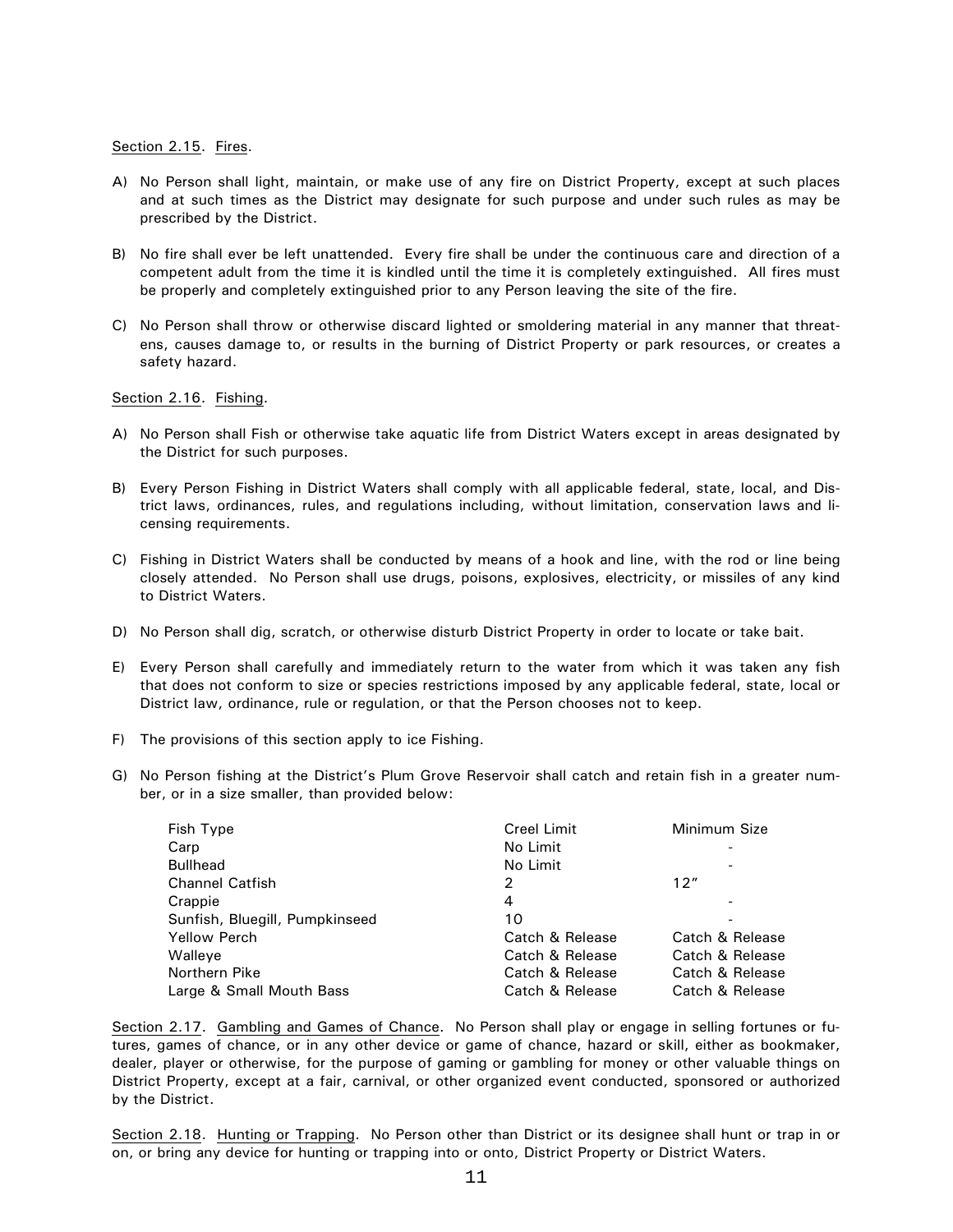### Section 2.19. Interference with Other Users.

March 14, 2017 amended and board approved:

- A) No Person shall walk, act, or conduct himself upon any portion of District Property designated for a particular game, sport, event, amusement or other use in such a way as to interfere with the use of such portion by other Persons who are properly using the same for the particular game, sport, event, amusement or other use for which it has been designated.
- B) No Person shall unreasonably disturb or interfere with any other Person occupying an area or participating in any activity on District Property under the authority of a Permit.
- C) No Person shall engage in any activity on District Property in a manner calculated or which is reasonably likely to endanger, injure, or damage Persons or property in any way.
- D) No Person shall interfere with, unreasonably disrupt, delay, or in any manner hinder any employee of the District engaged in the performance of his or her duties.

### Section 2.19.1. Harassment of Employees.

March 14, 2017 amended and board approved:

No person shall harass or intimidate any employee of the Park District or engage in any conduct that has the purpose or effect of substantially interfering with an employee's work performance or of creating an environment that is intimidating, hostile, or offensive to the employee.

Section 2.20. Loitering in or on District Property. No Person shall loiter or remain in or on District Property either alone or in consort with other Persons in such a manner that: (1) unreasonably obstructs the usual use of entrances, hallways, corridors, stairways, or rooms designated for specific purposes; (2) impedes or disrupts the performance of official duties by District employees; (3) prevents the general public from obtaining the administrative or recreational services provided on District Property in a timely manner; or (4) restricts vehicular or pedestrian traffic or restricts free ingress to and egress from District Property, after being requested to leave, move or disperse by any District employee or any member of the District Police Force, or where the District has posted a sign or signs that prohibit loitering.

### Section 2.21. Mob Action.

- A) No Person shall act together with any other Person(s) to use force or violence disturbing the public peace without authority of law, or to commit any unlawful act.
- B) No Person shall knowingly commit an act or engage in conduct that urges or incites other Persons to riot, engage in immediate violence or lawlessness, or commit any unlawful act.
- C) No Person shall organize, promote, encourage, or otherwise participate in a riot or other breach of the peace involving crowds of two (2) or more Persons gathered, without authority of law, for unlawful purposes or any purpose of disturbance or obstruction of the lawful activities of other Persons.

### Section 2.22. Parades, Public Assemblies or Meetings.

- A) Public parades, processions, theatrical or dramatic presentations, meetings, assemblies, gatherings and demonstrations are permitted on District Property, provided that where the number of participants is reasonably expected to exceed twelve (12) or more persons and/or vehicles, a Permit therefor must first be obtained from the District in accordance with Chapter V of this Ordinance.
- B) This section shall not apply to students going to and from school classes or participating in educational activities under the immediate direction and supervision of school authorities or their agents, a governmental agency acting within the scope of its functions, or normal or scheduled District programs or activities.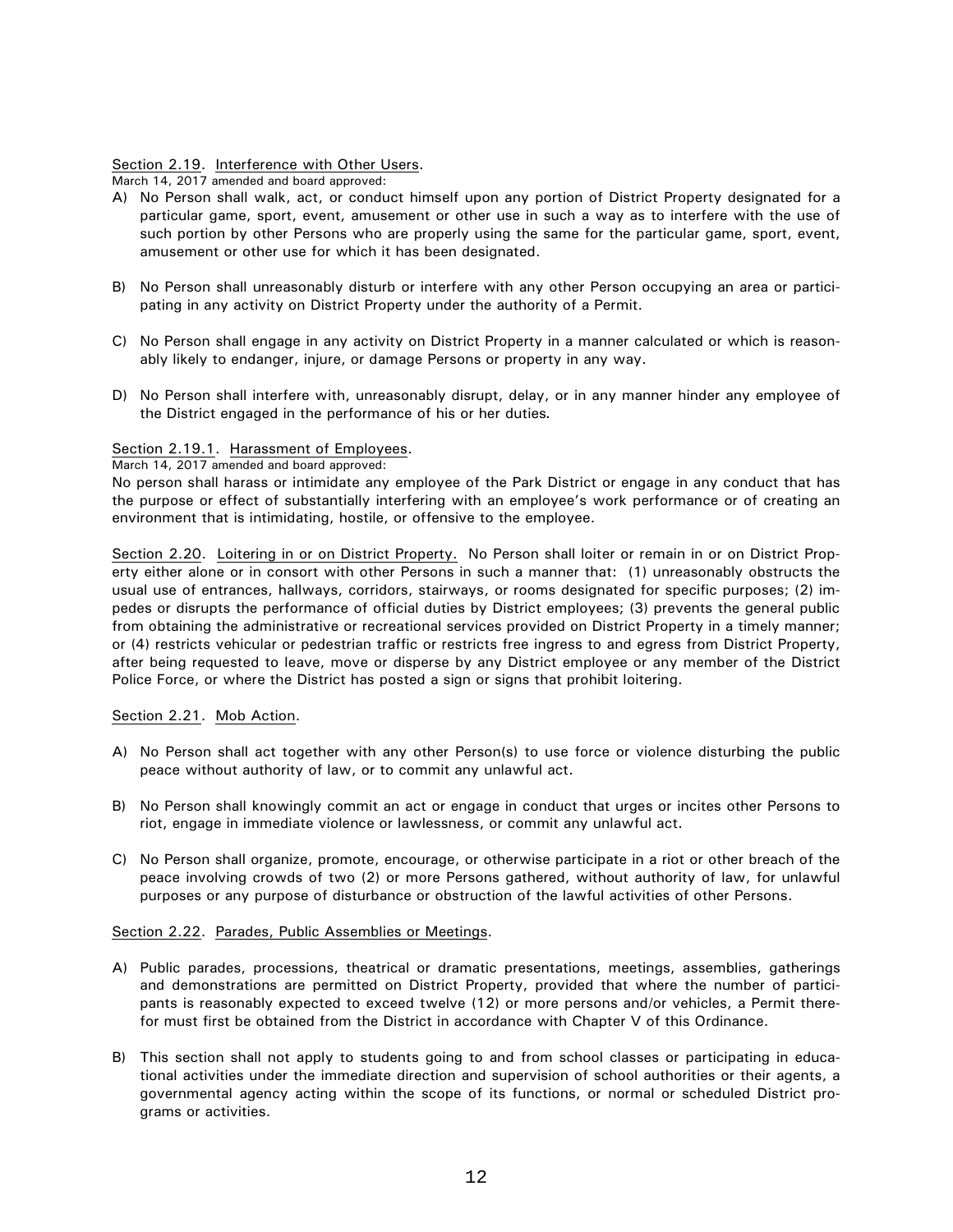### Section 2.23. Posting Printed or Written Material In Designated Area.

- A) The District may designate one or more areas for the posting of printed or written public information material ("Community Bulletin Board").
- B) No Person shall post, place, display, or cause to be posted, placed, or displayed any printed or written material on the Community Bulletin Board without presenting the material to the District. The District shall stamp and date the material as received, and post the material, space permitting, on the Community Bulletin Board unless the said material is Obscene. The material may remain posted for a period not to exceed one (1) week after which a Person may resubmit his public information notice for posting, space permitting.
- C) Space on the Community Bulletin Board shall be allocated on a first-come, first-served basis, except that the District's own printed or written public information may be given priority. The printed or written material shall be no larger than 8 1/2 inches x 11 inches and only one copy of each public information notice shall be posted.
- D) The District may remove printed or written material that has not been posted in accordance with this Section. The Person responsible for said posting shall be liable for the cost incurred in the removal there of. The provisions of the Illinois Parental Responsibility Law (740 ILCS 115/1 et seq.) are specifically incorporated in this Ordinance by reference for purposes of this section.

### Section 2.24. Posting Printed or Written Material On Public Places and Objects.

- A) Except as provided in Section 2.24 of this Ordinance, no Person shall paint, write on, or in any way mark or deface, or post or otherwise affix, any printed or written words, symbols, materials, or other marks to or upon District Property or any thing or object located on District Property.
- B) The District may remove any printed or written word, symbol, material, or other mark found posted or otherwise affixed upon any District Property or any thing or object located on District Property in violation of the provisions of this Section. The Person responsible for any such defacing, writing, or posting shall be liable for the cost incurred in the removal thereof. The provisions of the Illinois Parental Responsibility Law (740 ILCS 115/1 et seq.) are specifically incorporated in this Ordinance by reference for purposes of this section.

### Section 2.25. Protection of Animals.

- A) No Person other than District or its designee shall hunt, pursue, hurt, touch, injure, kill, trap, catch, poison, abuse, chase, shoot, throw or propel objects at, endanger in any way, or remove or cause to be removed, have in his possession, or release or cause to be released, any Wildlife on or upon District Property.
- B) No Person shall give or offer to any Wildlife any harmful, poisonous, or noxious substance on or upon District Property.
- C) No Person other than District or its designee shall touch, tease, frighten, disturb, or otherwise intentionally interfere with any Wildlife while feeding, nesting, breeding, sleeping, resting, flying or engaging in any other activity on, upon, over or under District Property.
- D) No Person other than District or its designee shall disturb, touch, throw or propel an object at, destroy, dig up, crush, shake, or in any way tamper with or damage the nest, lair, den, burrow, or home of any Wildlife found on, upon, over or under District Property.

### Section 2.26. Protection of Property.

A) No Person shall mark, carve, bend, cut, paint, deface, affix any sticker or sign to, break down, destroy, damage, alter, change, sever, uproot, dig, excavate or otherwise remove, or attach or suspend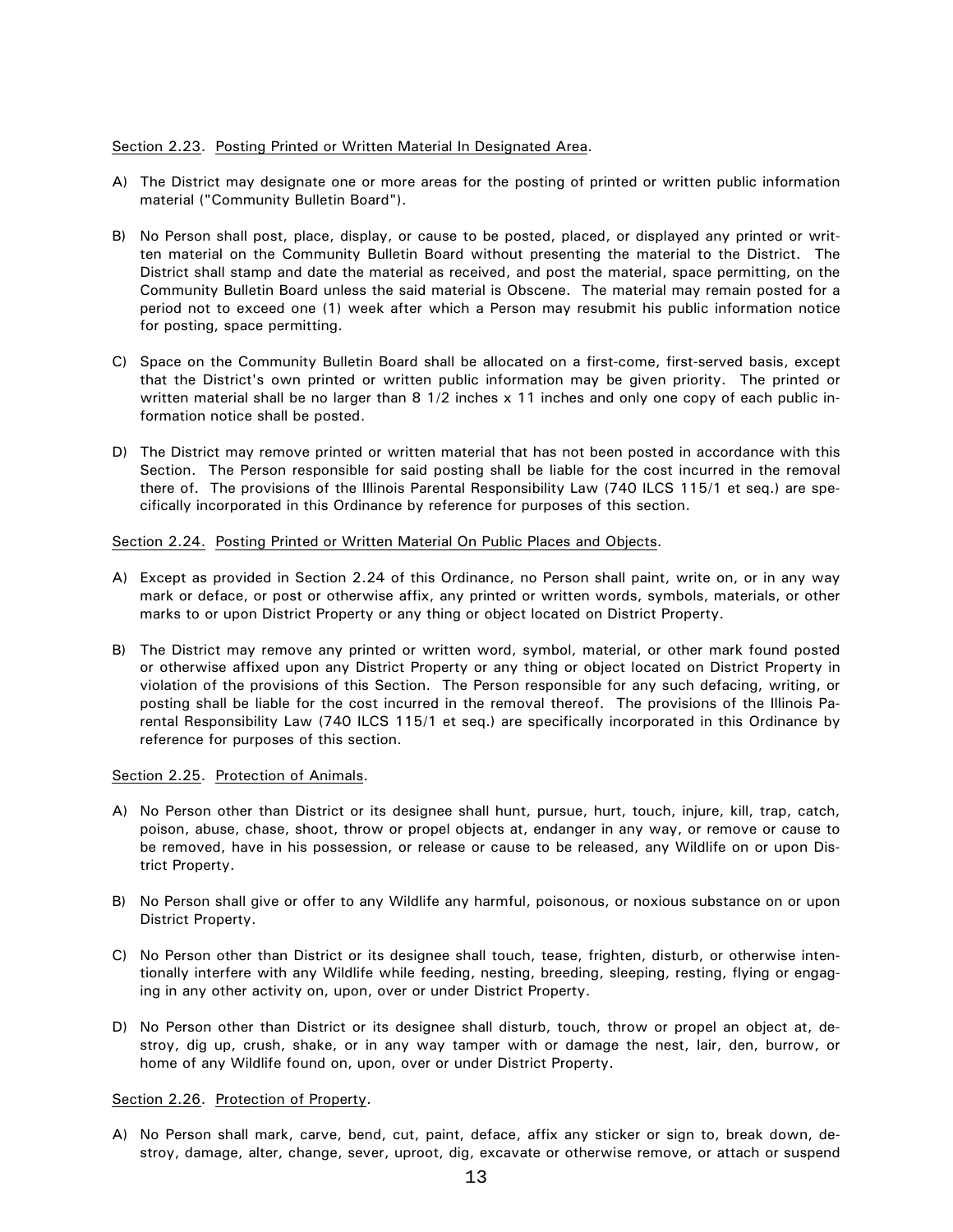any rope, wire, or other material or contrivance to, on, or from, District Property or any thing or object on or upon District Property, or otherwise take, damage or destroy such Property, thing or object unless a Permit, license or contract therefor has first been obtained from the District.

- B) No Person shall climb upon, walk on, hang from or stand or sit on, any plant, fence, structure, or other District Property of any kind except such benches or other property designated or customarily used for such purposes, or recreational equipment installed for such purposes.
- C) No Person shall bring into, throw, cast, drop, deposit, or otherwise leave or lay down any smoke bomb, stink bomb, or other offensive smelling compound on District Property.
- D) The District may give rewards to the Person(s) (other than District employees or agents, or members of the District Police Force) who furnish information to the District, directly resulting in the arrest and conviction of any Person who unlawfully takes, damages, or destroys District Property. All claims for said reward must be made to the District within thirty (30) days after conviction and the District shall be the sole judge of any dispute arising over a reward, if any, and the Person(s) entitled to share therein. The District's decision on any matter connected with the reward shall be final, conclusive, and binding and shall not be subject to judicial review.

### Section 2.27. Public Indecency.

- A) No Person shall perform or commit any of the following acts on District Property:
	- 1) An act of sexual penetration or sexual conduct as defined in 720 ILCS 5/12-12; or,
	- 2) A lewd exposure of the body done with intent to arouse or to satisfy the sexual desire of the Person.
	- 3) Total nudity on any District Property other than a shower room, locker room or changing room.
- B) No Person shall exhibit, sell, give away, offer to sell or give away, display or hold or place in such a manner as to be open to public view any Obscene book, pamphlet, drawing, picture, photograph, model, cast, instrument, or any other Obscene article while on or upon District Property.

Section 2.28. Reporting Accidents. A Person involved in an incident on District Property resulting in personal injury or property damage, other than an accident reportable under section 3.06 of this Ordinance, shall report the incident to the District Police Force within twenty-four (24) hours after the incident.

### Section 2.29. Restricted Areas.

- A) No Person shall enter or remain in any building or portion of District Property where Persons are prohibited by the District from entering, or, except as provided in Section 2.32(c) of this Ordinance, where use is restricted to Persons of the opposite sex as indicated by a sign or notice posted by the District.
- B) No Person shall enter or remain in any District Property when it is closed to the public.
- C)
- C) No Person shall enter any District Property that is reserved or scheduled for a specific group or activity, unless such Person is invited by the individual, group, or agency responsible for such activity, and unless such Person has paid any applicable admission and/or registration fees.

## Section 2.30. Restrictions Applicable to Specific Recreational Activities.

- A) Golf. No Person shall play or practice golf on District Property, except when involved in an established golf class under the supervision and direction of the District, or in an area designated by the District for the playing or practicing of golf, and the Person has satisfied all requisites before playing or practicing, including without limitation the paying of any applicable fees.
- B) Baseball and Softball Playing.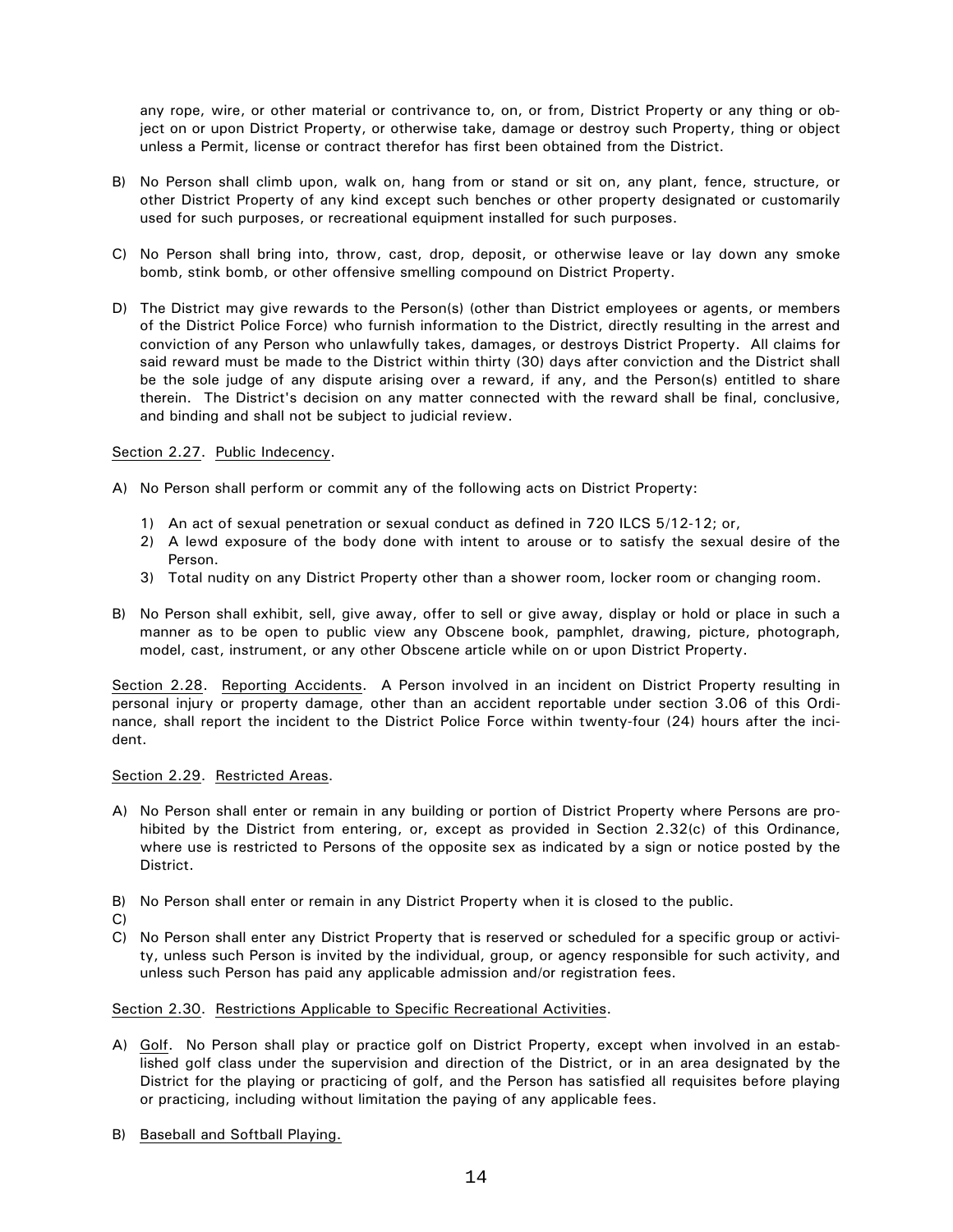- 1) No Person shall engage in softball or baseball games except in those parks on which diamonds and backstops have been constructed for that purpose, or such other areas as may be specifically designated by the District;
- 2) In those parks having established softball or baseball diamonds, participation In softball or baseball in areas other than on such diamonds is limited in accordance with signs or notices posted by the District:
- 3) In those parks having established softball or baseball diamonds, the type of recreation on said diamonds shall be in accordance with posted signs or notices posted by the District.

### C) Soccer and Football Playing

- 1) No Person shall engage in soccer or football games except in those parks on which fields have been marked or designated for those purposes, or such other areas as may be specifically designated by the District;
- 2) In those parks having marked soccer or football fields, participation in soccer or football in areas other than on such fields is limited in accordance with signs or notices posted by the District;
- 3) In those parks having marked soccer or football fields, the type of recreation on said fields shall be in accordance with signs or notices posted by the District.

### D) Picnics.

- 1) Picnics requiring fires shall be held only in those areas where fireplaces, stoves, grills, or pits have been provided for that purpose and upon issuance of a Permit by the District in accordance with Chapter V of this Ordinance;
- 2) No group of Persons exceeding twelve (12) in number shall picnic on District Property unless a Permit therefor has first been obtained from the District in accordance with Chapter V of this Ordinance. The District may designate areas for preparing, consuming, and dispensing food, beverages and other products. Persons holding a Permit and dispensing any such products may do so only in the area designated in the Permit. In the event that dispensing of the permitted products is by sale, the Person also must comply with Section 2.09 of this Ordinance. No Person may dispense, prepare, consume, sell or otherwise use products, items or things otherwise prohibited in this Ordinance or any other federal state, local, or District law, ordinance, rule, or regulation.
- E) Classes and Camps. No Person shall bring or cause to be brought onto District Property any class, play class, day camp, or similar organized group activity of any kind unless a Permit allowing such use or activity has first been obtained from the District in accordance with Chapter V of this Ordinance.
- F) Tournaments, Leagues, or Other Organized Recreational Activities. No Person shall utilize any District Property, including without limitation playing fields and other District facilities, for tournaments, leagues, or other organized recreational activities and outings unless a Permit allowing such use or activity has first been obtained from the District in accordance with Chapter V of this Ordinance.
- G) This section does not apply to programs or activities conducted, sponsored, licensed or permitted by the District. Where a conflict between District programs or activities conducted, sponsored, licensed or permitted by the District and a requested activity occurs, District programs and activities shall take precedence.

### Section 2.31. Rest Rooms, Washrooms, Shower Rooms, Changing Rooms, Locker Rooms.

- A) Every Person shall cooperate in maintaining rest rooms, washrooms, shower rooms, changing rooms, and locker rooms on District Property in a neat and sanitary condition.
- B) No Person shall deposit inappropriate objects of any kind in the toilets, sinks, or plumbing fixtures of a rest room or washroom, shower room, changing room, or locker room facility on District Property.
- C) Only Persons under the age of four (4) years may use rest rooms, washrooms, changing rooms and locker rooms designated for the opposite sex on District Property.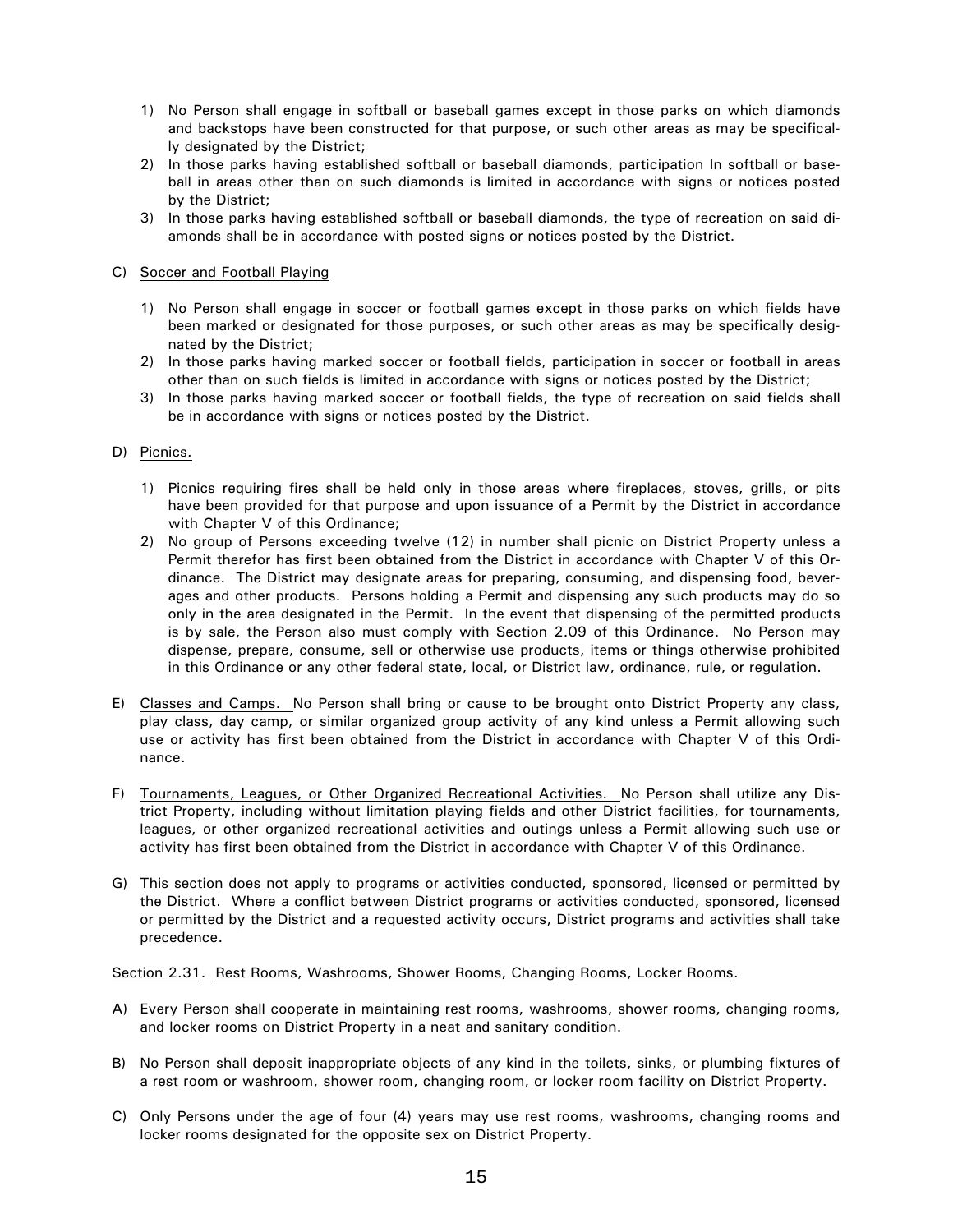D) No Person shall bring or use any camera, camcorder, video recorder or transmitter or other device capable of recording, filming or transmitting visual images in any rest room, washroom facility, locker room or changing room of the District.

Section 2.32. Rollerskates, Skateboards, and Other Similar Objects. No Person using rollerskates, in-line skates, skateboards, rollerskis, coasting vehicles, or similar devices on District Property shall interfere with pedestrian use of sidewalks or use of the streets by Vehicles, or otherwise act negligently, recklessly or without due caution, or in any manner so as to endanger any Person or property. No person shall use such devices on any District Property where such use has been posted as prohibited.

### Section 2.33. Selling or Distributing Printed or Written Material.

- A) The distribution of printed or written material available without cost or donation is permitted on District Property.
- B) The sale or distribution for donation of printed or written material is permitted on District Property provided that a Permit therefor has first been obtained from the District in accordance with Chapter V of this Ordinance.
- C) Any Person engaged in the sale or distribution of printed or written materials under this Section 2.34 shall not obstruct or impede pedestrians or Vehicles, harass park visitors with physical contact or persistent demands, misrepresent the affiliations of those engaged in such activities, misrepresent whether the materials are available without cost or donation, or interfere, interrupt, or engage in conduct incompatible with the conduct or purpose of any class, program, activity, function, and/or special event conducted, sponsored, licensed or otherwise permitted by the District.

### Section 2.34. Sledding, Ice Skating, and Snowmobiling.

- A) No Person shall skate, sled, toboggan, innertube, ski, slide, or engage in similar activities on District Property except at such places and at such times as the District may designate for such purposes.
- B) No Person shall engage in any such activity in a reckless manner that endangers himself or others or at a speed greater than is safe and proper under the circumstances.
- C) No Person shall tow, push, pull, or otherwise propel another Person on skis, sled, or other sliding device by use of any Vehicle on District Property.
- D) No Person shall drive, ride, or otherwise operate a snowmobile on District Property. For purposes of this subsection, a snowmobile shall be defined as any self-propelled vehicle intended for travel primarily on snow, driven by a track or tracks in contact with the snow, and steered by ski or skis in contact with the snow.

No Person shall sleep on any bench, chair, table, side-Section 2.35. Sleeping on District Property. walk, playground or playground equipment on District Property in a manner which unreasonably obstructs, hinders, or impedes the movement of other Persons or their access to, or use of, any such location, equipment or facility. No Person shall sleep in any portion of a District building, including, without limitations, on or under stairways, in doorways or in hallways.

### Section 2.36. Smoking and Smoking Products. amended and board approved 8/25/2015 Smoking and Smoking Products DEFINITIONS:

("Smoking" means the lighting of cigarettes, electronic cigarettes, cigars, cigarillos, hookahs or pipes, the carrying of lighted cigarettes, electronic cigarettes, cigars, cigarillos, hookahs or pipes, or the intentional and direct inhalation of smoke from these objects. The term "electronic cigarettes" for purposes of this Ordinance shall mean an electronic or battery operated device that delivers vapors for inhalation and includes every variation and type of such devices whether they are manufactured, distributed, marketed, or sold as an electronic cigarette, an electronic cigar, an electronic cigarillo, an electronic pipe, an electronic hookah or any other product name or descriptor.)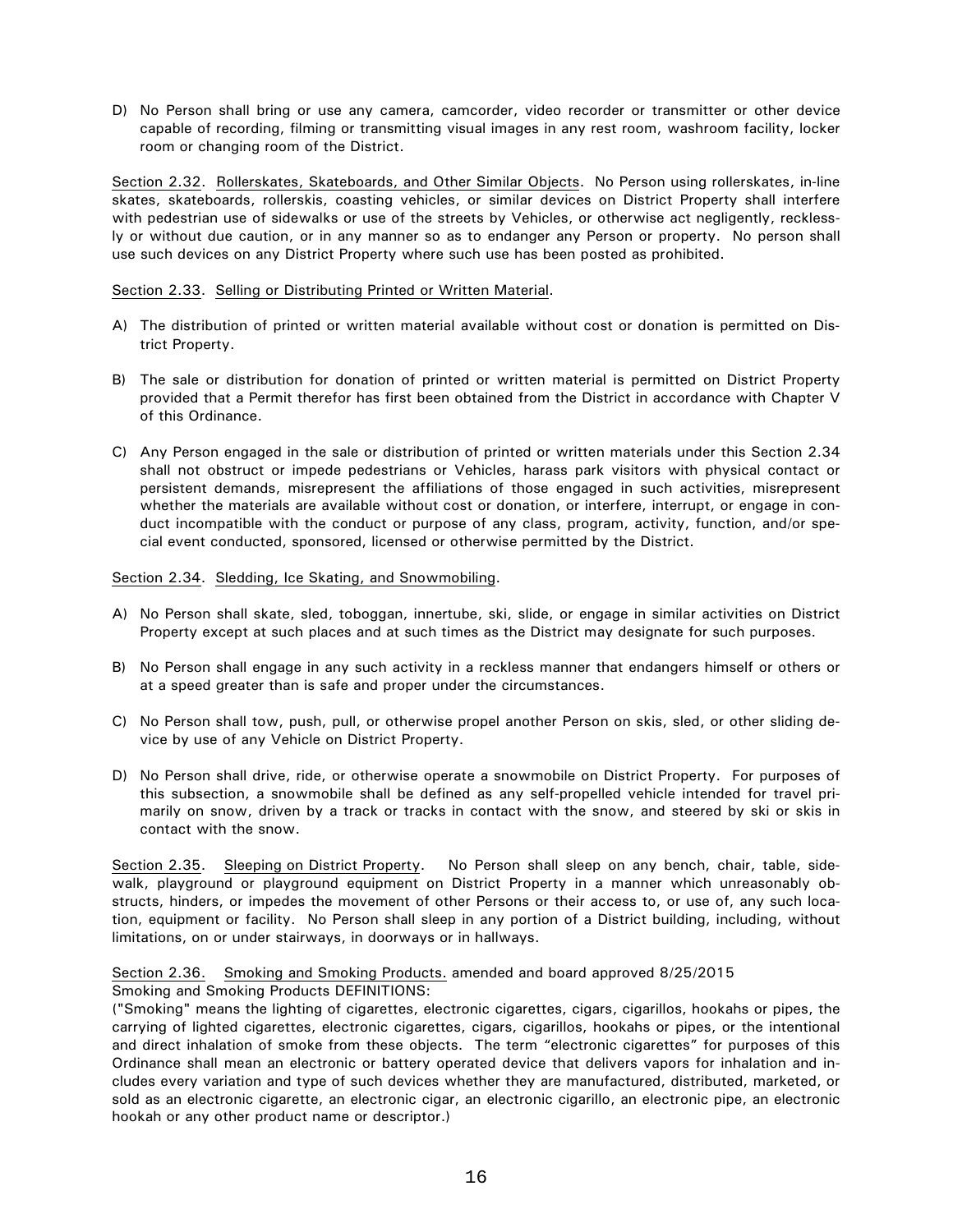Except as otherwise provided herein, Smoking or any use of a tobacco product is prohibited in all District parks, buildings, and Facilities, and in District owned Vehicles. Smoking is also prohibited: (a) fifteen (15) feet from any District building entrance, exit, window that opens, or ventilation intake that serves an enclosed area where smoking is prohibited; and (b) in all wooded areas on District Property. Smoking or any use of a tobacco product shall only be allowed in those places on District Property designated as a Smoking Area as determined by the Director. Notwithstanding the foregoing, smoking will be allowed at Palatine Hills Golf Course and in the northern section of the Clubhouse deck.

### Section 2.37. Solicitation of Funds.

- A) No Person shall orally solicit an immediate donation of money or other thing of value from another Person at any of the following locations on District Property without first obtaining a Permit, license or contract therefore from the District:
	- 1) Inside any building or facility, or at any entrance to such a building or facility.
	- 2) Any portion of a park or playground at which a program, event or activity conducted or permitted by the District is underway, including that portion of the park or playground designated for use by spectators of the program, event or activity.
	- 3) Wherever a queue of two or more persons is waiting to gain admission to a place or vehicle, or waiting to purchase an item or admission ticket.
- B) No Person soliciting a donation of money or other thing of value on District Property shall intentionally obstruct or impede the passage of pedestrians or Vehicles; come closer than three feet to the Person solicited unless and until the Person solicited indicates that he or she wishes to make a donation; harass any Person with physical contact or persistent demands; misrepresent his affiliations; misrepresent what the solicited funds will be used for; or interfere, interrupt, or engage in conduct incompatible with the purpose of any program, activity, function, and/or special event conducted, sponsored, licensed or otherwise permitted by the District; or coerce or intimidate another person into giving money, goods or services.

Section 2.38. Swimming. No Person shall bathe, swim, wade, float, splash, or otherwise enter District Waters except at such times and places and in compliance with all policies, rules and regulations as the District may designate for such activities.

### Section 2.39. Weapons and Firearms

January 28, 2014; Amendment to Ordinance #04-05; Concealed Carry Act and Board Approved:

- A. No Person shall use, fire, set-off or otherwise cause to explode, discharge or burn, or throw onto or while on District Property any weapon or Firearm, as defined in Section 2.39(c), including but not limited to those weapons and Firearms described in 720 ILCS 5/24-1 et seq.
- B. No Person shall carry or have in his possession any weapon or Firearm on District Property, except as otherwise preempted by the Firearm Owners Identification Card Act (430 ILCS 65/13.1) and the Firearm Concealed Carry Act (P.A. 98-0063) as set forth in Section 2.39(c) of this Ordinance.
- C. For the purposes of this Section 2.39(c), the following terms shall apply in accordance with the Firearm Owners Identification Card Act (430 ILCS 65/13.1) and the Firearm Concealed Carry Act  $(P.A. 98-0063)$ :

"Concealed Firearms" shall mean loaded or unloaded Handgun[s] carried on or about a Person completely or mostly concealed from view of the public or on or about a Person within a vehicle.

"Firearm" means any device, by whatever name known, which is designed to expel a projectile or projectiles by the action of an explosion, expansion of gas or escape of gas; excluding however: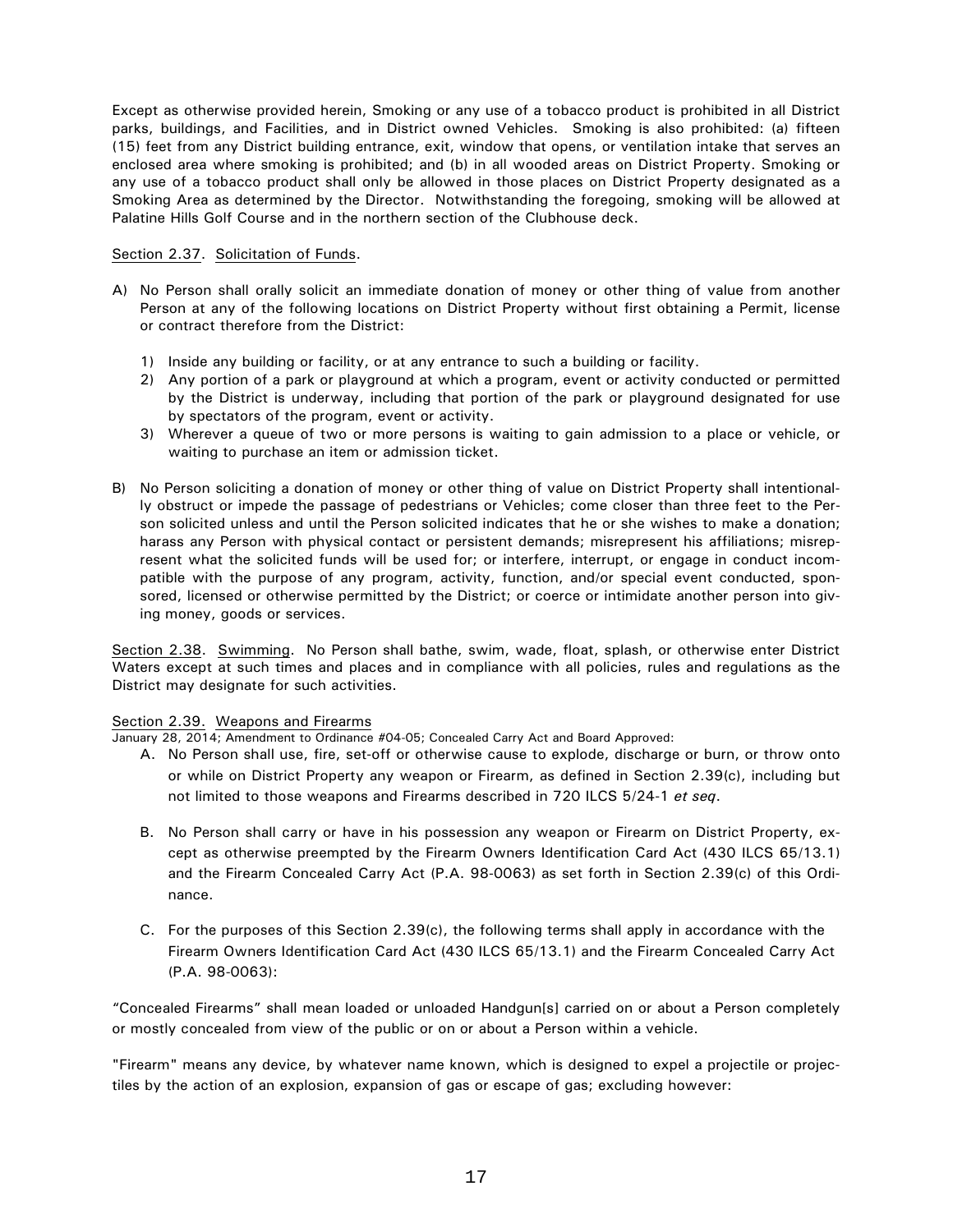- (1) Any pneumatic gun, spring gun, paint ball gun, or B-B gun which expels as single globular projectile not exceeding .18 inch in diameter or which has a maximum muzzle velocity of less than 700 feet per second;
- (2) Any pneumatic gun, spring gun, paint ball gun, or B-B gun which expels breakable paint balls containing washable marking colors;
- (3) Any device used exclusively for signaling or safety and required or recommended by the United States Coast Guard or the Interstate Commerce Commission;
- (4) Any devised used exclusively for the firing of stud cartridges, explosive rivets or similar industrial ammunition; and
- (5) An antique firearm (other than a machine-gun) which, although designed as a weapon, the Department of State Police finds by reason of the date of its manufacture, value, design, and other characteristics is primarily a collector's item and is not likely to be used as a weapon.
	- D. "Handgun" shall mean any device which is designed to expel a projectile or projectiles by the action of an explosion, expansion of gas, or escape of gas that is designed to be held and fired by the use of a single hand. A "Handgun" does not include a stun gun or taser, a machine gun, a short barreled rifle, or shotgun as these weapons are defined in the Illinois Criminal Code. A Handgun also does not include any pneumatic gun, spring gun, paint ball gun or B-B gun which expels a single projectile not exceeding .18 inch in diameter, or which has a maximum muzzle velocity of less than 700 feet per second, or which expels breakable paint balls containing washable marking colors. A Handgun is one type of Firearm.
	- E. "Licensee" shall mean a Person who has a license from the Illinois Department of State Police to carry a Concealed Firearm.

Except as provided herein, no Person may knowingly carry any Firearm in the following locations:

- A. Park District Building: Firearms are prohibited in any building or portion of a building under the control of the District.
- B. Pre-School/Child Care Facility: Firearms are prohibited in or on any District Property under the control of a pre-school or child care facility, including any room or portion of a building under the control of a pre-school or child care facility.
- C. Gathering Requiring Permit: Except as provided herein, Firearms are prohibited at any public gathering or special event conducted on District Property that is open to the public but requires the issuance of a Permit from the District or other body. A Licensee is exempted from this section 2.39(c) if the Licensee is carrying a Firearm through a public gathering in order to access his or her residence place of business or vehicle.
- D. Playgrounds: Firearms are prohibited on all District playgrounds.
- E. Public Parks, Athletic Fields/Facilities: All Firearms are prohibited in any public park, athletic field, real property or athletic facility owned or under the control of the District.
	- i. Trail/Bikeway: A Licensee is exempted from this Section 2.39(e) if the Person is carrying a Concealed Firearm while on a District trail or bikeway if only a portion of the trail or bikeway includes a public park.
- F. School property: Firearms are prohibited in District-sponsored programs or activities occurring at a building, real property, and parking areas owned or under the control of a public or private elementary or secondary school, community college or university.
- G. Transportation: Firearms are prohibited on any bus, train, or other form of transportation paid for in whole or in part with District funds, and any building, real property, and parking area under the control of a public transportation facility paid for in whole or in part with public funds.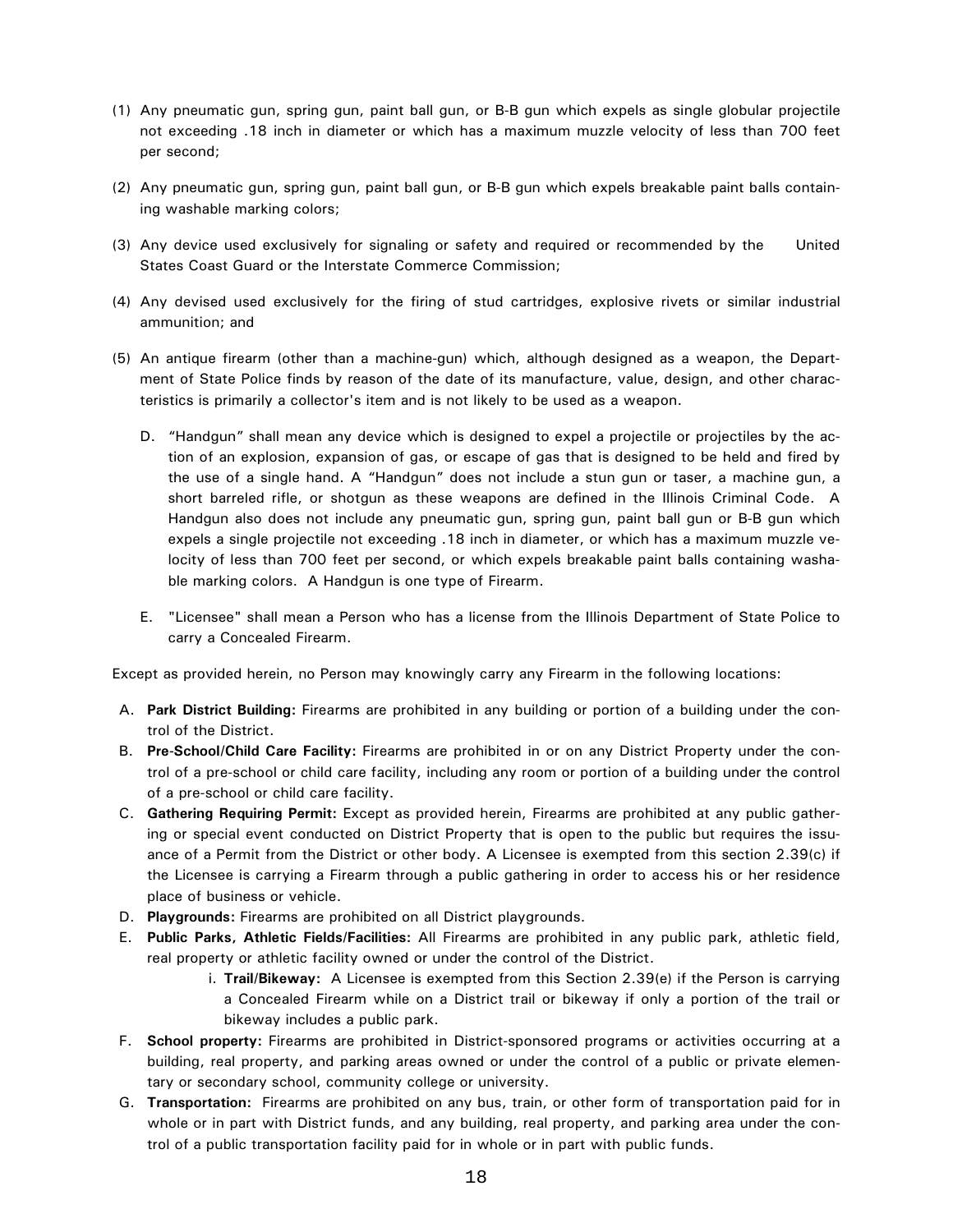- H. Event that Involves Sale of Liquor: Firearms are prohibited in any District Property that has been issued a "Special Event Retailer's license" as defined in Section 1-3.19.1 of the Liquor Control Act, during the time designated for the sale of alcohol by the Special Event Retailer's license, or a "Special use permit license" as defined in subsection (q) of Section 5-1 of the Liquor Control Act during the time designated for the sale of alcohol by the Special use permit license.
- I. Parking Lots: Except as provided herein, a Person is prohibited from carrying a Firearm in any District parking lot. A Licensee may carry a Concealed Firearm on or about his or her person within a vehicle into a parking area on District Property and may store a Concealed Firearm or ammunition concealed in a case within a locked vehicle or locked container out of plain view within the vehicle in the parking area. A Licensee may carry a Concealed Firearm in the immediate area surrounding his or her vehicle within a prohibited parking lot area on District Property only for the limited purpose of storing or retrieving a Concealed Firearm within the vehicle's trunk, if the Licensee ensures that the Concealed Firearm is unloaded prior to exiting the vehicle. The term "case" as used above includes a glove compartment or console that completely encloses the Concealed Firearm or ammunition, the trunk of the vehicle, or a Firearm carrying box, shipping box or other container.

A Licensee is also permitted to carry a Concealed Firearm upon his or her person while he or she is traveling along a public right of way that touches or crosses any District owned or controlled premises, if the Concealed Firearm is carried on his or her person in accordance with the provisions of the Firearm Concealed Carry Act.

## CHAPTER III - BICYCLES, MOTORIZED VEHICLES, PARKING, AND TRAFFIC CONTROL

Section 3.01. All-Terrain Vehicles. No Person shall drive, ride, or otherwise operate an all-terrain Vehicle on District Property. For purposes of this section, an all-terrain Vehicle shall be defined as any motorized off-highway device 50 inches or less in width, having a manufacturer's dry weight of 600 pounds or less, travelling on three (3) or more low-pressure tires, designed with a seat or saddle for operator use, and handlebars or steering wheel for steering control.

## Section 3.02. Bicycles.

- A) A Person may ride a bicycle on District Property only:
	- 1) On streets and paths, except where signs are posted prohibiting bicycle riding; and
	- 2) On other District Property where signs are posted expressly permitting the riding of bicycles.
- B) When two (2) or more Persons in a group are operating bicycles on District Property, they shall not ride abreast, but shall ride in single file.
- C) No Person operating a bicycle on District Property shall cling or attach himself or his bicycle to any other moving Vehicle.
- D) The operator of a bicycle emerging from an alley, driveway or building on District Property shall, upon approaching a sidewalk or the sidewalk area extending across any alley or driveway, yield the rightof-way to all pedestrians approaching on said sidewalk or sidewalk area, and, upon entering the roadway, shall yield the right-of-way to all Vehicles approaching on said roadway.
- E) No bicycle shall be used to carry more persons at one time than the number for which it is designed and equipped.
- F) No Person shall operate a bicycle on District Property between 30 minutes after sunset and 30 minutes before sunrise, without a clear, white, properly lighted headlight, visible under normal atmospheric conditions from the front thereof for not less than 500 feet and firmly attached to the bicycle, and without a red reflector firmly attached to the bicycle, which is clearly visible in the headlight beam of an automobile for a distance of 500 feet to the rear of the bicycle.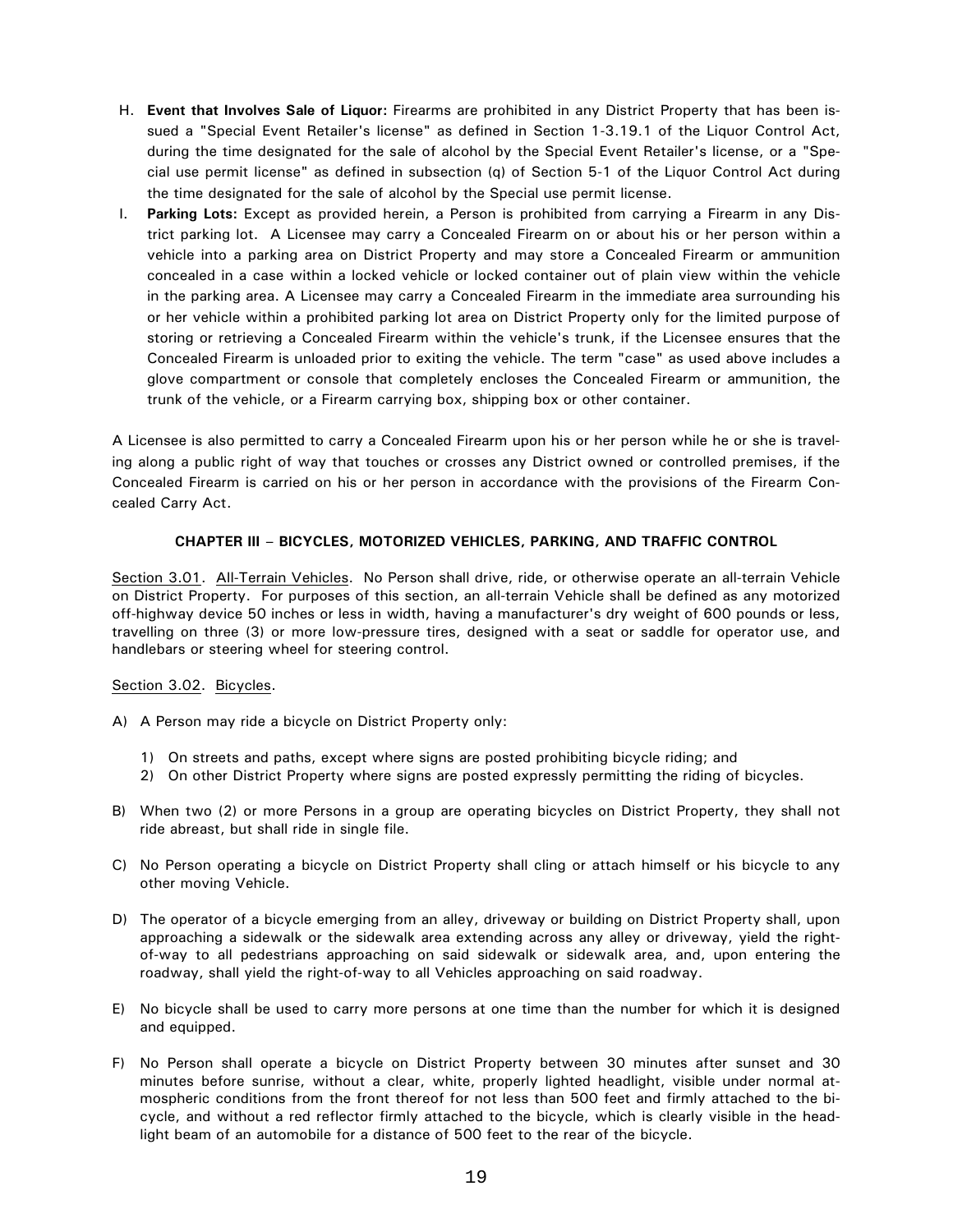- G) No Person shall operate a bicycle on District playgrounds, ball fields, tennis courts, or sidewalks except that children under the age of 4 years old riding three- or more-wheeled cycles may operate such cycles on sidewalks while under the supervision and control of an adult.
- H) Bicycles shall not, at any time, in any place, be indiscriminately parked on District Property in such manner as to interfere with pedestrian or vehicular traffic, or with Persons getting into or out of Vehicles. No Person shall leave a bicycle on District Property lying on the ground or paving or set against trees or otherwise in a place other than a bicycle rack when such is provided and there is space available. No Person other than the owner or user shall move or in any manner interfere with any bicycle that is properly parked on District Property, nor shall any Person interfere with or in any manner hinder any Person from properly parking a bicycle.
- I) All bicycles, when operated on District roadways, shall be kept to the right and shall be operated as nearly as practicable to the right-hand edge of the roadway, or path.
- J) No Person shall operate a bicycle on District Property at a speed faster than is reasonable and proper under the circumstances, and every bicycle shall be operated with reasonable regard for the safety of the rider and of other Persons and property.
- K) Every Person operating a bicycle on District Property shall obey all federal, state, local, and District traffic laws, ordinances, rules, and regulations applicable to motor Vehicles, except those provisions which by their nature can have no application to the operation of a bicycle and except as otherwise provided by this section.

Section 3.03. Change of Oil/Cleaning. No Person shall change the oil or grease of, or wash, clean or polish Vehicles on District Property, unless a Permit therefor has first been obtained from the District in accordance with Chapter V of this Ordinance.

### Section 3.04. Commercial Vehicles.

- A) The term "commercial vehicles" as used in this section shall include, but not be limited to, trucks, station wagons, vans, pickups, passenger cars, or other Vehicles when used in transporting Persons or movable property for a fee or profit, either as a direct charge to another Person, or otherwise, or used as incident to providing services to another Person, or used in connection with any business.
- B) All roadways on District Property shall be used for pleasure driving only. No Person other than District employees shall drive any truck, tractor or other commercial vehicle of any kind on District Property without first obtaining a Permit, license or contract therefor from the District.
- C) This section shall not apply to commercial vehicles making authorized deliveries to or performing authorized services for the District.

Section 3.05. Driving Areas. No motor Vehicle shall be driven or otherwise operated upon District Property except over and upon such roadways, parking lots, or other areas designated or marked by the District for use by motor Vehicles. A bicycle path shall not be deemed a roadway for the use of motor Vehicles under this section.

Section 3.06. Duty of Operator in Accidents. No Person shall leave the scene of a bicycle or Vehicle collision with another bicycle, Vehicle, Person or property occurring on District Property, without giving his true name and residence address to the injured Person or any other Person or member of the District Police Force requesting same, and in the event no public officer is present, he must immediately report the occurrence to the nearest police station or police headquarters.

### Section 3.07. Emergency Vehicles.

A) For purposes of this section, emergency Vehicles shall include all ambulances, fire trucks and other firefighting equipment, police, fire, ranger cars, bicycles, and other Vehicles used to protect the public health, safety, and welfare.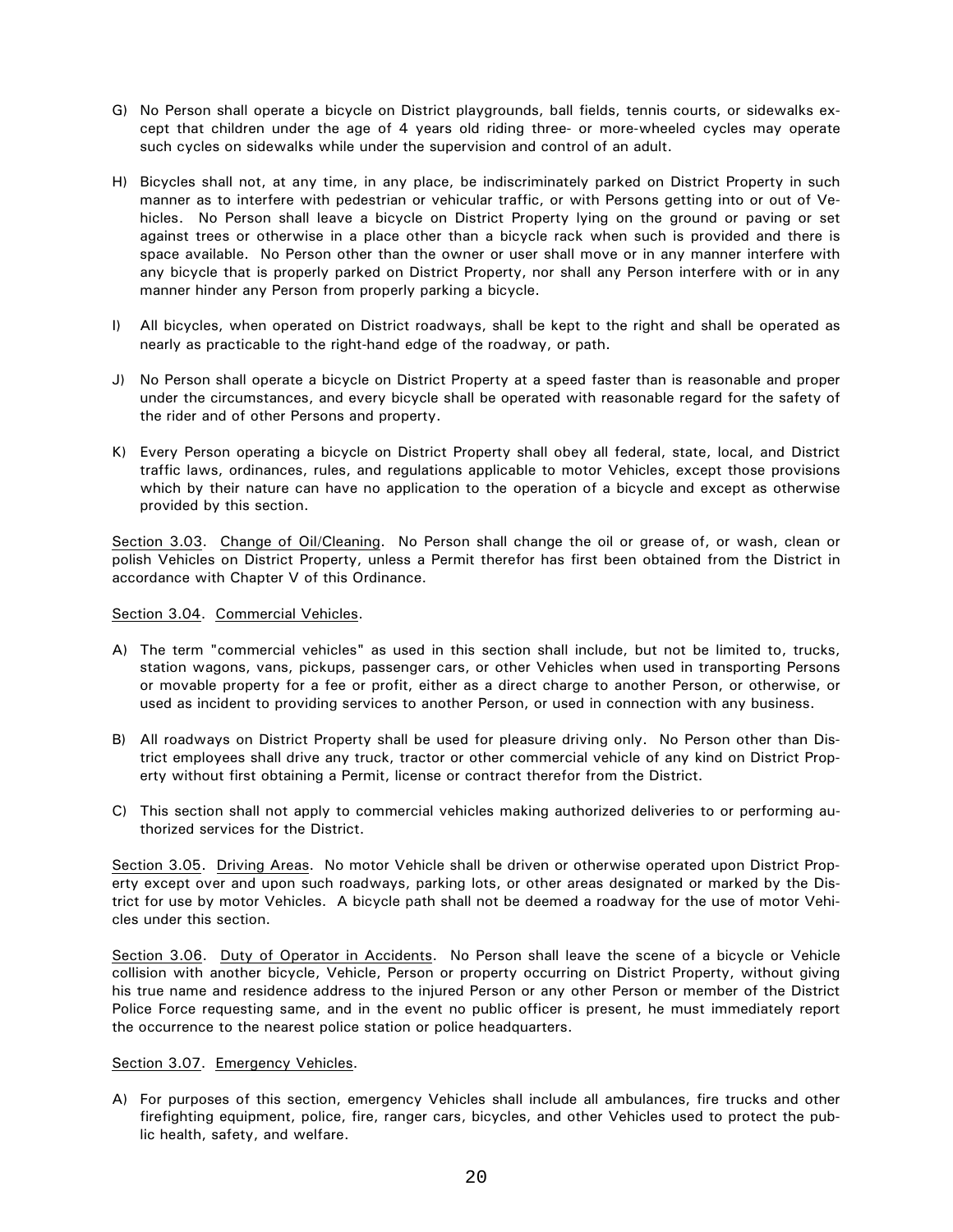- B) The provisions of this Chapter regulating the movement or parking of Vehicles on District Property shall not apply to the operator of any emergency Vehicle when responding to an emergency call or pursuing an actual or suspected violator of the law. However, such operator shall exercise extreme caution when on or approaching District Property including, without limitation, slowing down as necessary for safety, cautiously proceeding through intersections protected by traffic lights or stop signs, and utilizing the Vehicle's warning signals (e.g., siren, lights).
- C) The operator of an emergency Vehicle shall obey all provisions of this Chapter when not responding to an emergency call or in pursuit of an actual or suspected violator of the law.
- D) Every Person operating a Vehicle on District Property shall, at the immediate approach of an emergency Vehicle making use of its warning signals, yield the right-of-way and shall stop, if possible, and pull to the side of the road and remain in such position until the emergency Vehicle has passed, unless otherwise directed by a member of the District Police Force.

Section 3.08. Enforcement of Traffic Regulations. No Person shall fail to obey a member of the District Police Force or other District employee who is directing traffic or enforcing sections of this Chapter on District Property.

Section 3.09. Fleeing or Attempting to Elude the District Police Force. No Person driving or otherwise operating a motor Vehicle on District Property shall willfully fail or refuse to obey a visual or audible signal by a member of the District Police Force to bring his Vehicle to a stop. The signal given by a member of the District Police Force may be by hand, voice, siren, or red or blue light. The member of the District Police Force giving such signal shall be in uniform or driving a Vehicle appropriately marked showing it to be an official District Vehicle.

Section 3.10. Gas and Smoke. No Person shall drive or otherwise operate a Vehicle on District Property which emits excessively noxious fumes or dense smoke.

Section 3.11. Incorporation of State Statutes. In addition to the provisions of this Chapter, and to the extent not inconsistent therewith, no Person shall drive or otherwise operate a Vehicle or perform any act in any manner on District Property in violation of Chapters 11 and 12 of the Illinois Vehicle Code (625 ILCS  $5/11$ -100 et seq. and 625 ILCS  $5/12$ -100 et seq.) which provisions are specifically incorporated in this Ordinance by reference.

### Section 3.12. Intoxicated Operators.

- A) No Person shall drive or otherwise operate nor attempt to drive or otherwise operate a Vehicle on District Property while under the influence of intoxicating liquor, drugs, or a combination of liquor and drugs, as defined in section 11-501 of the Illinois Vehicle Code (625 ILCS  $5/11 - 501$ ).
- B) Upon trial for such offense, in addition to other evidence, evidence of the amount of alcohol in the Person at the time of the act alleged, as shown by a chemical analysis of his breath, blood, urine, saliva, or other bodily substances, is admissible, and the result of such analysis shall give rise to the presumptions set forth in Section 11-501.2(b) of the Illinois Vehicle Code (625 ILCS  $5/11$ -501.2(b)) which provision is specifically incorporated in this Ordinance by reference.

Section 3.13. Minibikes Trailbikes and Motorized Skateboards . No Person shall drive, ride, or otherwise operate any minibike, trailbike, or motorized skateboard on District Property. For purposes of this section, every motor Vehicle which is self-propelled by power obtained by the combustion of gasoline which is designed to carry a rider shall be deemed to be a minibike or trailbike or motorized skateboard.

Section 3.14. Negligent Driving. No Person shall drive or otherwise operate a Vehicle on District Property negligently, recklessly or without due caution, or in any manner so as to endanger any Person or property. All Vehicles shall be driven or otherwise operated on the right side of any roadway open to travel, except when passing other Vehicles.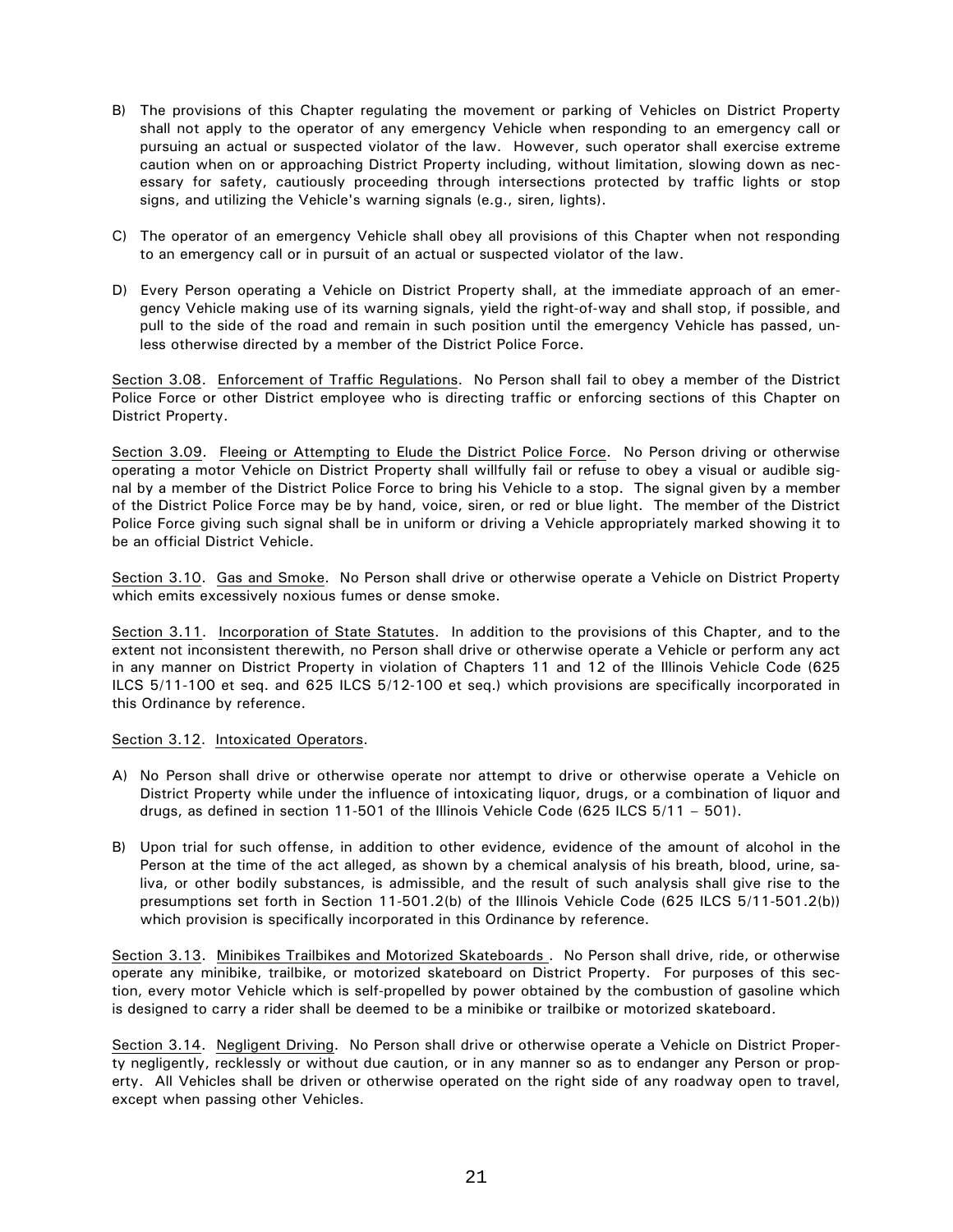### Section 3.15. Parking.

- A) Sections 18-81 through 18 91 of the Village Ordinances of the Village of Palatine are hereby adopted and incorporated in this Ordinance by reference.
- B) It shall be unlawful for any person to park a vehicle on District property for a period of time longer then (15) minutes between the hours of 11:00p.m. and 6:00a.m. except when approved by permit of the District.
- C) Penalty Provisions for Parking Violations.
	- 1) Whenever any Vehicle shall have been parked in violation of any section of this Ordinance prohibiting or restricting vehicular standing or parking, the Person in whose name the Vehicle is registered with the Secretary of State of Illinois shall be prima facie responsible for the violation and subject to the penalty therefore.
	- 2) Whenever any Vehicle is parked in violation of any parking provision of this Ordinance, any law enforcement officer observing such violation may issue a parking violation notice, and serve the notice on the owner of the Vehicle by handing it to the operator of the Vehicle, if he is present, or by affixing it to the Vehicle in a conspicuous place. The issuer of the notice shall specify on the notice his identification number, the particular parking regulation allegedly violated, the make and state registration number of the cited Vehicle, and the place, date, time, and nature of the alleged violation and shall certify the correctness of the specified information by signing his name to the notice.
	- 3) A parking violation notice issued, signed, and served in accordance with this section, or a copy of such notice, shall be deemed prima facie correct and shall be prima facie evidence of the correctness of the facts shown therein. The notice or copy thereof shall be admissible in any subsequent administrative or legal proceeding.
	- 4) Any violation of the parking provisions of this Ordinance or any provision of the Illinois Motor Vehicle Code prohibiting or restricting vehicular standing or parking shall be a civil offense punishable by fine, and no criminal penalty or civil sanction other than that prescribed in this Ordinance shall be imposed.
	- 5) Any Person who violates or fails to comply with any provision of this section shall be fined \$25.00 for each offense.
	- 6) Any Person on whom a parking violation notice has been served shall within fourteen (14) days from the date of the notice either pay the indicated fine or, in the manner indicated on the notice, request a court hearing to contest the charge, violation, or violations.
	- 7) If no response is made in accordance with subsection (b)(6) of this section, the Clerk of the Circuit Court shall serve a second notice of violation, by first-class mail, postage prepaid, to the address of the registered owner of the cited Vehicle as recorded with the Secretary of State of Illinois. The notice shall specify the date of a violation, and make and state registration of the cited Vehicle, the Ordinance or Code provision violated, the applicable fine and penalty in an amount equal to the relevant fine to be paid by the final notice date or request for hearing. The final notice date for payment shall be 21 days from the initial due date.
	- 8) If the respondent requests a court hearing in person to contest the cited violation or violations, the Clerk of the Circuit Court shall notify the District and the respondent in writing of the time and place of the hearing.
	- 9) A notice sent pursuant to subsections (b)(6), (7), and/or (8) shall state that failure to pay the indicated fine or failure to request a court hearing will cause the amount of the fine to become a debt due and owing the District, which, as such, may be collected in accordance with applicable law. Payment in full of any fine and/or penalty resulting from a standing or parking violation shall constitute a final disposition of that violation.
	- 10) The Clerk of the Circuit Court shall notify the County State's Attorney of each respondent who fails to make payment or who fails to request a court hearing pursuant to subsections (b)(6), (7), (8), and/or (9). Upon being notified by the Clerk of the Circuit Court, the County State's Attorney shall institute a civil action against the respondent in an amount of the fine plus a penalty double the relevant fine and costs. Any action instituted and proceeding therein shall be conducted in accordance with the Rules of the Circuit Court of Cook County, the Code of Civil Procedure and the laws, rules and regulations of the State of Illinois.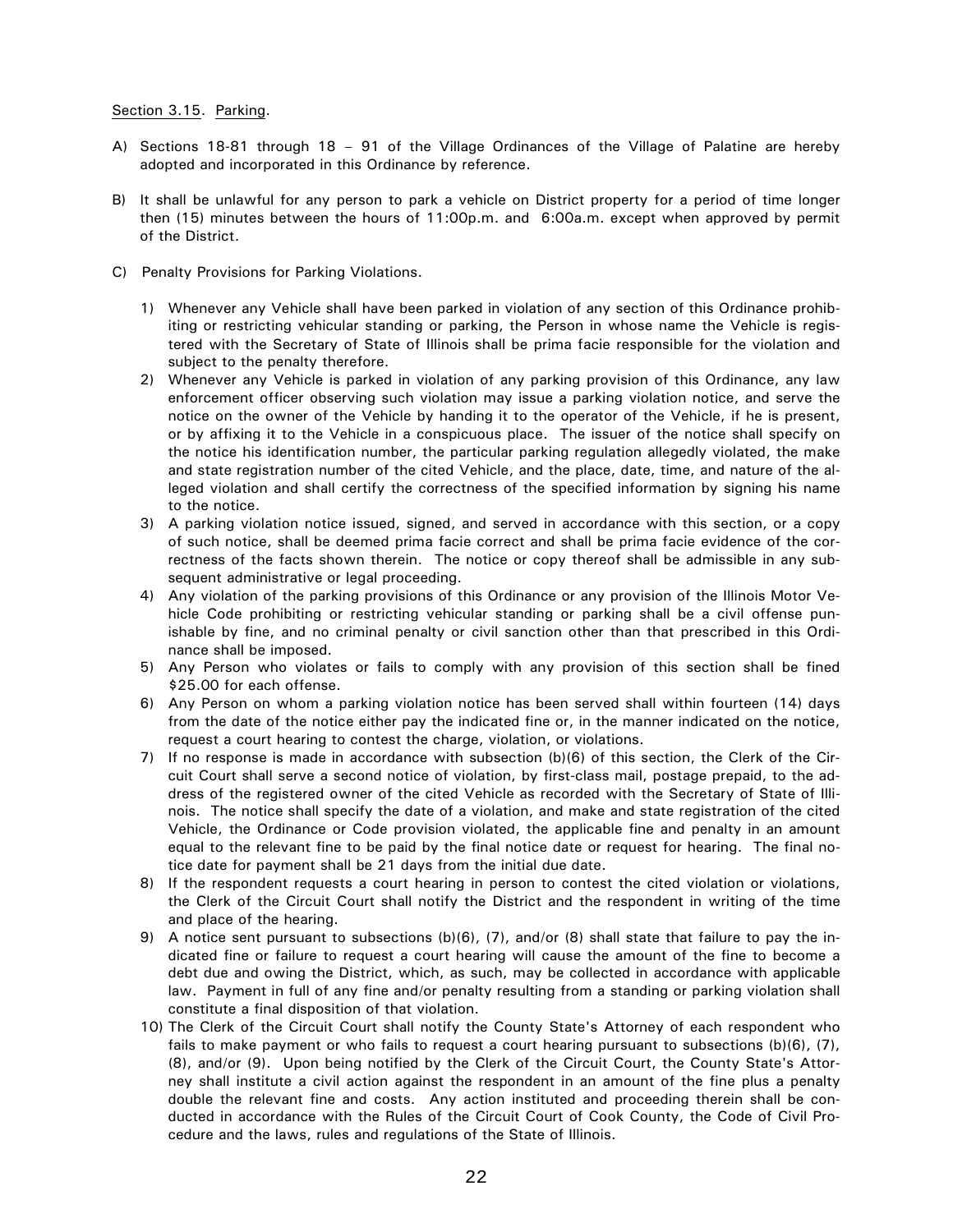#### Section 3.16. Riding Outside Vehicles.

- A) No Person shall ride upon the fenders, running boards, bumpers, hood, or any other exterior part of any Vehicle on District Property.
- B) No Person shall cling or attach himself, his Vehicle, or any other object, to any other Vehicle on District Property.

### Section 3.17. Right of Way.

- A) Every operator of a Vehicle shall yield the right of way to a pedestrian at any marked crosswalk or within any unmarked crosswalk at any intersection on District Property.
- B) Every operator of a Vehicle shall exercise due care to avoid colliding with pedestrians upon any roadway on District Property, shall give warning to any pedestrian in the roadway by sounding the horn when necessary, and shall exercise proper precaution upon observing any child, confused Person, or disabled Person upon a roadway.
- C) Every pedestrian crossing at a roadway on District Property at any point other than within a marked crosswalk or within an unmarked crosswalk at any intersection shall yield the right of way to Vehicles upon the roadway.
- D) Except as otherwise provided herein, the operator of a Vehicle approaching an intersection on District Property shall yield the right-of-way to a Vehicle that has already entered the intersection from a different roadway. When two (2) Vehicles approach an unmarked intersection from different roadways at approximately the same time, the operator of the Vehicle on the left shall yield the right-of-way to the Vehicle on the right.

Section 3.18. Siren Devices. No operator of a vehicle shall utilize any siren-sounding device or other type of signaling device that makes unusually loud or unnecessary noise on District Property unless that Person is driving or operating an authorized emergency Vehicle, as defined under section 3.07, responding to an emergency call, or pursuing an actual or suspected violator of the law.

Section 3.19. Speeding.

Except as provided in Section 3.07(b) of this Ordinance:

- A) No Person shall drive or otherwise operate a Vehicle on District Property at a speed greater than is reasonable and safe under the circumstances, having due regard for traffic, pedestrians, weather conditions and the intended use of the roadway and at no time at a speed greater than 15 miles per hour.
- B) No Person shall drive or otherwise operate a Vehicle on District Property at a speed that endangers the safety of any Person or property.

#### Section 3.20. Traffic Signs and Signals.

- A) No Person shall fail to observe any traffic sign indicating speed limit, direction of travel, caution, stopping, parking, crosswalk lanes, traffic lane markers, and any other sign posted by the District for safequarding life or property.
- B) No Person shall deface, damage, move, or otherwise interfere with any traffic sign or signal on District Property.

Section 3.21. Unattended Motor Vehicles. No Person driving, operating, or otherwise in charge of a motor Vehicle on District Property shall permit it to stand unattended without first stopping the engine, locking the ignition and removing the keys. When the motor Vehicle is standing upon any perceptible grade, the Person shall set the parking brake thereon and turn the front wheels to the curb or side of the roadway.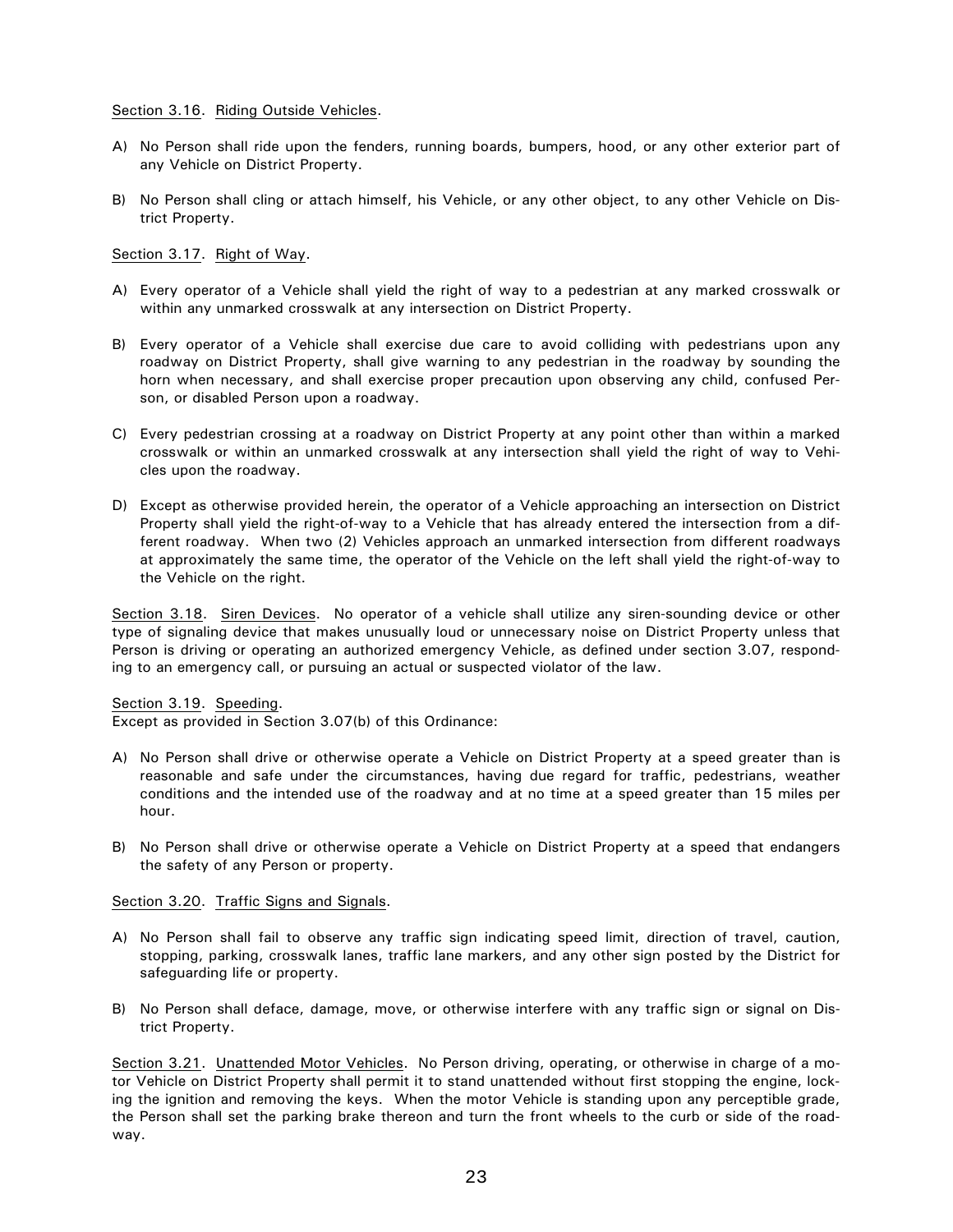### Section 3.22. Unauthorized Use of Parking Places Reserved for Handicapped Persons.

- A) No Person shall park on District Property any motor Vehicle which is not bearing registration plates or decals issued to a handicapped person, pursuant to 625 ILCS 5/3-616, 11-1301.1, 11-1301.2, or to a disabled veteran pursuant to 625 ILCS 5/3-609, which provisions are specifically incorporated in this Ordinance by reference, as evidence that the Vehicle is operated by or for a handicapped person or disabled veteran, in any parking place, including without limitation any private or public off-street parking facility, specifically reserved by the District, by the posting of an official sign as designated under 625 ILCS 5/11-301, for motor Vehicles bearing such registration plates. Any motor Vehicle bearing a handicapped license plate or a handicapped parking decal or device containing the international symbol of access issued to handicapped persons by any local authority, state, district, territory or foreign country shall be recognized by the District as a valid license plate or device and receive the same parking privileges as handicapped residents of this State.
- B) The District may remove or cause to be removed to the nearest garage or other place of safety any Vehicle parked within a stall or space reserved for use by the handicapped which does not display handicapped registration plates or a special decal or device as required by this section.
- C) Any Person found guilty of violating the provisions of this section shall be fined not less than \$100 and not more than \$200 in addition to any costs or charges connected with the removal or storage of any motor Vehicle authorized under this section.

### CHAPTER IV - PARK HOURS, CLOSING, AND GENERAL OPERATION POLICIES

### Section 4.01. Hours.

- A) Except as otherwise provided in this Section 4.01, District Property shall be open to the public from 6:00 a.m. until 11:00 p.m. in the evening of that same day and District Property shall be closed to the public from 11:00 p.m. each day until sunrise the following day. Notwithstanding any provision to the contrary in this Ordinance, Dove Park shall be closed to the public from sunset each day until sunrise the following day.
- B) The Board may establish other hours during which District Property or any parts thereof shall be closed to the public. The Board may periodically revise these hours.
- C) To provide protection to all residents and park visitors with the District's lightning warning system, the Park Board has amended park hours effective June 13, 2017, in exception to the above illustrated park hour provisions to passive and active park zones. Designated passive park zones shall close at 9:00 p.m. Park hour signs will inform visitors of the park hours per each park owned by District.

Section 4.02. Special Closings. The Board or the Director may close one or more District parks, buildings, and facilities or any part thereof to the public at any time and for any interval of time, either temporarily or at regular intervals, and either entirely or merely to certain uses, as deemed advisable and in the best interest of the public and District.

Section 4.03. Use of Closed Property Prohibited. No Person shall use, occupy, be in, or remain upon District Property or leave any personal property in or upon District Property, which is closed to the public, or after closing hours, unless permission therefor has first been obtained from the District.

Section 4.04. Schedules, Fees, Rules, and Regulations. Time schedules for the operation of, and the activities to be conducted on, District Property and the amount of facility, Permit and program fees, may be reviewed and approved periodically by the Board. As permitted by law, fees charged non-residents of the District need not be the same as fees charged residents of the District. The Board may otherwise establish policies, rules and regulations for proper conduct by Persons using District Property. Specific policies, rules and regulations pertaining to District Property and programs may be posted at or on the applicable District Property and/or published in District program brochures or otherwise made available to the users of District Property, who shall be charged with actual knowledge thereof. All Persons shall abide by all District policies, rules and regulations and with the direct orders or requests of employees and agents of the District when using District Property.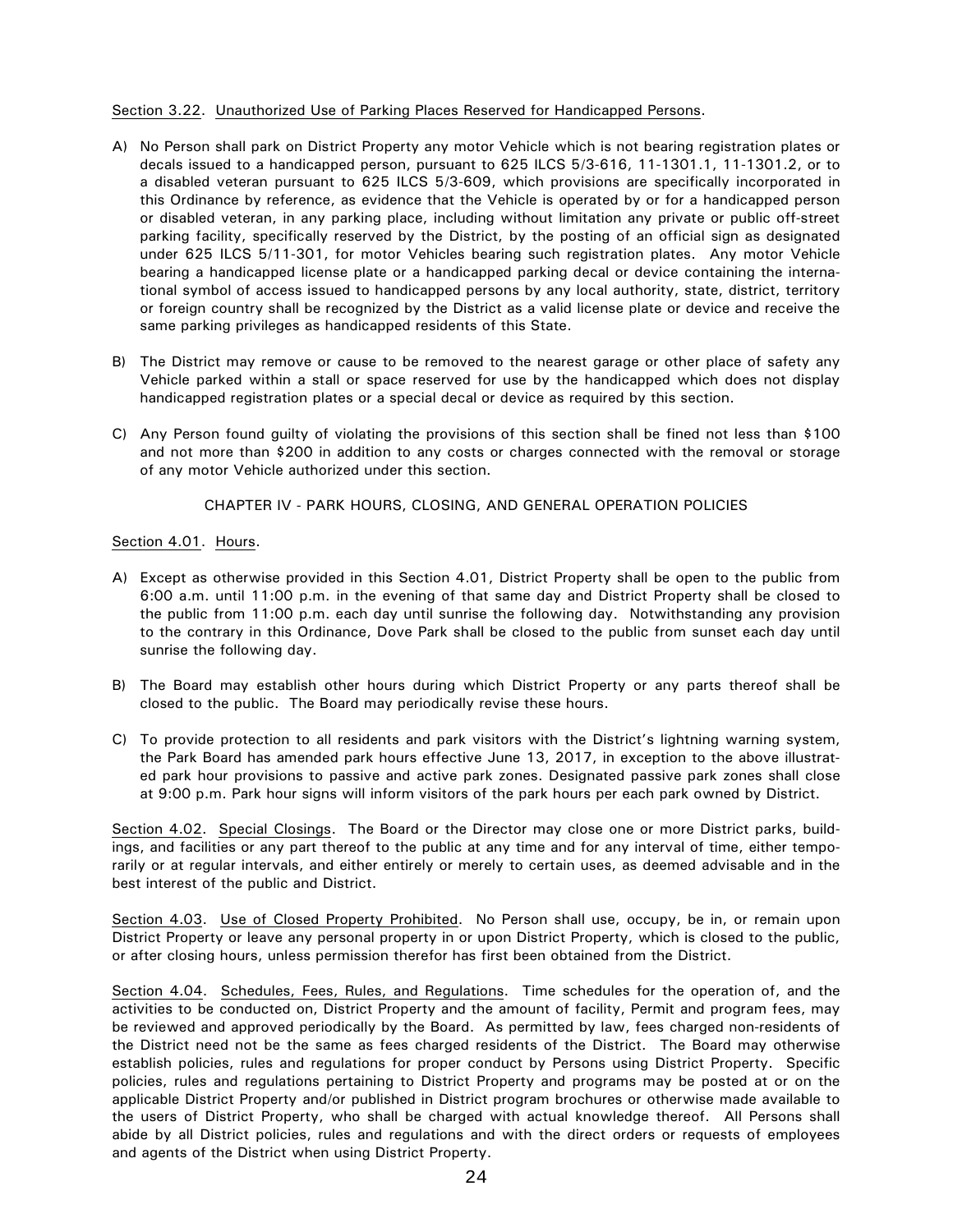Section 4.05. Admission/Identification. No Person shall enter into, be, or remain in or upon District Property without paying any applicable admission fees, without complying with registration requirements that may be established by the District, or without displaying the required admission identification. All admission identification cards, papers and tickets are non-transferable and must be individually registered, unless otherwise specifically noted thereon. A charge may be made by the District for replacing lost admission identification cards, papers and tickets.

Section 4.06. Lost, Found, and Abandoned Property.

- A) No Person shall abandon property on District Property.
- B) Property left unattended for longer than twenty-four (24) hours or unattended property that interferes with any park visitor's safety, orderly management of the park area, or presents a threat to park resources may be impounded or removed by the District at any time. The owner of such property shall be responsible and liable for all costs and expenses associated with the impounding, removal, storage, or other disposal of the property.
- C) Any Person finding lost or unattended property on District Property shall report the discovery to the District as soon as is practicable. Whenever a District employee or agent finds lost or unattended property on District Property he shall report the discovery to his Department or Division Head. The District will attempt to make every reasonable effort to locate the property's owner(s).
- D) Unattended property that has been impounded or property that has been found shall be stored for a minimum period of thirty (30) days. Unless claimed by the owner or an authorized agent thereof, the property may be claimed by the finder of such property unless the finder is an employee, officer, or agent of the District or member of the Board. All property not claimed shall be disposed of as the District deems appropriate.

Section 4.07. Building Use. No Person shall use any District building or facility for an event or activity that is not conducted or sponsored by the District unless a Permit therefor has first been obtained from the District in accordance with Chapter V of this Ordinance and/or a license agreement has been executed with the District. All Persons using District buildings or facilities shall comply with the provisions of this Ordinance and with the provisions and conditions of the Permit and/or license agreement and with all other applicable policies, rules, and regulations of the District regarding the use of District Property.

## CHAPTER V - PERMITS AND OTHER AUTHORITY

Section 5.01. Permits.

- A) Permits may be granted upon proper application and approval where the applicable section of this Ordinance or any other District ordinance, policy, rule, or regulation requires a Permit in order to engage in a particular use.
- B) Every Person requesting a Permit shall complete and file a written application with the Executive Director or his designee, on forms provided by the District, and pay applicable application fees at the District's administrative offices located at 250 E. Wood Street, Palatine, Illinois. The application shall be dated and stamped when and as received and a receipt issued to the applicant.
- C) Except as provided in subsection  $5.01(c)(1)$ , applications for Permits must be received by the District at least three working days prior to the use for which a Permit is sought.
	- 1) Applications for Permits under sections 2.02, 2.05, 2.07, 2.08, 2.09, 2.31 and any other section of this Ordinance or any other District ordinance, rule, or regulation not involving the exercise of First Amendment rights must be received by the District at least twenty-one (21) calendar days prior to the requested use.
- D) Except as provided in subsection 5.01(d)(6), the District shall issue the requested Permit without unreasonable delay unless: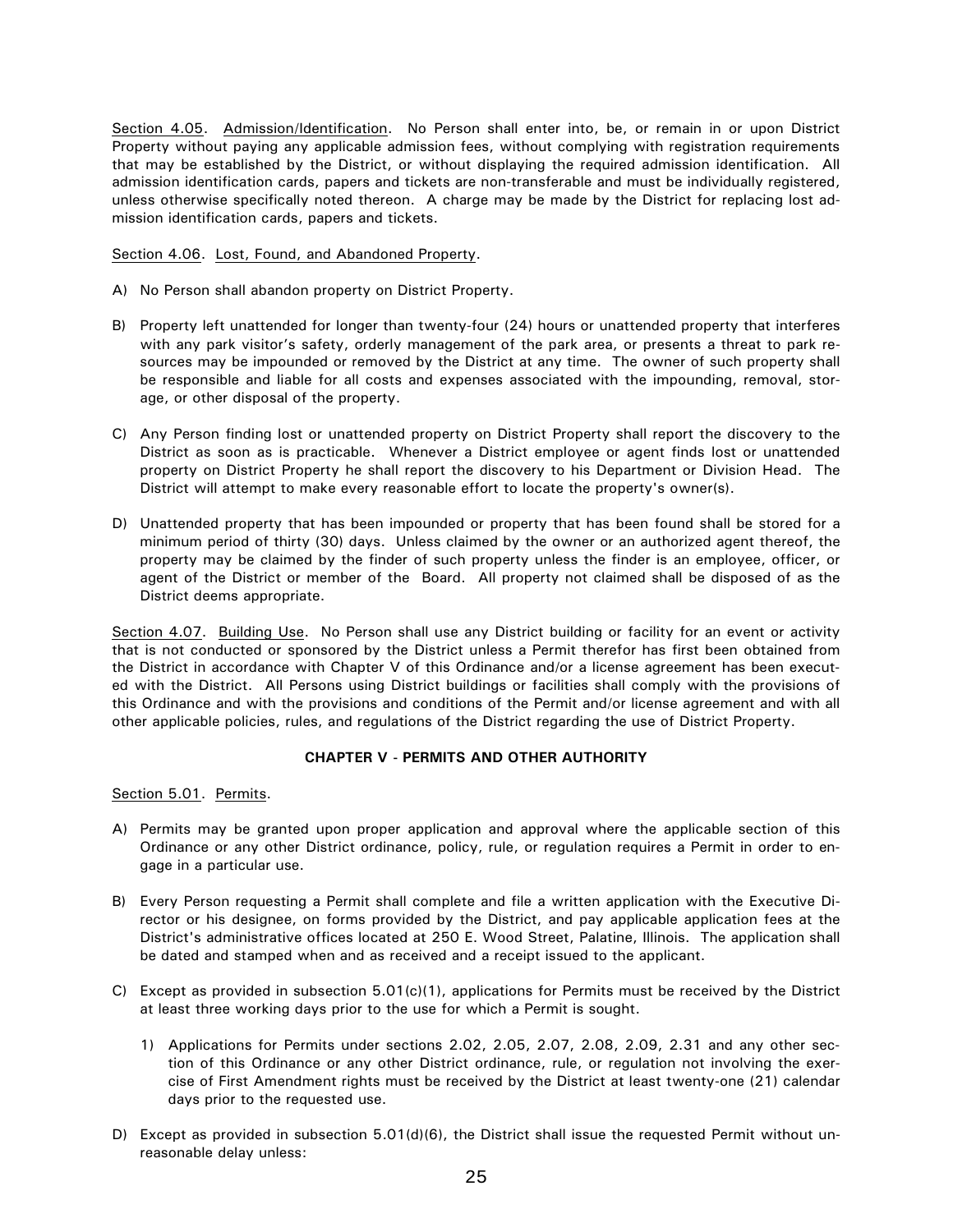- 1) The proposed activity violates any federal, state, local, or District law, rule, or regulation; or,
- 2) A prior application for a Permit for the same date, time, and location has been or will be granted and the use authorized by that Permit do not reasonably allow multiple occupancy of that particular location by more than one permittee; or,
- 3) The proposed use is of such a nature that it cannot reasonably be accommodated in the particular location applied for, considering, without limitation, the likelihood of such things as damage to park resources or facilities, damage to an environmentally sensitive or protected area's ecosystem, impairment of a protected area's atmosphere of peace and tranquility, unreasonable interference with District functions, buildings, facilities, operations, programs or activities, or unreasonable interference with the use or purpose of the District Property applied for; or,
- 4) The proposed use would substantially impair the operation or use of facilities or services of District concessionaires or contractors; or,
- 5) The proposed use would so dominate the use of District Property as to preclude other Persons from using and enjoying the park.
- 6) This subsection 5.01(d) is not applicable to applications for commercial activity Permits under sections 2.08 and 2.14 of this Ordinance or to Permits for sale or delivery of Alcoholic Liquor under section 2.02. The District reserves the right to exercise its discretion in issuing Permits under sections 2.02 and 2.08.
- E) The District shall approve or deny any application received pursuant to Sections 2.15, 2.23 or 2.34 of this Ordinance within four (4) working days from its receipt. The District shall approve or deny any application received pursuant to Section 2.15 of this Ordinance within fourteen (14) working days from its receipt. For applications under sections 2.02, 2.08, 2.09, and any other section of this Ordinance or any other District ordinance, rule, or regulation not involving the exercise of First Amendment rights, the District shall approve or deny the application within fourteen (14) working days from it receipt. For applications under section 2.30, the District shall approve or deny the application within sixty (60) working days from it receipt. However, the District may extend the time for such action provided that it notifies the applicant within twenty-four (24) hours after the District's receipt of the application. Such notice shall specify the time within which the District will approve or deny the application.
- F) If the application is approved, the District shall issue a written Permit to the applicant. If the application is denied, the District shall issue to the applicant written reasons for denying the application.
- G) If an application is denied on the basis of a scheduling conflict or inappropriateness of the location, duration, or time of the activity, the District will make a reasonable effort to arrange an alternative location, duration or time that is acceptable to the applicant. If the District denies an application pursuant to sections 2.07, 2.14, 2.22 or 2.33, or the applicant is dissatisfied with such Permit as issued, he may appeal the decision to the Board within ten (10) calendar days after the decision is rendered. If the Board rejects the appeal after full review, or if time for full review is not available, the applicant may appeal the decision to the appropriate state or federal court. All other decisions on the issuance of Permits by the District are final.
- H) Any Permit granted by the District may contain lawful prerequisites to the issuing of the Permit and restrictions on the conduct of the permitted use including without limitation: payment of a reasonable fee; general liability insurance coverage; an agreement to fully indemnify and hold the District harmless from any liability or costs resulting from the use; a requirement that the Persons involved in the use observe all federal, state, local, and District laws, ordinances, rules, and regulations; time, duration, and location restrictions; restoration deposit; a written agreement by the applicant to fully restore any District Property soiled or damaged by the use; and, any reasonable restriction necessary for the efficient and orderly contemporaneous administration of the use, other activities with a Permit, and regular District uses, functions, programs, and activities.
- I) Any Person holding a valid Permit issued by the District for use of District Property may use that District Property to the exclusion of any other Person except the District.
- J) Subject to the terms of subsection (g) above, the District may make necessary changes or place necessary additional restrictions on any Permit after it has been issued.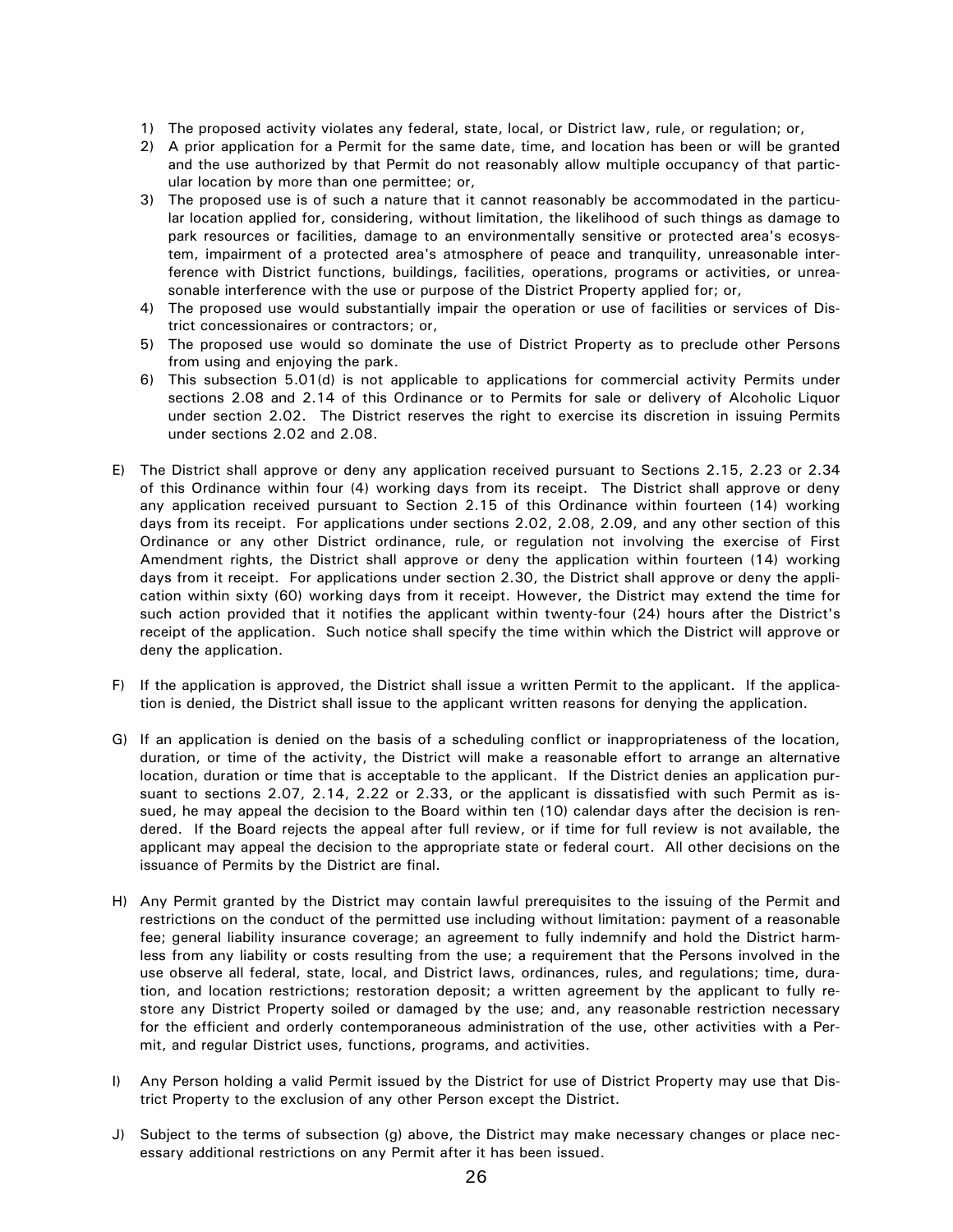- K) Violation of the terms, restrictions and conditions contained in the Permit may result in the suspension or revocation of the Permit.
- L) Except as provided in subsections 5.01(L)(1) and (2), no Permit shall be issued for a period in excess of seven (7) consecutive calendar days. A Permit may be extended for like periods of time pursuant to a new application, unless another Person has requested use of the same location and use of that location by more than one permittee is not reasonably possible.
	- 1) This subsection shall not apply to Permits granted under section 2.09 of this Ordinance. For Permits granted under section 2.08, the District shall determine the length of time that a Permit will be valid.
	- 2) This subsection shall not apply to Permits granted under section 2.33 of this Ordinance for newsracks or newsstands. Such Permits shall be issued for a period of six (6) months.
- M) For uses involving the exercise of First Amendment rights, the District may waive any application or permit fees if the applicant demonstrates that the cost of such fees is prohibitive. An applicant must request such a waiver in writing.
- N) For purposes of this section 5.01, the term "exercise of First Amendment rights" shall include, without limitation, parades, marches, demonstrations, rallies, religious services, speeches, solicitation of votes, petition signatures or contributions, picketing and leafleting.

### Section 5.02. Insurance and Hold Harmless Agreement.

- A) Except as provided in subsection 5.02(A)(1), every applicant for a Permit shall acquire general liability insurance to protect himself and the District from liability resulting from his use of District Property and provide proof of such insurance to the District before the District will issue a Permit to an otherwise acceptable applicant. The District must be named on such policy as an additional insured. Where possible, an applicant may acquire a rider to the District's insurance policy at the applicant's cost and expense. Applicants should contact the District's administrative office for more information.
	- 1) For uses involving the exercise of First Amendment rights, including without limitation parades, rallies, religious services, solicitation of votes, petition signatures or contributions, picketing and leafleting, the District may waive the requirement of insurance if the applicant demonstrates that he or his organization cannot procure general liability insurance or that the cost of procuring such insurance or acquiring a rider to the District's insurance policy is prohibitive. An applicant must request such a waiver in writing.
- B) Every applicant must execute and deliver to the Park District an agreement to indemnify and hold the District harmless from legal liability, property damage or injury to persons caused by the negligent or unlawful acts of the applicant or any member, volunteer, employee, agent, participant, or other Person associated with the applicant or his group or organization.

#### Section 5.03. Restoration Deposit.

A) The District may require payment of a restoration deposit as a prerequisite to the issuance of a Permit. The District shall refund the deposit if the Person responsible for the permitted use cleans any refuse caused or left by the use or the use's participants and restores District Property to the condition it was in prior to the use to the District's satisfaction. If the District is required to clean up or restore District Property after the permitted use, the Person responsible for the permitted use shall reimburse the District for all costs and expenses associated with the clean-up and restoration. The cost of the clean-up and restoration shall be deducted from the restoration deposit. If there are any funds remaining after the cleanup and restoration costs have been paid, they shall be returned to the permittee. If the costs and expenses for the clean-up and restoration exceed the amount of the restoration deposit, the District reserves the right to bill the permittee and to pursue any and all legal options.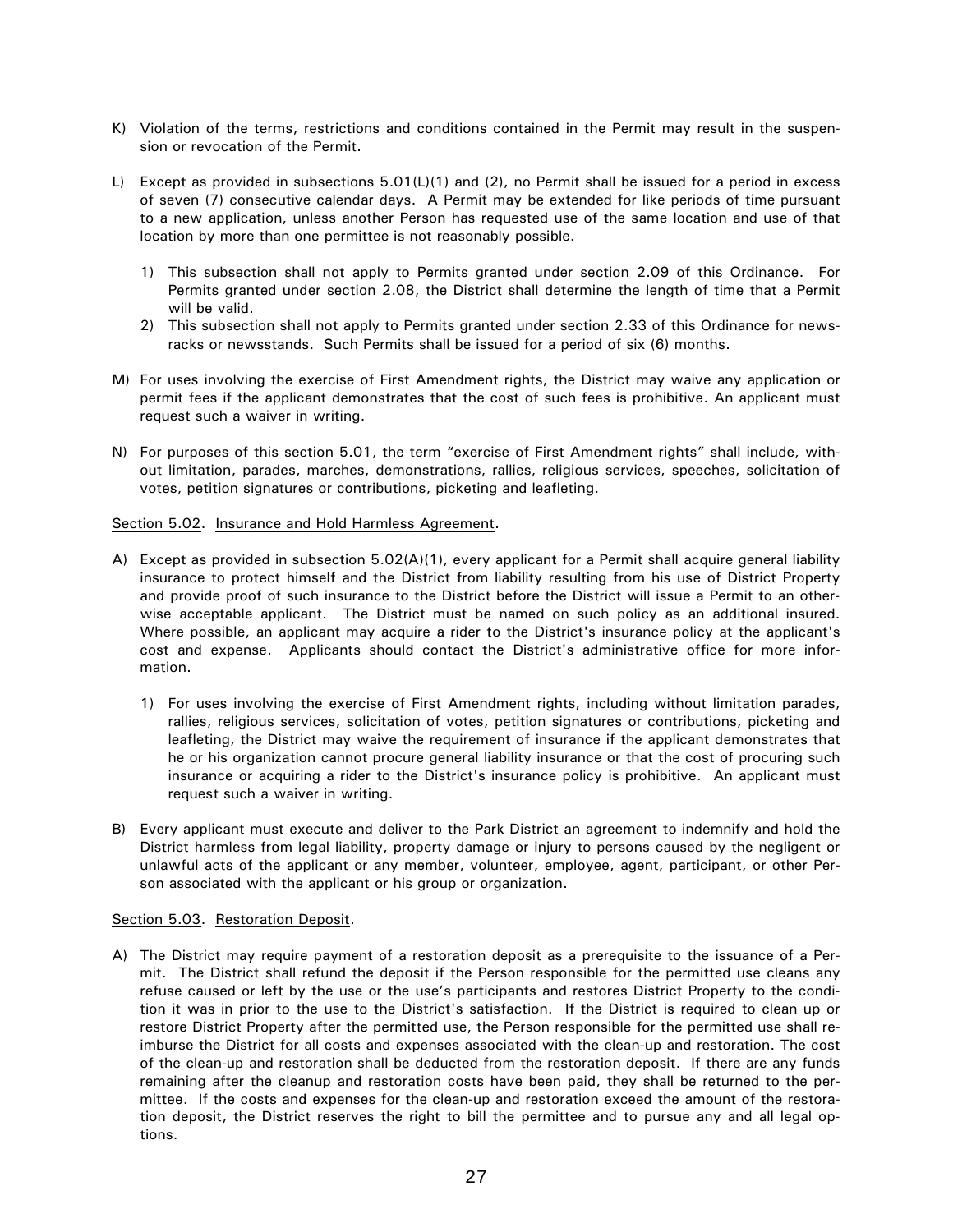B) For uses involving the exercise of First Amendment rights, the District may accept a written agreement to clean up and restore District Property after the permitted use in lieu of the restoration deposit if the applicant can demonstrate that payment of a restoration deposit would create an undue financial hardship. An applicant must request this arrangement in writing. If the permittee does not satisfactorily perform according to the agreement, the District reserves the right to bill the permittee and pursue any and all legal remedies.

Section 5.04. Other Authority. Activities otherwise prohibited under this Ordinance, or any other District ordinance, policy, rule, or regulation may be conducted or engaged in by a Person, his agents and/or employees, if done in strict conformance with the provisions of an agreement with the District that has been duly authorized by the Board.

## **CHAPTER VI - ENFORCEMENT**

## Section 6.01. Police/Security Force.

- A) The District Police Force shall be the conservators of the peace on District Property, and shall be responsible for the enforcement of all federal, state, local, and District laws, ordinances, rules, and regulations on District Property.
- B) The members of the District Police Force shall have the authority to eject from District Property, arrest, or issue citations to any Person who violates any applicable federal, state, local, or District law, ordinance, rule, or regulation on District Property.

Section 6.02. Rules to be Obeyed. No Person shall violate or disobey any provision of this Ordinance or any other District ordinance, policy, rule or regulation regulating conduct or activities on District Property even though the same may not have been posted. No Person shall violate or disobey the directions or instructions contained in any notice or sign posted by the District relating to the use of District Property, or the directions or instructions of any member of the District Police Force, or any employee of the District seeking to enforce compliance with federal, state, local or District laws, ordinances, rules, or regulations.

## Section 6.03. Parties to Ordinance Violation.

- A) Every Person who commits, attempts to commit, conspires to commit, or aids or abets in the commission of any act in violation of this Ordinance or other ordinance, rule or regulation of the District, as a principal, agent, or accessory, shall be guilty of such offense, and every Person who falsely, fraudulently, forcibly or willfully induces, causes, coerces, requires, permits, or directs another to violate any provision of this Ordinance is likewise quilty of such offense.
- B) Any Person who is the owner, registered owner, or Person in control of any animal, Vehicle or other property of any kind brought, placed, parked or allowed to remain on District Property in violation of this Ordinance or other District ordinance, rule, or regulation, shall be deemed prima facie responsible for such violation and shall be subject to the penalties provided herein.
- C) It is unlawful for the owner or any other Person employing or otherwise directing the operator of any Vehicle, to request or knowingly permit operation of any such Vehicle on District Property in any manner contrary to this Ordinance.

## **CHAPTER VII - PENALTIES**

Section 7.01. Revocation of Privileges; Suspensions; Fine. Any Person violating or disobeying any section or part thereof of this Ordinance, or any other ordinance, rule or regulation of the District may be fined not less than \$25 nor more than \$500.00 for each offense, may be forthwith evicted from District Property, or may have his admission rights to District Property suspended, terminated or revoked. Fines may be recovered by an action in the name of the District in the Circuit Court of Cook County, Illinois, if not voluntarily paid by the person committing the offense within ten (10) days of the issuance by the District or its agent of a notice of violation, specifying the amount of the fine(s). The procedure in such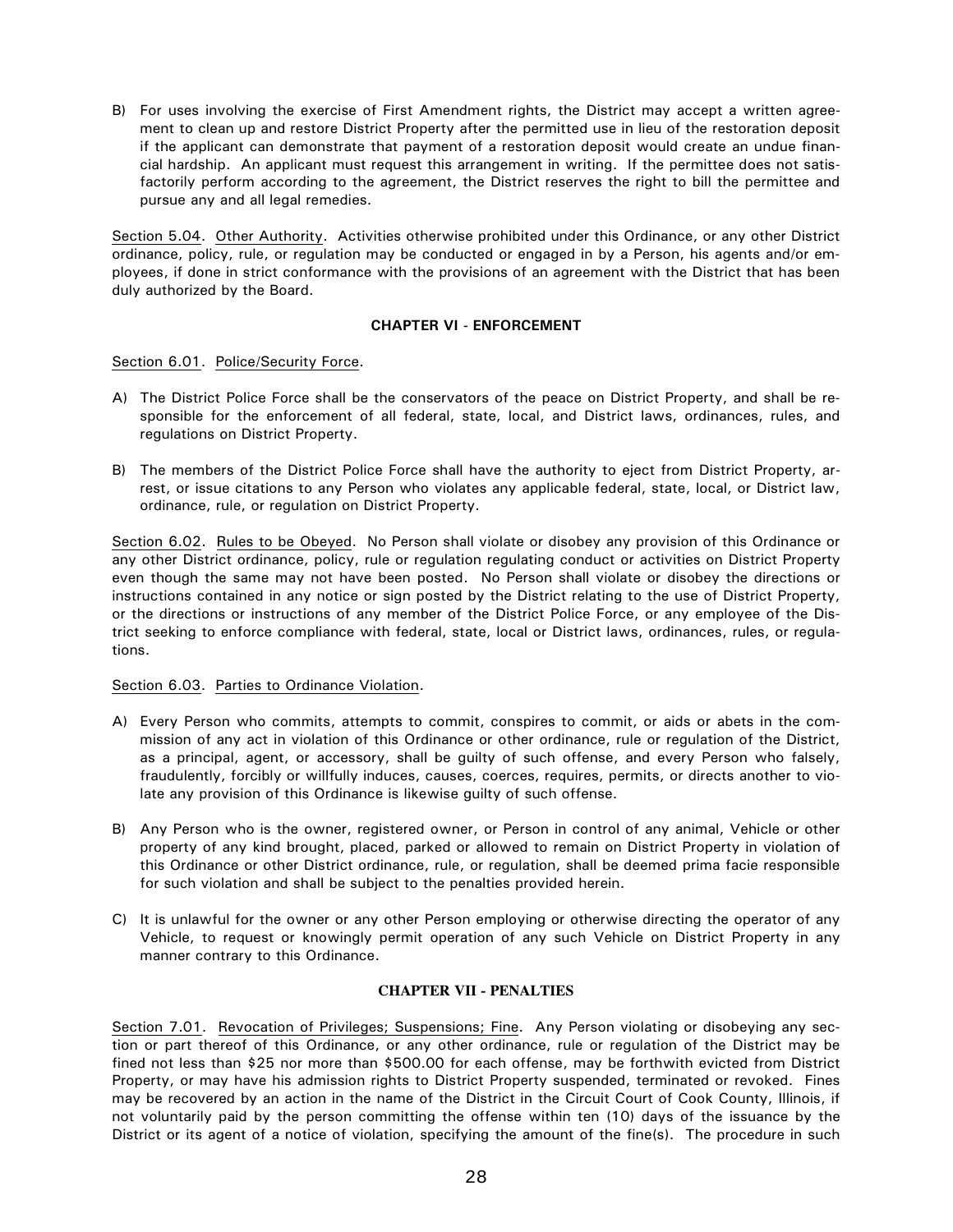actions shall be the same as provided by law for like actions for violation of ordinances in cities organized under the general laws of the State of Illinois.

#### Section 7.01.1 Suspension.

March 14, 2017 amended and board approved:

Any Person violating or disobeying any section or part of this Ordinance, as may be amended from time to time, or any other District ordinance, policy, rule, or regulation (collectively, "District Rule(s)"), may have his admission rights to District Property suspended in accordance with this Section 7.01, and may be subject to any other penalties specified in this Ordinance.

A. Procedure for Suspension of Rights.

In the event that: (i) a Person violates any District Rule, and (ii) the Executive Director or his/her designee (collectively referred to as the "Director" for purposes of this Section 7.01) determines the Person's continued presence on District Property creates a threat to the public's health, safety or welfare while on District Property, including but not limited to crimes of violence against persons or property, or when the behavior is enough to alarm or disturb a reasonable person, the Director may verbally order the Person to leave District Property and to refrain from usage of all District Property until further order of the Director in accordance with the following suspension policy.

1) Notice

Within 72 hours after the order to leave District Property, the District will provide the Person written notice by registered or certified mail (1<sup>st</sup> Notice), informing the Person of:

- a. The nature of the offense;
- b. The threat to the public's health, safety or welfare while on District Property caused by the Person's offense, including but not limited to crimes of violence against persons or property, or when the behavior is enough to alarm or disturb a reasonable person, and related conduct;
- c. The intended suspension period for the offense:
- d. An explanation of the facts that form the basis of the proposed suspension;
- e. Instructions for setting a date and time for a meeting with the Director and an appropriate Superintendent selected by Director to discuss the offense and to provide the Person an opportunity to present his or her version of the incident; and
- f. Copy of the procedure to appeal to Board to conduct a Suspension Hearing in accordance with Section  $7.01(a)(4)-(7)$ ; and
- g. That the Person is not to return to any District Property until such a meeting as aforesaid occurs, and if found doing so, he may be arrested and/or prosecuted for "trespass" as set forth in Section 7.01(b), below.
- (2) Meeting

At the meeting with the Director and Superintendent, items (a)-(f) above will be discussed on an informal basis. The specific offense(s), evidence, and suspension, if any, will also be discussed. The Person will also have an opportunity to present his or her version of the incident at this meeting. In the event the Person does not comply with Section  $7.01(a)(1)(e)$  and fails to set a date and time for a meeting within ten (10) days after receipt of the 1<sup>st</sup> Notice, the intended suspension period set forth in the 1<sup>st</sup> Notice shall immediately become effective.

(3) Second Notice

Within forty-eight (48) hours after the meeting with the Director and Superintendent, the District shall send written notice (" $2<sup>nd</sup>$  Notice") to the Person stating (a) the suspension, if any, and any conditions that the Person must meet to prevent further risk to the public and to regain use of District Property and, (b) the Person's right to appeal the suspension, as set forth below.

(4) Appeal to Board

If the Person objects to the suspension imposed or wishes to notify the District of extenuating circumstances not taken into consideration by the Director and the Superintendent, or if the Person believes he or she is not guilty of the offense as charged, the Person may request a hearing before the Board. The Person's request must be in writing and must be filed with the Board Sec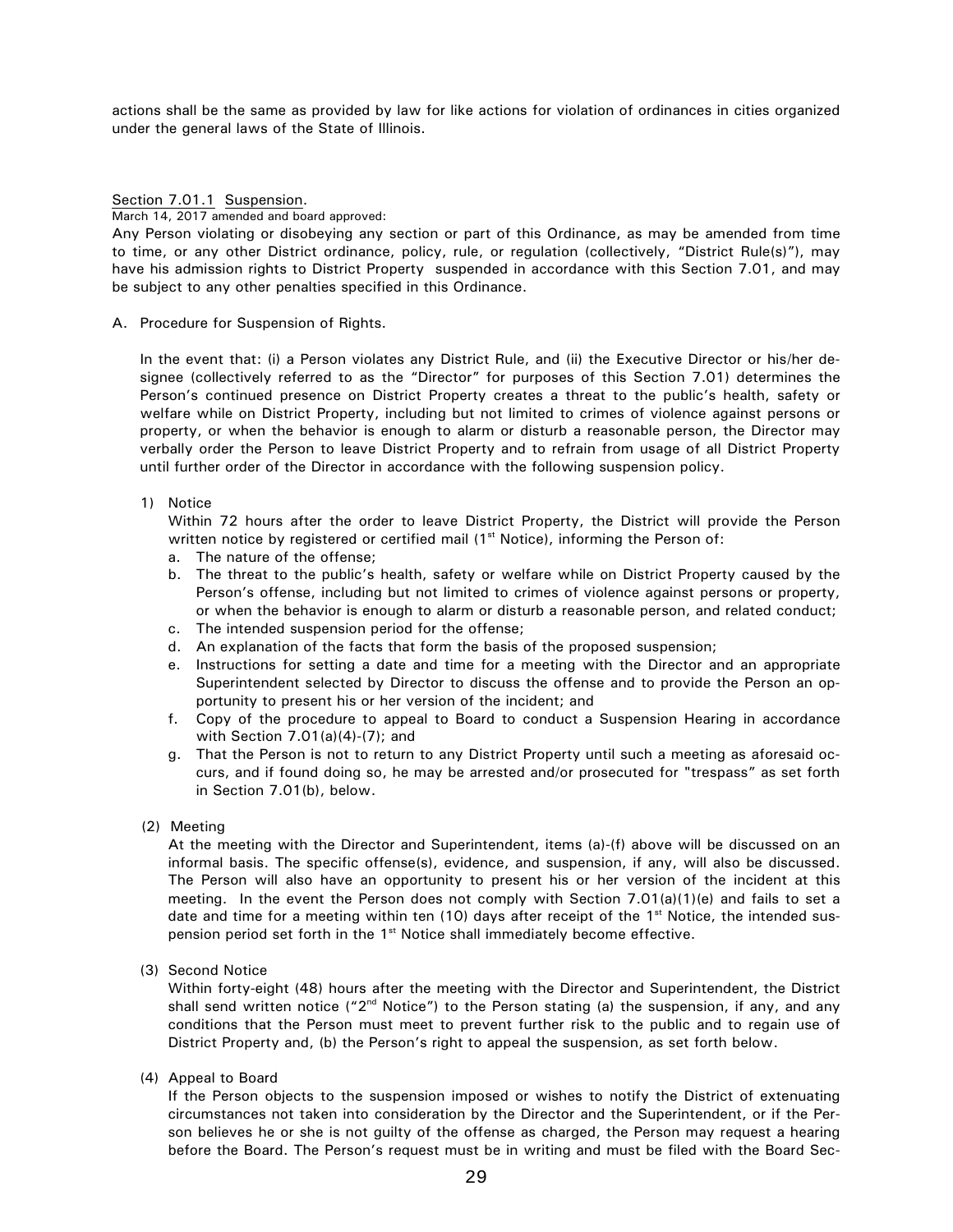retary or his/her designee or the Board President within 10 days after the date of the 2<sup>nd</sup> Notice and should include the following information: a) the Person's contact information, including address, telephone number and email address; b) date of issuance of the 1<sup>st</sup> Notice and location; c) reason for being on District Property at the time of the incident; d) any other information Person wishes to be considered; and e) whether a hearing is requested. In the event the Person appeals the suspension under this Section to the Board: a) the suspension shall continue until the Board makes a final decision; and b) the Director shall promptly transmit to the Board a full report in writing of the facts related to the suspension, the suspension imposed, and the reasons for the suspension imposed.

(5) Board Hearing

In the event the Person requests a hearing, the Board shall meet with the Person, Director and Superintendent within 10 days of the date on which such appeal notice is given to the Secretary of the Board ("Suspension Hearing"). The Person will be notified in writing as to the date and time set for the Suspension Hearing. The Suspension Hearing shall be conducted in an open meeting in accordance with the Open Meetings Act (5 ILCS 120/1 et seq.) ("OMA") unless an exemption to hold the Suspension Hearing in closed session pursuant to OMA applies based on the nature of the offense. At the Suspension Hearing, the Board shall receive testimony in accordance with the standard Illinois rules of evidence, presented by all interested parties and shall render a fair and impartial determination in accordance with its independent findings regarding the facts and the applicable standards for review set forth in this Section.

(6) Standard for Determining Suspension and Suspension Duration

If the Board finds and determines from its independent review of the facts and circumstances presented at the Suspension Hearing that the Person or the Person's conduct represents a continuing material threat to the public's health, safety or welfare while on District Property, it shall uphold the suspension imposed by the Director.

The scope and duration of any suspension from District Property, and the nature and scope of the suspension, shall be determined based on the Person's conduct causing the violation, the nature of the offense, whether it is the Person's first, second, third or greater offense, and any other facts or circumstances that demonstrate whether or not the Person remains a threat to the public's health, safety or welfare while on District Property.

(7) Notice of Finding

If, in the opinion of the Director, the Person remains a threat to the public's health, safety or welfare while on District Property at the end of any suspension period authorized hereunder, the Director may request a new hearing before the Board to extend said suspension the "Suspension Extension Hearing"). The Notice, hearing, standard for review and decision process shall be governed by the same rules as set forth above for the Board hearing (Sections  $7.01(a)(3)-(6)$ ), provided that the Director shall give written notice to the Person and to the Board ("Suspension Extension Hearing Notice") not less than 30 days prior to the Suspension Extension Hearing. Upon a finding by the Board that the Person remains a material threat to the public's health safety or welfare while on District Property, the Board may extend the suspension for an additional period of not more than five (5) years.

(8) Trespass

If a Person who has been notified in accordance with Section 7.01(a) is observed on District Property, the Person may be subject to arrest for criminal trespass in accordance with Illinois law.

Section 7.02. Restitution. In addition to, or instead of, the fines and penalties provided for in Section 7.01, any Person violating or disobeying any section or part of this Ordinance, or any other federal, state, local, or District law, rule, or regulation, may be required to make restitution for damage resulting from such violation(s). The provisions of the Illinois Parental Responsibility Law (740 ILCS 115/1 et seq.) are specifically incorporated in this Ordinance by reference for purposes of this section.

Section 7.03. Seizure/Removal/Impoundment of Property. Any property, substance or thing brought into, utilized, placed, or left on District Property in violation of this Ordinance, or any other District ordinance, rule, or regulation may be removed, seized, and destroyed in the case of property and substances referred to in Section 2.02, Alcoholic Liquors, 2.03, Animals and Pets, , and 2.39, Weapons, Firearms, Explosives, Rockets, or seized and impounded in the case of any other property, substance or thing (in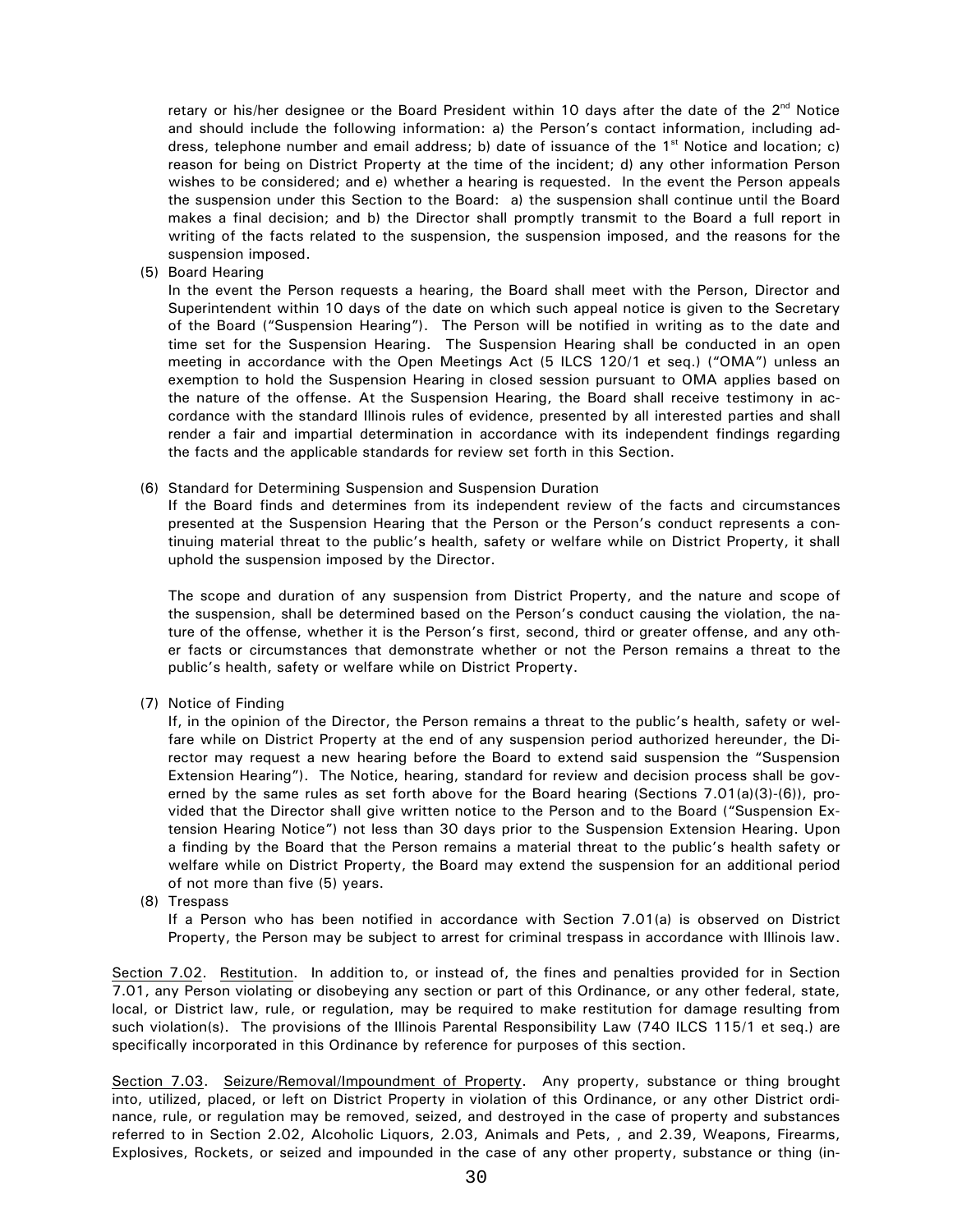cluding without limitation Vehicles and bicycles). Property so impounded shall not be returned to the owner(s) thereof until such Person(s) shall have provided the District with acceptable proof or evidence of ownership and until such Person(s) shall have reimbursed the District in full for all costs and expenses to the District of such impoundment including without limitation any removal and storage charges. Property not claimed by the rightful owner(s) thereof within sixty (60) days after such impoundment may be sold by the District which shall be entitled to the entire proceeds thereof, or otherwise disposed of, provided that any motor vehicle towed and/or impounded shall be disposed of according to the applicable laws of the State of Illinois.

Section 7.04. Non-Exclusivity of Penalties. The penalties provided for in this Chapter VII are in addition to and not exclusive of any other remedies available to the District as provided by applicable law. Each of the penalties provided for in this Chapter is not exclusive of any of the other penalties provided in this Chapter and such penalties may be imposed singly or in any combination permitted by law.

### **CHAPTER VIII - REPEAL**

All District ordinances, resolutions, policies, rules and regulations in conflict or inconsistent with any of the provisions of this Ordinance are hereby repealed.

### **CHAPTER IX - SEVERABILITY**

Provisions of this Ordinance shall be deemed to be severable. Should any section or part of this Ordinance be declared invalid by a court of competent jurisdiction, the remaining part or parts of such section and/or the other sections, as the case may be, of this Ordinance shall nevertheless be valid, binding and subsisting.

## **CHAPTER X - PUBLICATION AND EFFECTIVE DATE**

Section 10.01. Publication in Book Form. In lieu of other publications, this Ordinance shall be published in book or pamphlet form, and when so published, shall become effective with the same force and effect as if otherwise published. Such book or pamphlet shall be received as conclusive evidence of the passage and legal publication of this Ordinance in all courts and other places without further proof of the passage and publication of this Ordinance.

Section 10.02. Effective Date. This Ordinance shall take effect and be in force ten (10) days after the date of its passage, approval, and publication in book or pamphlet form as provided for herein.

PASSED by roll call vote this 27th day of April 2004.

**ROLL CALL VOTE:** 

- AYE: John Cozza, Susan Gould, Waldon Degner, Andrew McPherson, Robert Schultz
- NAY: None
- ARSENT<sup>.</sup> None

APPROVED this 27th day of April 2004.